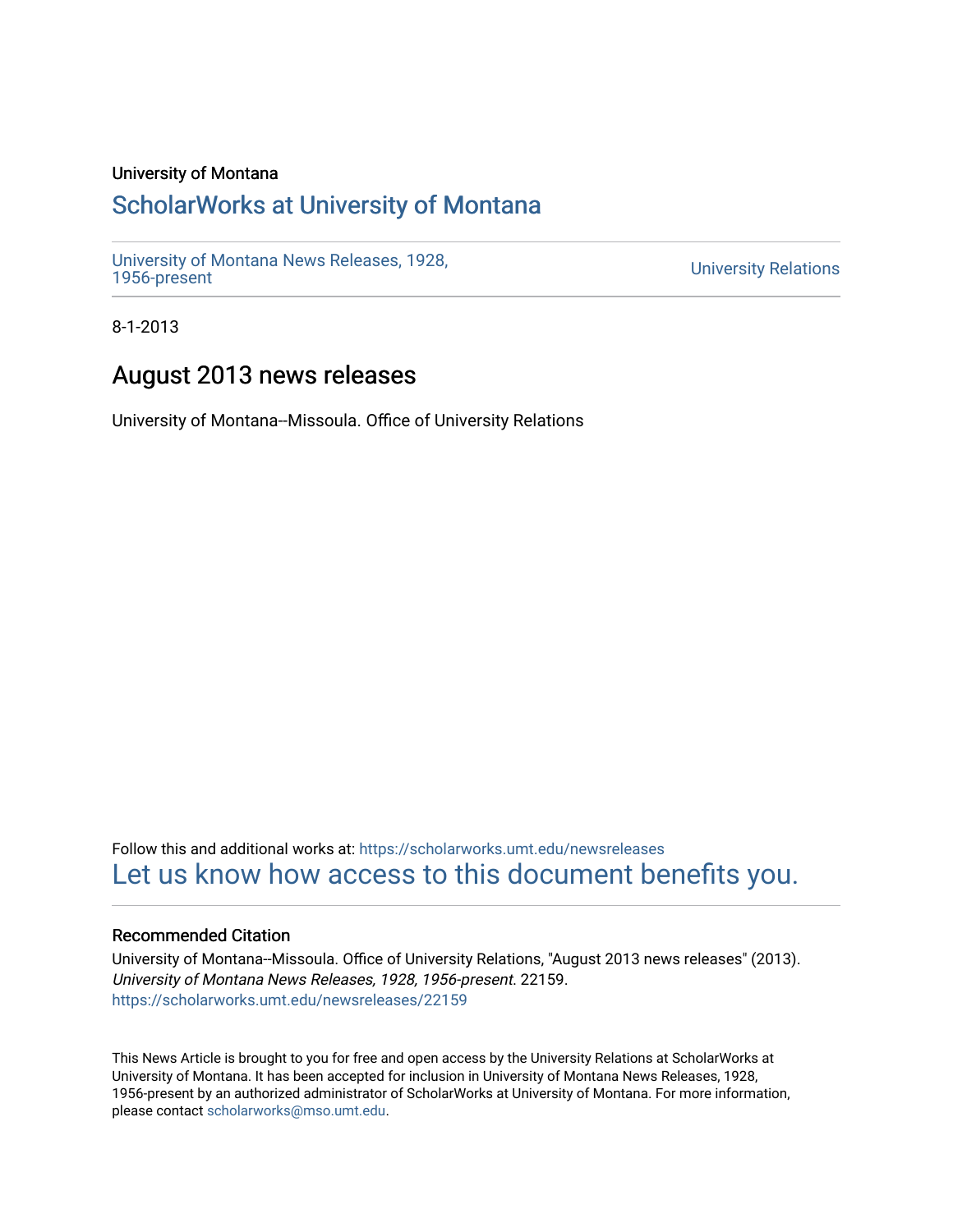





### **August 2013 News**

- **09/17/2013** - [Irish Harp Concert Slated for Sept. 26 at UM -](#page-3-0) Traolach O'Riordain
- **08/26/2013** - [Nonresident Visitors Have Lots to Say About Montana](#page-4-0)  Norma Nickerson
- **08/30/2013** - [UM Professor Honored with Family Communication Award -](#page-6-0) Alan Sillars
- **08/13/2013** - [University Dining Services Rolls Out New Brand Identity Aug. 15 -](#page-7-0) Jerry O'Malley
- **08/29/2013** - [UM Fair to Present Volunteer Opportunities for Students](#page-8-0)  Colleen Kane
- **08/29/2013** - [Applications Now Available for UM Homecoming Parade](#page-9-0)  UM Office of Alumni Relations and Alumni Association
- **08/28/2013** - [UM Journalism Student Wins Prestigious Jim Murray Scholarship](#page-10-0)  Denise Dowling
- 08/28/2013 - [UM Professor Appointed to NASA Advisory Council Committee](#page-11-0)  Steve Running
- **08/28/2013** - [TEDxUMontana coming to Missoula Sept. 19](#page-12-0)  Jace Laakso
- **08/27/2013** - [Cuban Expert on Historic Preservation, Restoration in Cuba to Lecture at UM](#page-14-0)  H. Rafael Chacon
- 08/26/2013 - [Irish Music and Lecture Series set for Missoula, Butte](#page-15-0)  Traolach O'Riordain
- 08/26/2013 - [UM Student Completes Summer Communication Internship at White House](#page-17-0)  Cheryl Minnick
- 08/26/2013 - [UM Staff Senate Hosts Run for Scholarships](#page-19-0)  UM Staff Senate
- 08/22/2013 - [UM School of Art Faculty Exhibit Opens on Campus](#page-20-0)  Cathryn Mallory
- **08/21/2013** - [Superman Featured in Outdoor Week of Welcome Movie](#page-21-0)  Adrianne Donald
- 08/20/2013 - [UM Extends Deadlines for Student Firefighters -](#page-22-0) Joseph Hickman
- 08/20/2013 - [UM Researcher Finds Loss of Sea Ice Causes Ecological Changes -](#page-23-0) Mark Hebblewhite
- 08/20/2013 - [UM Earns Army Grant to Develop Drug for Traumatic Brain Injuries -](#page-24-0) Dave Poulsen
- 08/16/2013 - [SpectrUM Grand Opening in Downtown Missoula Slated for Aug. 23 -](#page-25-0) Holly Truitt
- 08/16/2013 - [Shakespeare in the Parks Brings 'Recruiting Officer,' 'Henry V' to UM Oval -](#page-27-0) Adrianne Donald
- 08/16/2013 - [Zac Brown Band to Play Adams Center Nov. 21 -](#page-28-0) Mandi Zillner
- 08/15/2013 - [Supreme Court Justice O'Connor to Receive Honorary Doctorate from UM -](#page-29-0) Peggy Kuhr
- 08/15/2013 - [UM Scientists Use New Approach to Reveal Function of Greenland's Ice Sheet](#page-30-0)  Joel Harper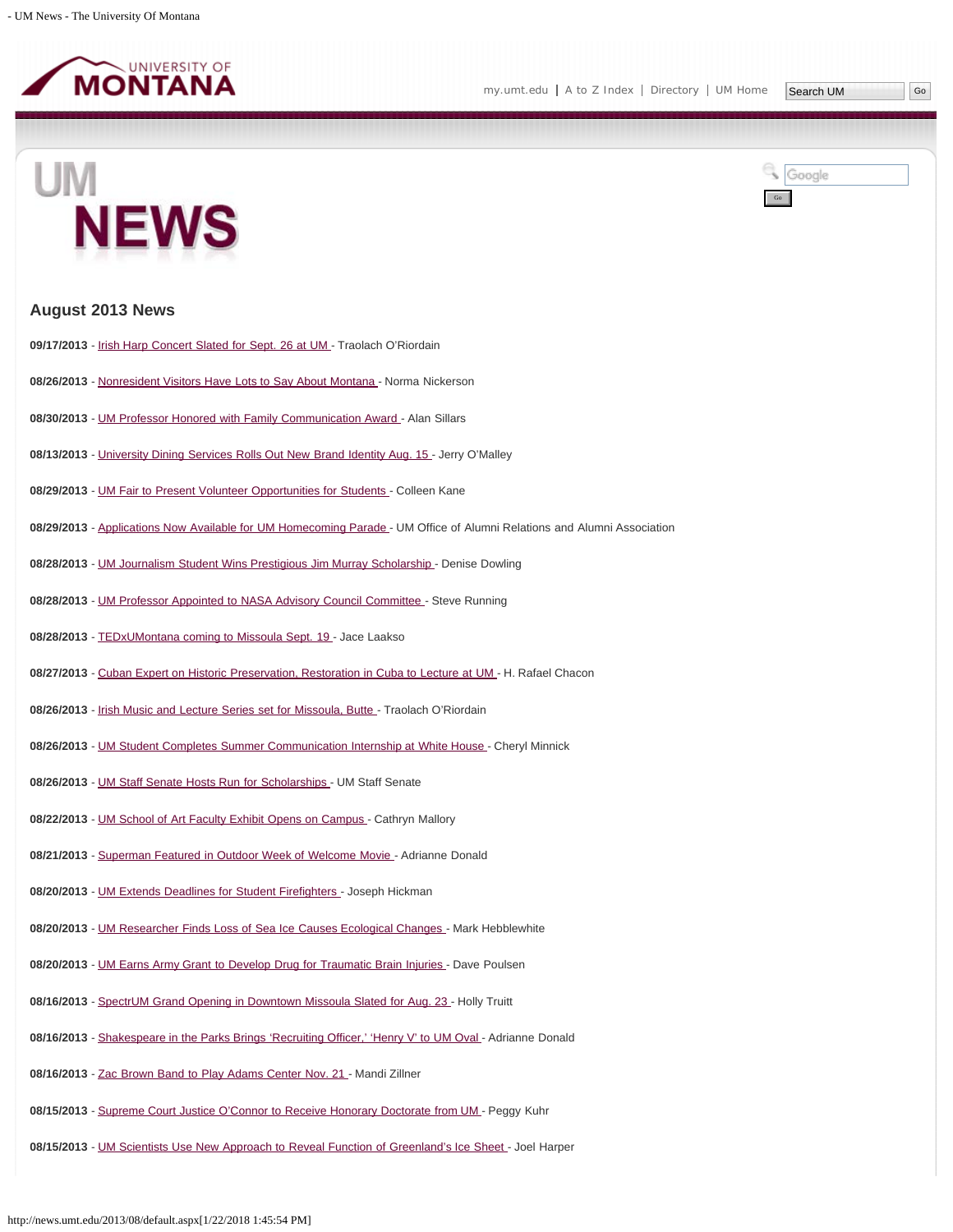|  |  | - UM News - The University Of Montana |
|--|--|---------------------------------------|

| JNI News - The University Of Montana |                                                                                                         |  |  |  |
|--------------------------------------|---------------------------------------------------------------------------------------------------------|--|--|--|
|                                      | 08/14/2013 - Collector to Speak on Tiffany, Gallé and Daum Fine Art Glass at UM - Brandon Reintjes      |  |  |  |
|                                      | 08/14/2013 - Public Invited to UM State of the University Address - UM Office of the President          |  |  |  |
|                                      | 08/12/2013 - Andy McKee to Perform in Missoula - One of Few Tour Stops - Heather Krebsbach              |  |  |  |
|                                      | 08/12/2013 - Griz Fans Encouraged to Support UM in Spirit Competition - Erika Palmer                    |  |  |  |
|                                      | 08/07/2013 - Buddhist Relics on Display at Missoula College Aug. 16-18 - Linda EagleHeart-Thomas        |  |  |  |
|                                      | 08/05/2013 - Polyphonic Spree to Play Show at Top Hat - Sean Janzer                                     |  |  |  |
|                                      | 09/03/2013 - MTCC Welcomes New Class of AmeriCorps VISTA Members - Liz Higgins                          |  |  |  |
|                                      | 08/05/2013 - Missoula Lands at No. 7 on Top College Towns List - UM University Relations                |  |  |  |
|                                      | 08/02/2013 - KIDS COUNT Data Shows Child Well-being Increasing, Safety Remains a Concern - Thale Dillon |  |  |  |
|                                      | 08/01/2013 - UM Awarded a \$1 Million Endowment for Nontraditional Student Scholarships - Beth Hammock  |  |  |  |
|                                      |                                                                                                         |  |  |  |
|                                      |                                                                                                         |  |  |  |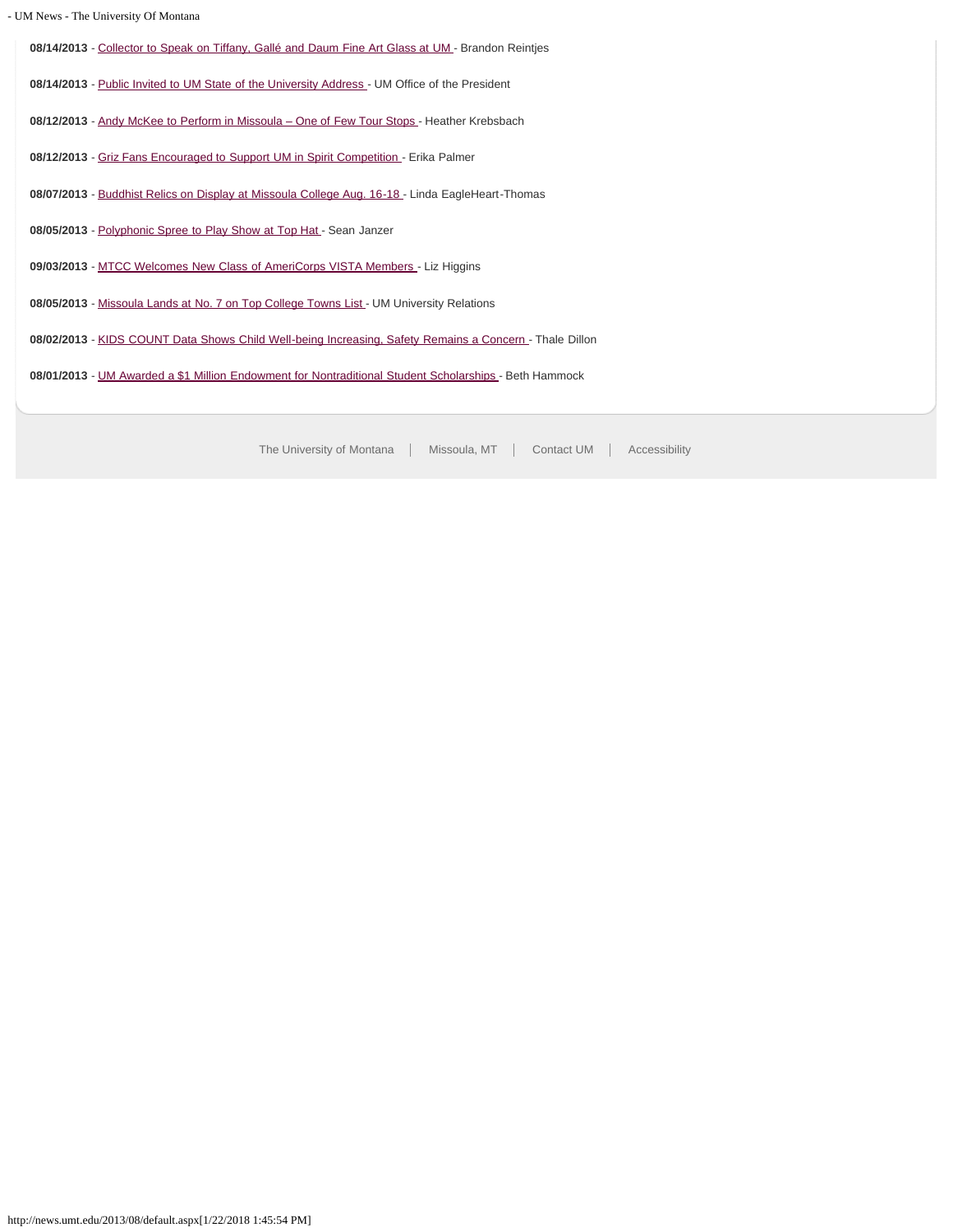<span id="page-3-0"></span>

UM



September 17, 2013

**MISSOULA** – The University of Montana's Irish Studies Program and School of Music join with Humanities Montana and the Friends of Irish Studies to present an Irish harp concert at 7:30 p.m. Thursday, Sept. 26, in UM's Music Recital Hall. The concert is part of a five-concert series which aims to examine Irish music.

Gráinne Hambly will play the Irish harp, such a prominent piece of Irish culture that Henry VIII chose it as the official symbol of Ireland, and it remains to this day.

Hambly is an all-Ireland champion and award-winning harpist. She garners a huge following for her versatility and willingness to explore all the possibilities her instrument offers.

"She has broken the genteel parlor image and elevated the stature of the harp right up there with the fiddles and pipes in the realm of dynamic dance music," wrote an Irish music critic. "Add to that the unsurpassed expressive quality the harp has in her hands ... you have the masterful performance of an experienced and renowned player."

Hambly will be joined by Billy Jackson on the Scottish harp to give audience members a Celtic celebration. The duo will play Missoula first on Sept. 26 and again in Butte at 7:30 p.m. Friday, Sept. 27, at the Montana Tech Library Auditorium.

Tickets cost \$20; \$15 for students and Friends of Irish Studies members; and children under 12 get in free. Tickets can be purchased online at<http://www.umt.edu/griztix/> and<http://www.friendsofirishstudies.com/>. Tickets for the Missoula concert can be purchased at the UM Adams Center, The Source in the University Center, the UM School of Music, at Southgate Mall and at Rockin Rudy's. Tickets for the Butte concert can be purchased at the Butte-Silver Bow Archives, Cavanaugh's County Celtic and Granite Mountain Bank.

For more information visit<http://www.friendsofirishstudies.com/>, call Traolach O'Riordain, director of UM's Irish Studies Program, at 406-243-6973 or email [traolach.oriordain@mso.umt.edu](mailto:traolach.oriordain@mso.umt.edu).

###

ALL

Local, Butte-area media

082313iris

**Contact:** Traolach O'Riordain, director, UM Irish Studies Program, 406-544-0311, [traolach.oriordain@mso.umt.edu.](mailto:traolach.oriordain@mso.umt.edu)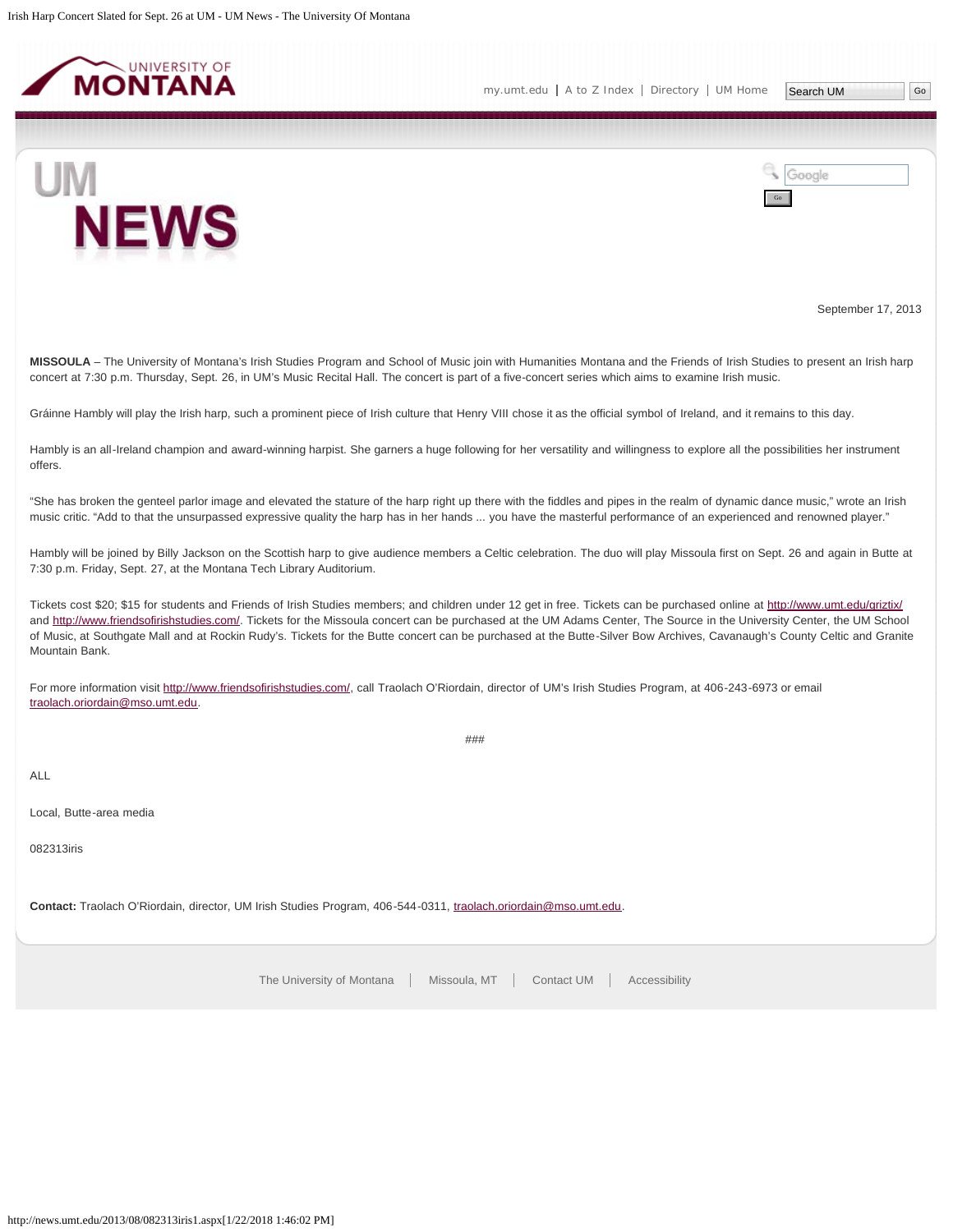<span id="page-4-0"></span>



August 26, 2013

**MISSOULA** – An analysis of Montana nonresident visitor comments recently completed by the Institute for Tourism and Recreation Research at the University of Montana found that 89 percent of all unsolicited comments on the surveys were positive reviews of the state and their visit.

More than 1,100 nonresidents wrote comments in the annual survey conducted by ITRR. General positive comments were written most often, and ranged from exclaiming how friendly the people in Montana are to the beauty and open space, and a desire to visit again.

"Of all of the states I have been to or lived in, Montana is one of the most beautiful," wrote one visitor. Another wrote, "Beautiful state! I was impressed by the outdoors, the local people and the amount of local microbreweries." Many mentioned their desire to return to the state: "We enjoyed our stay in Montana! We got spectacular impressions of the landscape, wildlife and historical sites. We will come back!"

Nonresident visitors were quick to point out travel related issues they may have experienced. Some said the roads were in great condition while others thought the roads needed improvement. Better signage on Montana roads was mentioned, but with caution. One visitor wrote, "I always enjoy Montana and my time spent. As a tourist and retired truck driver I can appreciate the appropriate amount of both road signs and advertising signs without having the landscape cluttered, i.e. driving the billboard alley."

Many nonresidents were once residents of the state and felt compelled to write their love of Montana. "Though I moved from Montana 15 years ago, I love coming back not only to visit my friends and family, but for an amazing vacation of open space, clean water and beautiful environment." Others needed to point out that coming back to live in Montana was their desire, but it was difficult for them. "My husband was born and raised in MT. He would love to move back if there were more jobs & cost of living wasn't so high (Flathead area)."

Most of the negative comments about Montana related to the lack of recycling opportunities around the state. "Love Montana – need a recycling program!" "I don't think I've seen a single recycling bin." Many Montana visitors come from cities and states where recycling is a way of life, such as Washington, California and Oregon, and they expect and want those same services available where they travel.

According to Norma Nickerson, director of ITRR, unsolicited comments from visitors provide an insight into what remains in the minds of the visitor upon their return home.

"When we see so many positive statements written about the state, it is more likely that word-of-mouth 'advertising' will benefit Montana," Nickerson said. "Tourism is a huge contributor to Montana's economy with over \$3.27 billion spent by nonresidents in the state last year. A good experience by visitors encourages a healthy state economy."

On the other side, however, Nickerson says it is important to listen to the suggestions and concerns visitors have about the state.

"Usually, visitors are not telling us things we don't already know," she said. "It's just a matter of identifying those things we need to improve upon, be it recycling, road conditions or the waiter who was rude, and implement solutions. In the end, we all benefit."

NN/js

**Statewide** 

082613trav

**Contact:** Norma Nickerson, director, UM Institute for Tourism and Recreation Research, 406-243-2328, [norma.nickerson@umontana.edu](mailto:norma.nickerson@umontana.edu).

[The University of Montana](http://www.umt.edu/) | Missoula, MT | [Contact UM](http://www.umt.edu/comments) | [Accessibility](http://www.umt.edu/home/accessibility)

###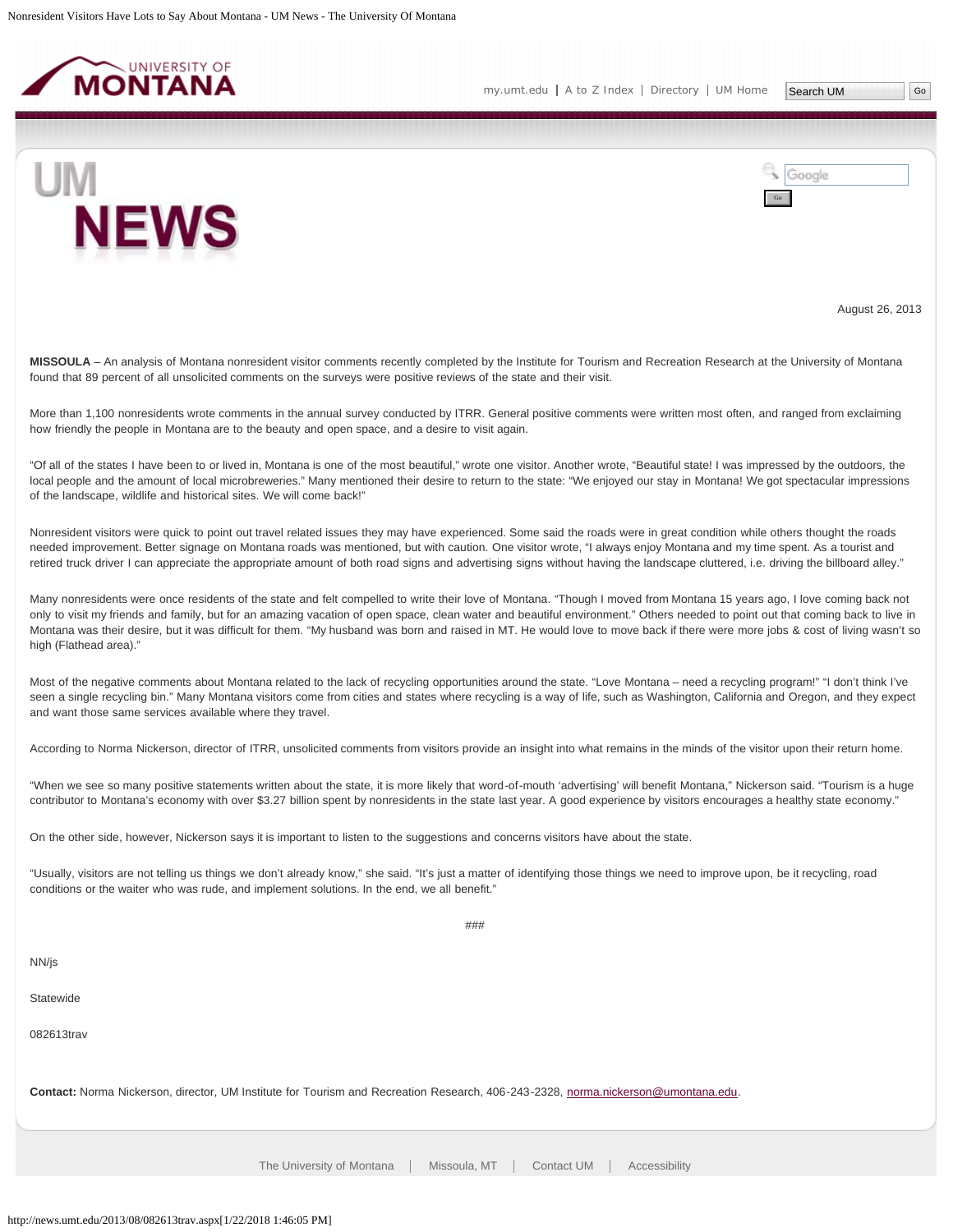Nonresident Visitors Have Lots to Say About Montana - UM News - The University Of Montana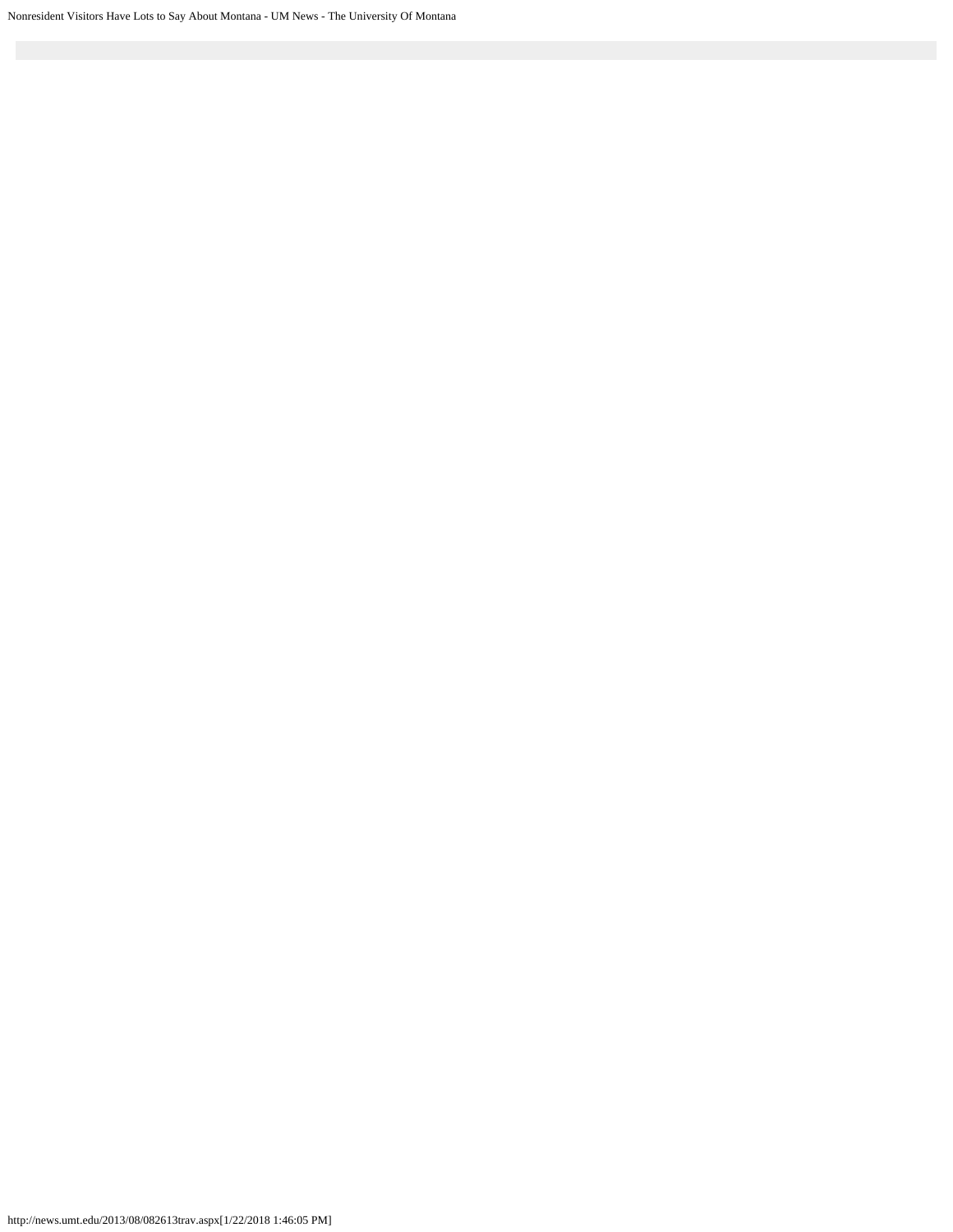<span id="page-6-0"></span>

UM



August 30, 2013

**MISSOULA** – The National Communication Association recently award University of Montana Professor Alan Sillars the Bernard J. Brommel Award for Outstanding Scholarship or Distinguished Service in Family Communication.

The award is given annually to an individual who has made an outstanding contribution to the area of family communication. This contribution may include research published in scholarly publications or leadership in instructional areas.

Sillars was nominated by his colleagues at the University of California-Santa Barbara, University of Illinois, University of Texas and the University of Kentucky. He ultimately was selected for the award by a national committee.

"We are thrilled you will receive this significant honor for your outstanding and longstanding contributions to the discipline of family communication," wrote selection committee member Carol J. Bruess, journalism and communication professor at University of St. Thomas, in her announcement of the award.

Sillars earned the award for his research, which focuses on communication and conflict in families – specifically the way couples, parents and children talk about disagreements and tensions in the family, along with areas of misunderstanding affecting these situations. Most recently, he and his colleagues have studied parentadolescent communication, including factors that affect parental understanding of children and child understanding of parents.

"The Brommel Award recognizes scholarship over the course of my career," Sillars said. "It is especially gratifying to have this work acknowledged by my peers at other universities, whose teaching and research overlaps with my own."

The NCA advances communication as the discipline that studies all forms, modes, media and consequences of communication through humanistic, social scientific and aesthetic inquiry. For more information on the award and for a list of past recipients, visit<http://www.natcom.org/BrommelAward/>.

###

ALL

**State** 

082813alan

**Contact:** Alan Sillars, professor, UM Department of Communication Studies, 406-243-4463, [alan.sillars@umontana.edu.](mailto:alan.sillars@umontana.edu)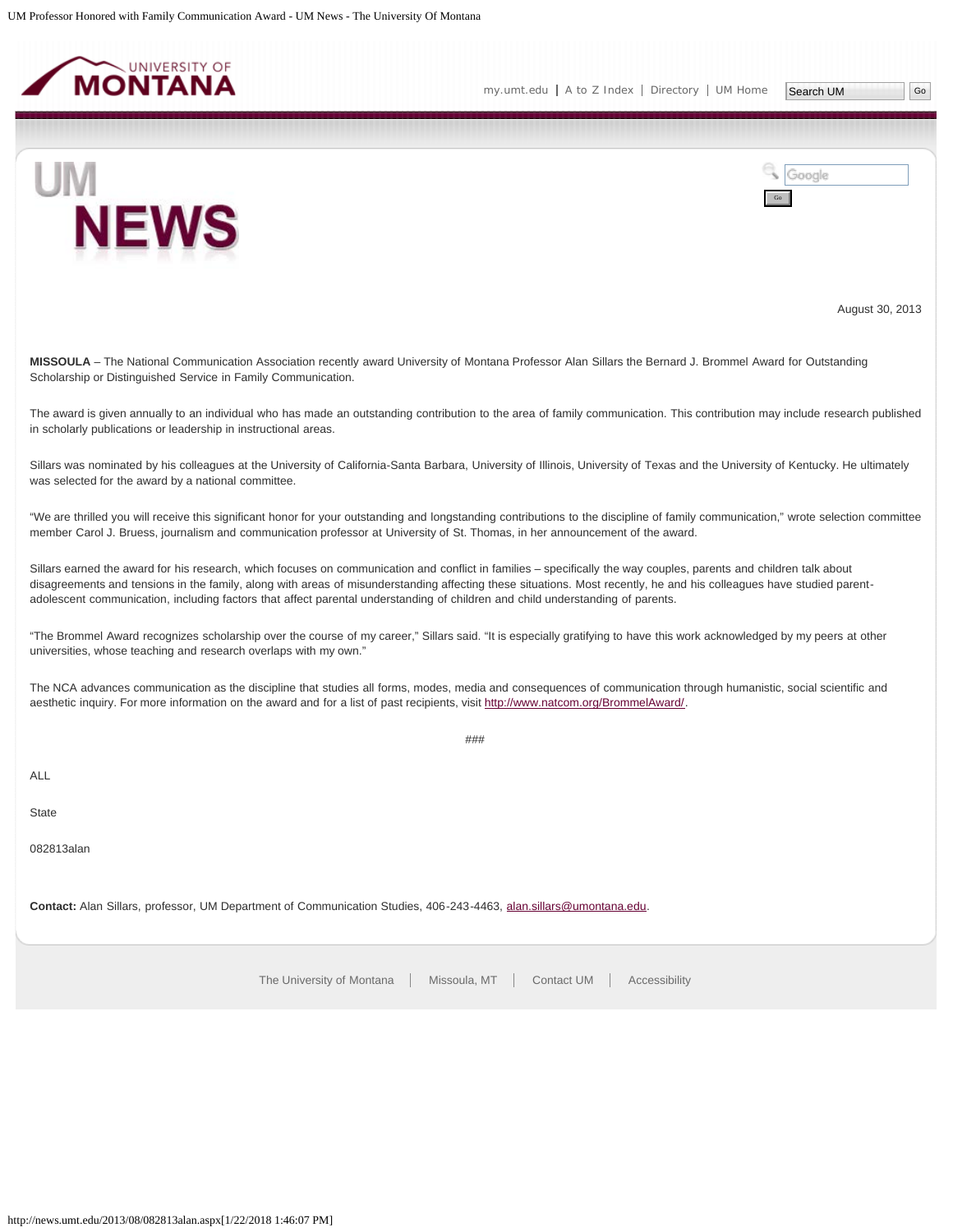<span id="page-7-0"></span>



Go

Google



August 13, 2013

**MISSOULA –** University Dining Services at the University of Montana will roll out its new brand identity at 4 p.m. Thursday, Aug. 15, in the University Center Ballroom.

A new name and logo will replace the 20-year-old University Dining Services brand. Guests will be invited to sample the new menu items that chefs will prepare at the event.

Each of the 11 campus restaurants, with 23 dining venues total, that comprise the campus dining operation also will reveal their new logos during the event. The new logos share a clean, modern and consistent design and color scheme that unifies each campus restaurant as part of the larger whole. New uniforms for staff, culinary and student employees also will be on display.

###

JO/js

081313dine

Local

**Contact:** Jerry O'Malley, University Dining Services at UM, 406-243-6433, [University Dining Services at UM.](mailto:University Dining Services at UM)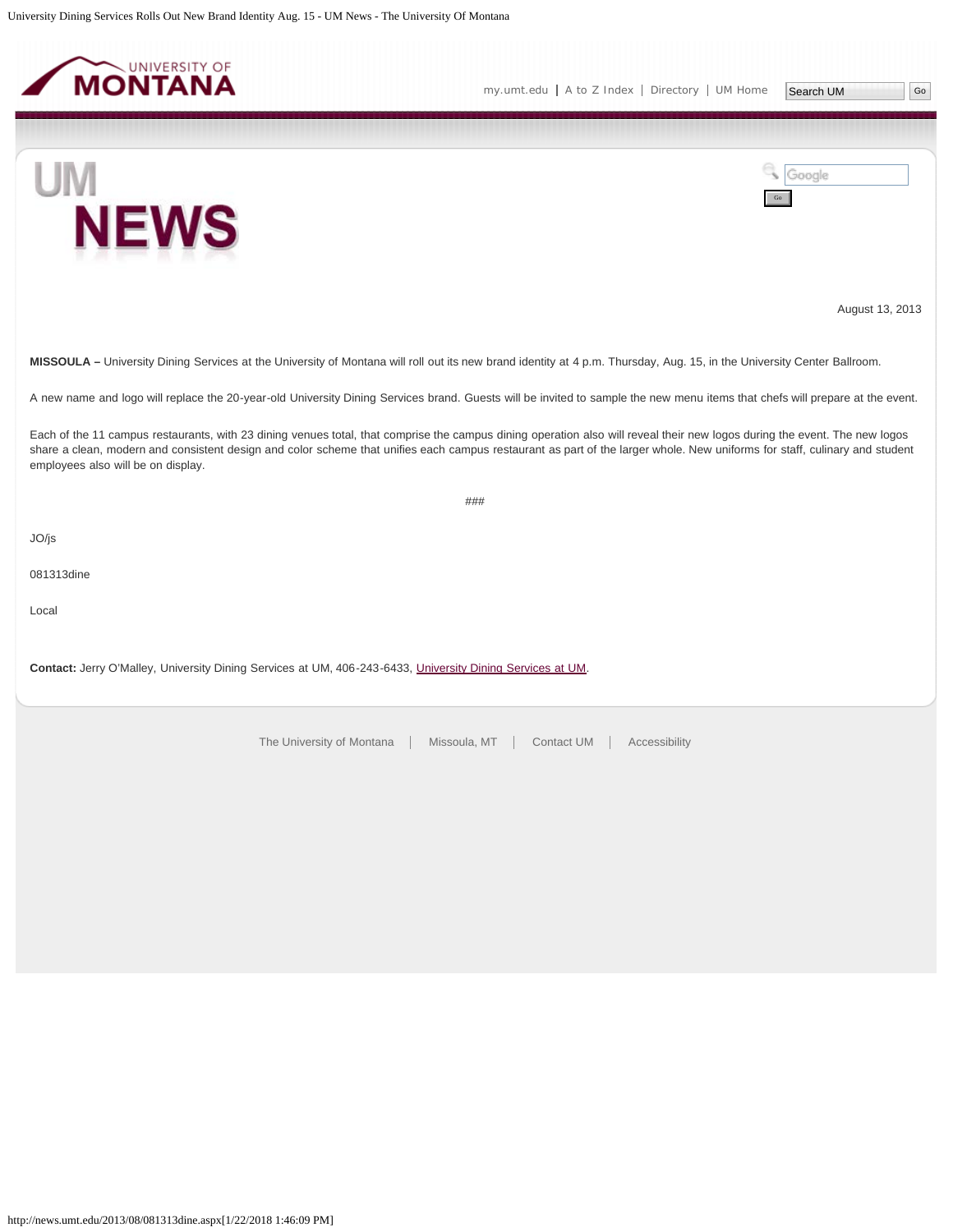<span id="page-8-0"></span>

[my.umt.edu](http://my.umt.edu/) | [A to Z Index](http://www.umt.edu/search/atoz/) | [Directory](http://www.umt.edu/directory/) | [UM Home](http://www.umt.edu/)

Search UM |Go

Go

Google



August 29, 2013

**Missoula** – The Office for Civic Engagement at the University of Montana will host its Fall Volunteer Fair on Tuesday and Wednesday, Sept. 10-11. The fair will run from 10 a.m. to 2 p.m. both days in the University Center Atrium.

More than 30 community agencies will be on hand to educate students and community members on the numerous volunteer opportunities available in the Missoula area. Attendees will learn about interesting civic work they can get involved in, and agencies will recruit new student volunteers.

At the beginning of each fall and spring semester, OCE coordinates a volunteer fair to connect interested students, UM employees and other members of the community with volunteer opportunities in the Missoula area. The fair helps nonprofit agencies promote their activities and recruit new members in order to meet community-identified needs. OCE also provides information about several of its own programs.

OCE, a department of UM's Davidson Honors College, was founded as Volunteer Action Services at the University in 1992. It serves as UM's primary agent of community activism and civic responsibility. Through various programs and projects, OCE promotes civic engagement as a means to develop actively engaged citizens in our democratic society.

###

CK/cbs

Western Montana

082913voln

**Contact:** Colleen Kane, UM Office for Civic Engagement, 406-243-5531, [colleen.kane@mso.umt.edu.](mailto:colleen.kane@mso.umt.edu)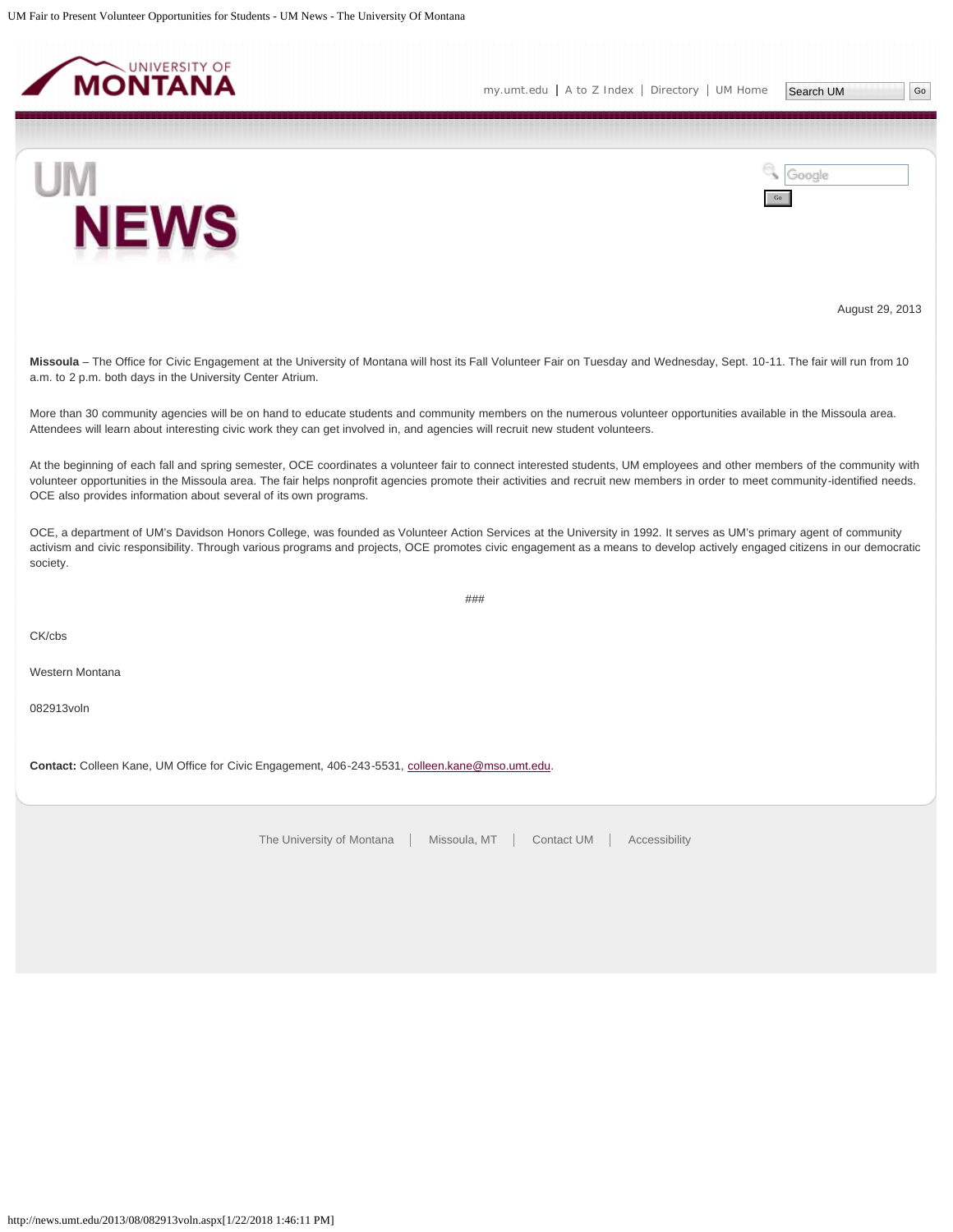<span id="page-9-0"></span>

Go

Google



August 29, 2013

**MISSOULA –** Applications are now available for entry into this year's University of Montana Homecoming Parade, scheduled for 10 a.m. Saturday, Oct. 5, in Missoula.

Last year's parade featured more than 110 entries. This year's Homecoming theme – "Up With Montana!" – is derived from UM's fight song, penned in 1914, and celebrates both the rich tradition and exciting future of the University.

Note this year that there will be significant changes in parade lineup locations. All entries will line up on Broadway. Parade entrants will receive specific lineup information by email before Oct. 5.

Applications are available online at [http://www.grizalum.com](http://www.grizalum.com/) or by calling 406-243-5211 or toll-free at 1-877-862-5867. Applications also may be picked up in person at the Missoula Chamber of Commerce, 825 E. Front St., or at the UM Office of Alumni Relations and Alumni Association, Brantly Hall 115.

Applications, accompanied by a \$30 entry fee, are due by 5 p.m. Friday, Sept. 20. For more information, call 406-243-5211 or email to [alumni@umontana.edu.](mailto:alumni@umontana.edu)

###

EO/cbs

Western Montana

082913pard

**Contact:** UM Office of Alumni Relations and Alumni Association, UM Office of Alumni Relations and Alumni Association, 406-243-5211, [alumni@umontana.edu](mailto:alumni@umontana.edu).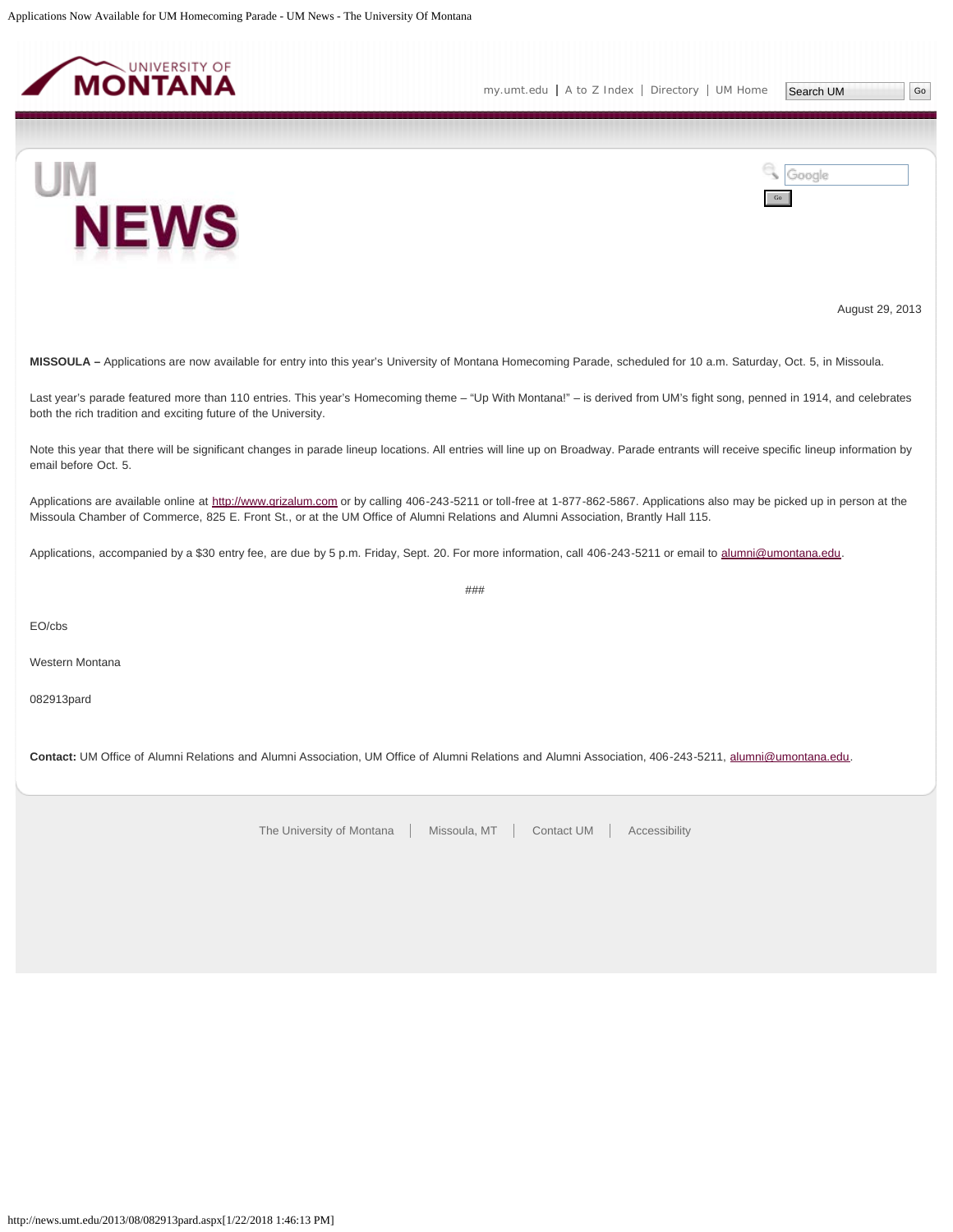<span id="page-10-0"></span>

Search UM



Google Go

August 28, 2013



**MISSOULA** – University of Montana student Dustin Askim recently earned a Jim Murray Scholarship, a top national award for excellence in sports writing.

Askim, a senior in the UM School of Journalism, was one of five essay-competition winners from across the country. The award and \$5,000 scholarship honors the long and illustrious sports-writing career of Pulitzer Prize-winner Jim Murray.

Murray covered sports and entertainment for newspapers and magazines for 50 years and was one of the founders of Sports Illustrated. He won the National Sportswriter of the Year award 14 times and was inducted to the Baseball Hall of Fame's Writers' Wing. The scholarship is granted through the Jim Murray Memorial Foundation.

Askim, of Laurel, called Murray's writing hilarious, sad, clever and inquisitive, and said Murray is the only writer who has made him tear up more than once.

Askim's essay was judged by professional sports writers including UM alumnus and former Murray Scholar Bill Oram of the Salt Lake Tribune. With Askim's win, five UM journalism students have claimed the prestigious award.

###

**Dustin Askim**

BP

**State** 

082813murr

**Contact:** Denise Dowling, interim dean, UM School of Journalism, 406-243-4143, [denise.dowling@mso.umt.edu.](mailto:denise.dowling@mso.umt.edu)

**Photo cutline:** Dustin Askim.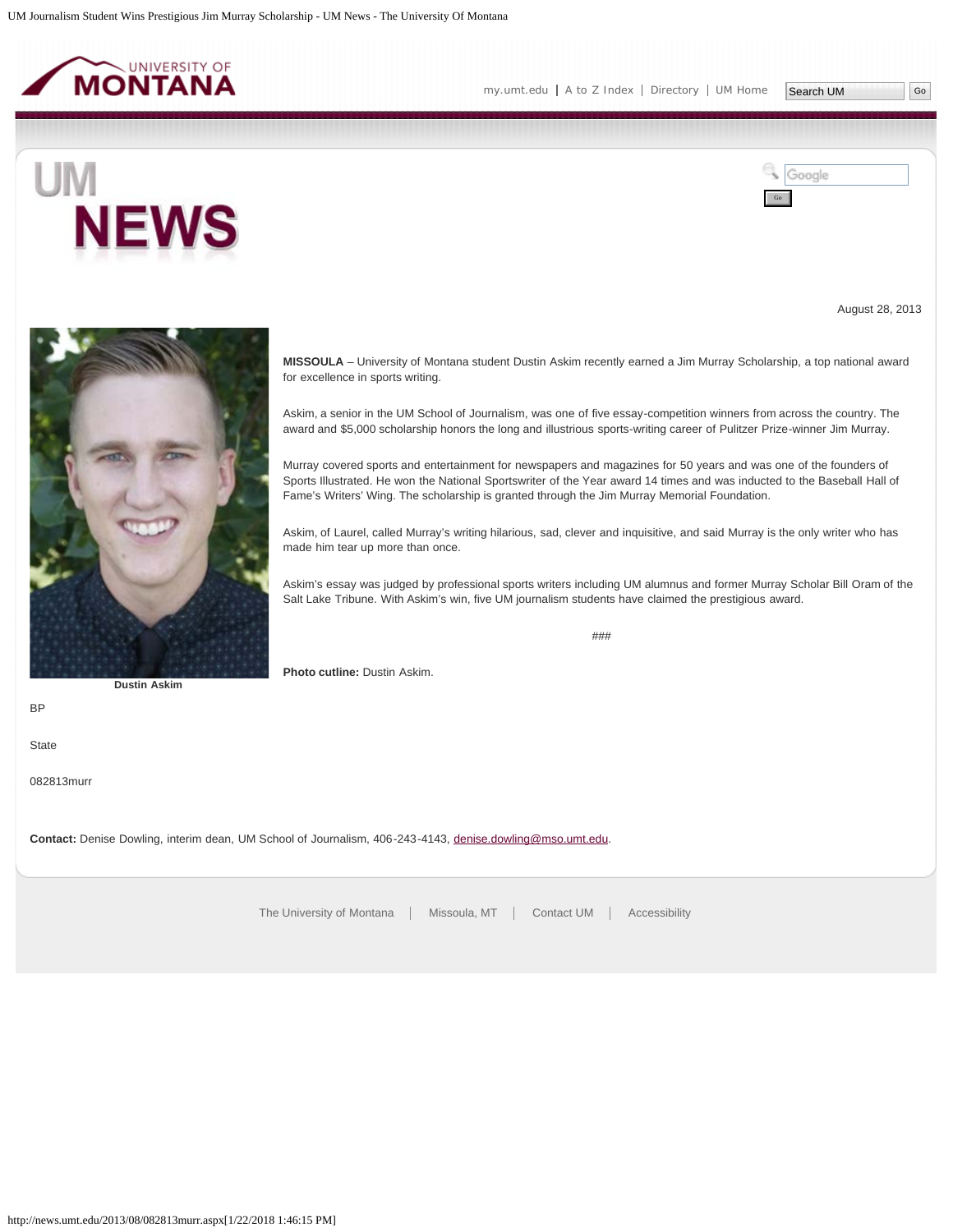<span id="page-11-0"></span>

Go

Google



August 28, 2013

**MISSOULA** – University of Montana Regents Professor of Ecology Steve Running has been appointed to the NASA Advisory Council Science Committee and chair of the Earth Science subcommittee within that council. In the words of the NASA administrator in the appointing letter, "The Council reports directly to me and is the senior external advisory body … addressing important program and policy matters related to the U.S. civil space program."

Running chairs the Earth Science subcommittee, which will join other subcommittees in Astrophysics, Heliophysics and Planetary Science under the Advisory Council.

"My responsibilities as Earth science chair are twofold," he said. "First, I will lead our subcommittee in recommending priorities for new satellite missions, continuity of spacebased Earth observations, Earth systems research, and information management of global datasets. Second, I will represent Earth science priorities within the broader NASA science goals, and advocate for critical Earth science objectives that fulfill national policy needs."

Running has taught at UM since 1979 and is an internationally recognized scholar in satellite-remote sensing data, global vegetation productivity, climate change and more. The appointment follows Running's longstanding involvement as a team member of the NASA Earth Observing System, a member of the National Oceanic and Atmospheric Administration Science Advisory Board Climate Working Group, and as a chapter lead author for the Nobel Prize-winning 2007 Assessment of the Intergovernmental Panel on Climate Change.

###

For more information on the NASA Advisory Council, visit [http://science.nasa.gov/science-committee/members/.](http://science.nasa.gov/science-committee/members/)

LS/all

State, select national publications

082813nasa

**Contact:** Steve Running, Regents Professor, UM College of Forestry and Conservation, 406-243-6311, [swr@ntsg.umt.edu](mailto:swr@ntsg.umt.edu).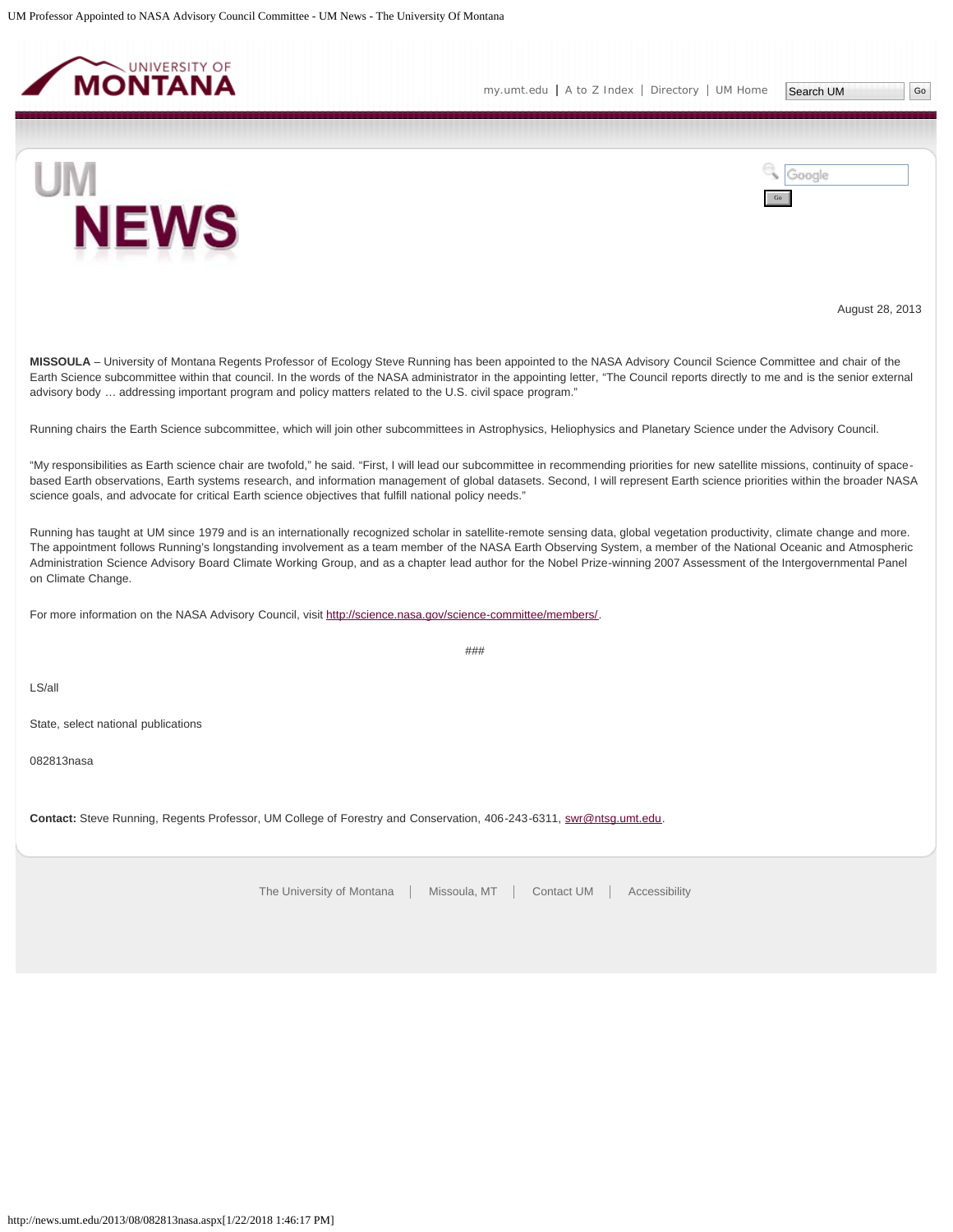<span id="page-12-0"></span>

Search UM



August 28, 2013



The University of Montana will host TEDxUMontana at 7 p.m. Thursday, Sept. 19, in the Masquer Theatre of the Performing Arts and Radio/TV Center. The program will feature nine speakers, two TED Talks videos and two performances with a 30-minute intermission for interaction and discussion.

TEDxUMontana is limited to 100 participants. People interested in attending the event can enter a ticket drawing at [http://umt.edu/tedx.](http://umt.edu/tedx) The drawing will take place Wednesday, Sept. 4. Tickets are \$40 for the public and \$20 for UM students.

The event will be webcast live. Visit<http://umt.edu/it> the day of the event to connect.

### **TEDxUMontana speakers**

Art historian **H. Rafael Chacón** will talk about how an academic exercise turned into a personal journey when he had his DNA sequenced by the National Geographic Geno 2.0 Project.

**Chris Comer**, a neuroscientist and dean of UM's College of Arts & Sciences, will share what new research reveals about our brain and literary imagination.

Exercise scientist **Steven Gaskill** has ideas about how to design a school day that includes a lot more movement and a lot more learning.

**Neva Hassanein**, an environmental studies professor, and **Mark S. LoParco**, director of UM Dining, will talk about food democracy and lessons learned from the UM Farm to College Program, one of the leading local food-purchasing programs in the nation.

Anthropologist **Kimber McKay** will challenge our culture's definition of marriage by sharing stories from her fieldwork in Nepal's northwestern Himalayan district of Humla.

Composer and sound designer **Dale Sherrard** will provide unique perspectives on the art of listening.

Entomologist **Diana Six** will tell the story of how a little beetle has ecologically and economically altered North America's forests.

**Josh Slotnick**, co-founder of Garden City Harvest and the PEAS farm, will describe the transformative power of doing humble work with others.

#### **About TEDx, x = independently organized event**

In the spirit of ideas worth spreading, TEDx is a program of local, self-organized events that bring people together to share a TED-like experience. At a TEDx event, TEDTalks video and live speakers combine to spark deep discussion and connection in a small group. These local, self-organized events are branded TEDx, where x = independently organized TED event. The TED Conference provides general guidance for the TEDx program, but individual TEDx events are self-organized. (Subject to certain rules and regulations.)

### **About TED**

TED is a nonprofit organization devoted to Ideas Worth Spreading. Started as a conference in California 26 years ago, TED has grown to support those world-changing ideas with many initiatives.

At a TED conference, the world's leading thinkers and doers are asked to give the talk of their lives in 18 minutes or less. TED speakers have included Roger Ebert, Sheryl Sandberg, Bill Gates, Elizabeth Gilbert, Benoit Mandelbrot, Philippe Starck, Ngozi Okonjo-Iweala, Brian Greene, Isabel Allende and former UK Prime Minister Gordon Brown. Three major TED events are held each year: The TED Conference takes place every spring in Vancouver, Canada, simultaneous with TEDActive, in Whistler, B.C.; and the TEDGlobal Conference takes place each summer in Edinburgh, Scotland.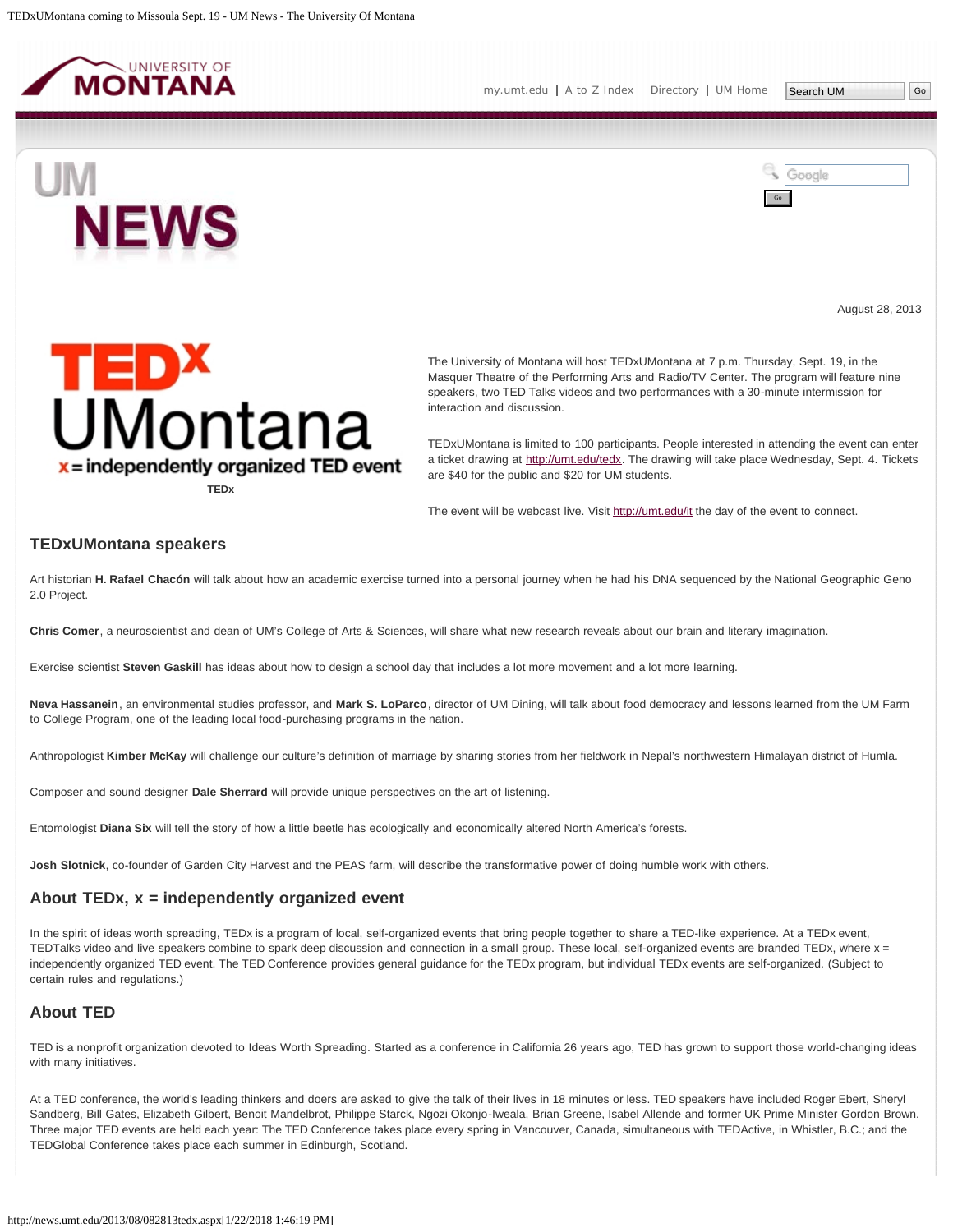TEDxUMontana coming to Missoula Sept. 19 - UM News - The University Of Montana

On TED.com, talks from TED conferences are shared with the world for free as TED Talks videos. A new TED Talk is posted every weekday. Through the Open Translation Project, TED Talks are subtitled by volunteers worldwide into more than 90 languages. Through our distribution networks, TED Talks are shared on TV, radio, Netflix and many websites.

The TEDx initiative grants free licenses to people around the world to organize TED-style events in their communities with TED Talks and live speakers. More than 5,000 TEDx events have been held, and selected talks from these events are also turned into TED Talks videos.

The annual TED Prize grants \$1 million to an exceptional individual with a wish to change the world. The TED Fellows program helps world-changing innovators from around the globe to become part of the TED community and, with its help, amplify the impact of their remarkable projects and activities. TED-Ed creates short video lessons by pairing master teachers with animators, for use in classroom instruction or independent learning.

**Contact:** Jace Laakso, University of Montana Information Technology, 406-243-2858, [jace.laakso@umontana.edu](mailto: jace.laakso@umontana.edu).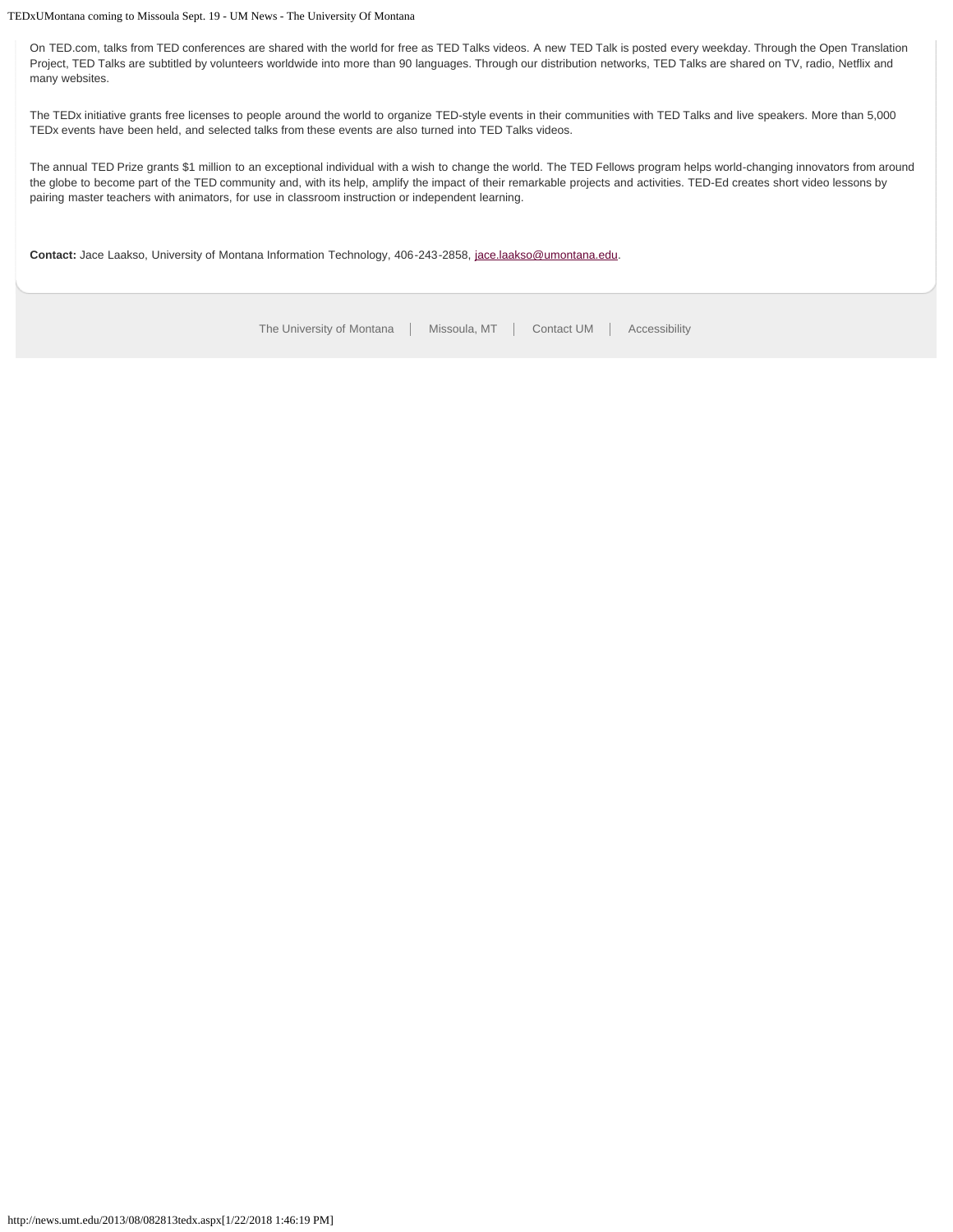<span id="page-14-0"></span>





August 27, 2013

**MISSOULA** – Magda Resik Aguirre, a key figure in the pioneering effort to restore Old Havana, Cuba, will visit Missoula on Thursday and Friday, Aug. 29-30, and will deliver a lecture titled "The Future of Old Havana" at 7 p.m. Thursday in the University of Montana's North Underground Lecture Hall.

Resik is the director of communications for Havana's Office of the City Historian. Her Thursday lecture is free and open to the public. She also will meet with a Global Leadership Initiative student discussion group on Friday at UM.

Old Havana was founded in 1519 as the center of Spain's colonies in the New World. It remains the heart of Cuba's capital city. Home to 400,000 residents, it has undergone extensive restoration for the past 20 years, and Old Havana now is a UNESCO designated World Heritage Site.

This effort is unique in multiple respects as a Cuban business model. Underway since 1993, the program restored about 1,000 buildings, some more than 300 years old. In addition to physical restoration, the effort has major social, cultural and economic components. Medical facilities, senior citizen centers and trade apprentice schools are major elements.

Maximum effort is made to train and employ local residents in the actual work of historic building restoration. The Office of the City Historian employs about 7,000 people. The project is not directed or controlled by the national government.

During her weeklong visit to Montana, Resik will visit historic preservation sites around the state. Her visit is co-hosted by the UM Global Leadership Initiative, the UM School of Art, Humanities Montana, Carroll College, the Montana Historical Society and Artemis Common Ground.

For more information call UM School of Art Professor H. Rafael Chacon at 406-243-2735 or email [hrafael.chacon@umontana.edu.](mailto:hrafael.chacon@umontana.edu)

###

BP

Campus, Local

082713cuba

Contact: H. Rafael Chacon, professor, UM School of Art, 406-243-2735, [hrafael.chacon@umontana.edu.](mailto:hrafael.chacon@umontana.edu)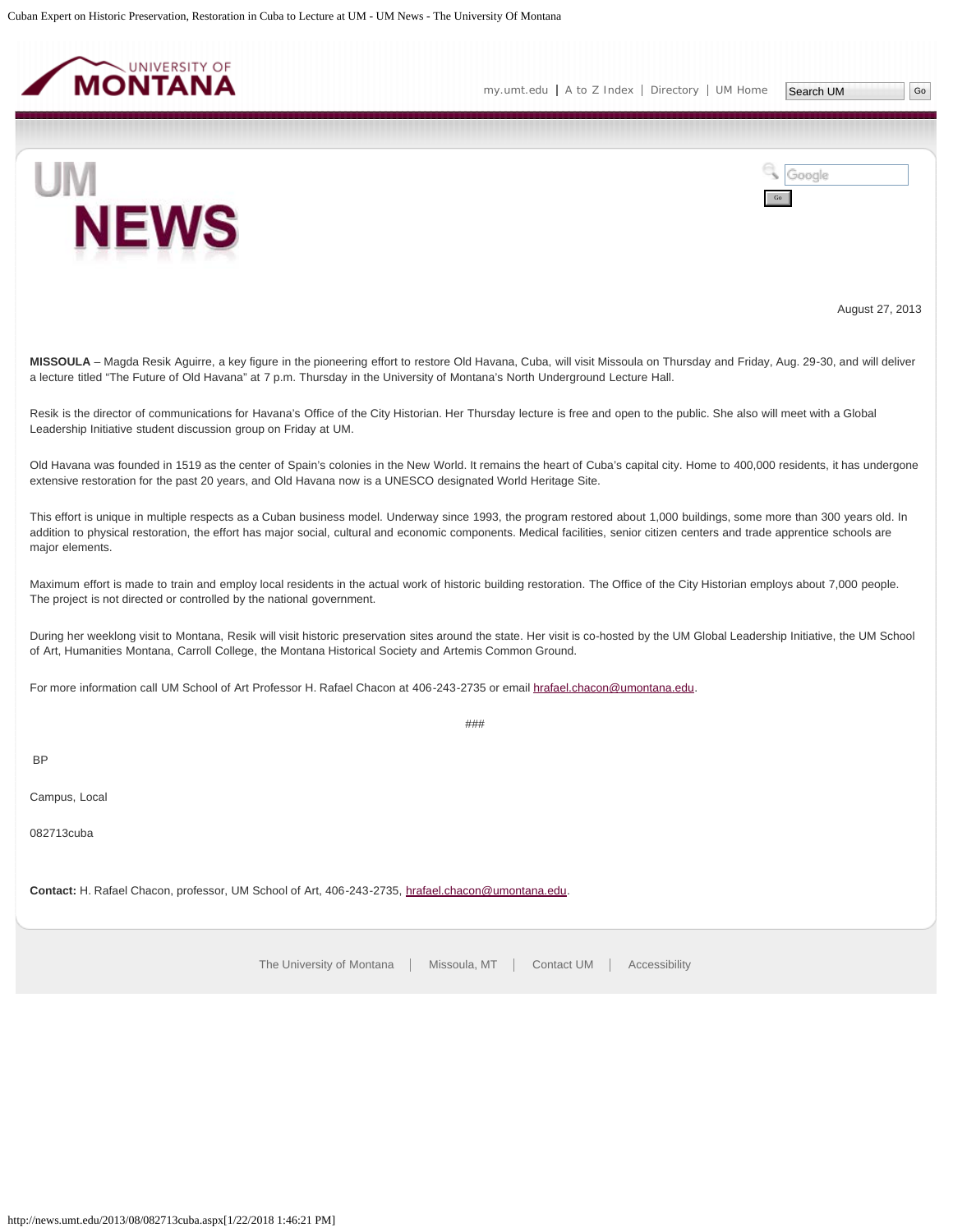<span id="page-15-0"></span>

UM



August 26, 2013

**MISSOULA** – The University of Montana's Irish Studies Program, School of Music and President's Lecture Series join with Humanities Montana and the Friends of Irish Studies to present a fall filled with the best of Irish music.

"Irish Music: Traditional and Contemporary," a series of lectures and concerts, will be held in both Missoula and Butte September through December and will include some of the most renowned and innovative performers the Irish tradition has to offer. The full series schedule follows:

**President's Lecture: "3,000 years of Ancient Ireland's Music and Instruments**," by Simon and Maria O'Dwyer.

- 7:30-9:30 p.m. Thursday, Sept. 19, UM's George and Jane Dennison Theatre
- 7:30-9:30 p.m. Friday, Sept. 20, Butte-Silver Bow Public Archives.
- **Concert: Irish Harp, Performed by Grainne Hambly**.
	- 7:30-9:30 p.m. Thursday, Sept. 26, UM's Music Recital Hall
	- 7:30-9:30 p.m. Friday, Sept. 27, in Montana Tech Library Auditorium
- **Concert: The Bouzouki in Irish Music. Performed by Roger Landes.**
	- 7:30-9:30 p.m. Thursday, Oct. 17, UM Music Recital Hall
	- 7:30-9:30 p.m. Friday, Oct. 18, Montana Tech Library Auditorium

**Concert: The Music and Song of Ireland. Performed by Méabh Ní Bheaglaoich and Páidí Mhárthain**.

- 7:30-9:30 p.m. Thursday, Nov. 7, UM Music Recital Hall
- 7:30-9:30 p.m. Friday, Nov. 8, Montana Tech Library Auditorium
- **Concert: The Tradition in Contemporary Irish Music. Performed by Liam Ó Maonlaí**.
	- 7:30-9:30 p.m. Thursday, Dec. 5, UM Music Recital Hall
	- 7:30-9:30 p.m. Friday, Dec. 6, Montana Tech Library Auditorium

Tickets cost \$60 for the season; \$20 for individual concerts; \$15 for students and Friends of Irish Studies members; and children under 12 are free. The President's Lecture Series event is free in both locations. Tickets can be purchased online at<http://www.umt.edu/griztix/> and<http://www.friendsofirishstudies.com/>. Tickets for the Missoula concerts can be purchased at the UM Adams Center, The Source in the University Center, the UM School of Music, at Southgate Mall and at Rockin Rudy's. Tickets for the Butte concerts can be purchased at the Butte-Silver Bow Archives, Cavanaugh's County Celtic and Granite Mountain Bank.

For more information visit<http://www.friendsofirishstudies.com/>, call Traolach O'Riordain, director of UM's Irish Studies Program, at 406-243-6973 or email [traolach.oriordain@mso.umt.edu](mailto:traolach.oriordain@mso.umt.edu).

ALL

Local, Butte-area media

082313iris

###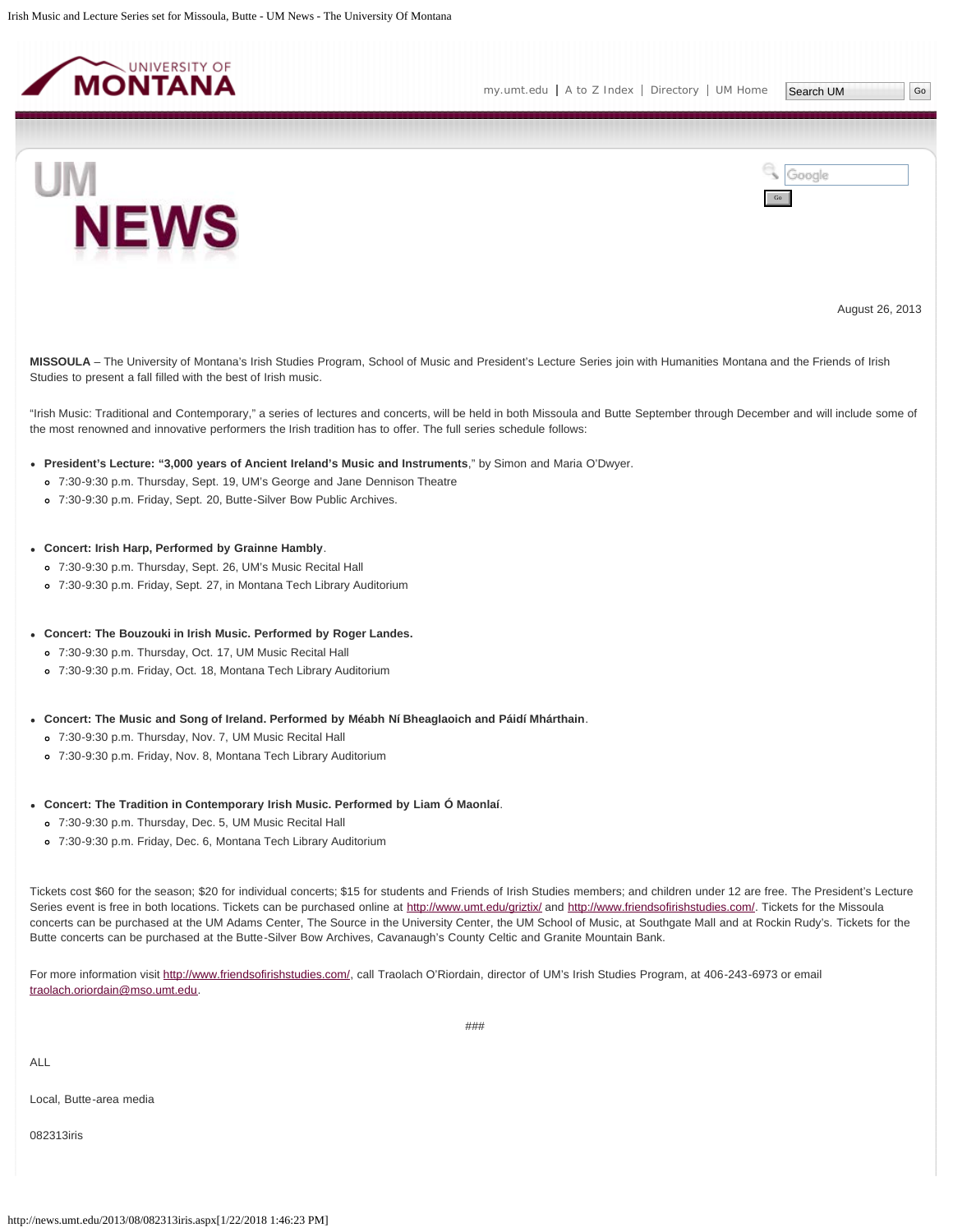**Contact:** Traolach O'Riordain, director, UM Irish Studies Program, 406-243-6973, [traolach.oriordain@mso.umt.edu.](mailto:traolach.oriordain@mso.umt.edu)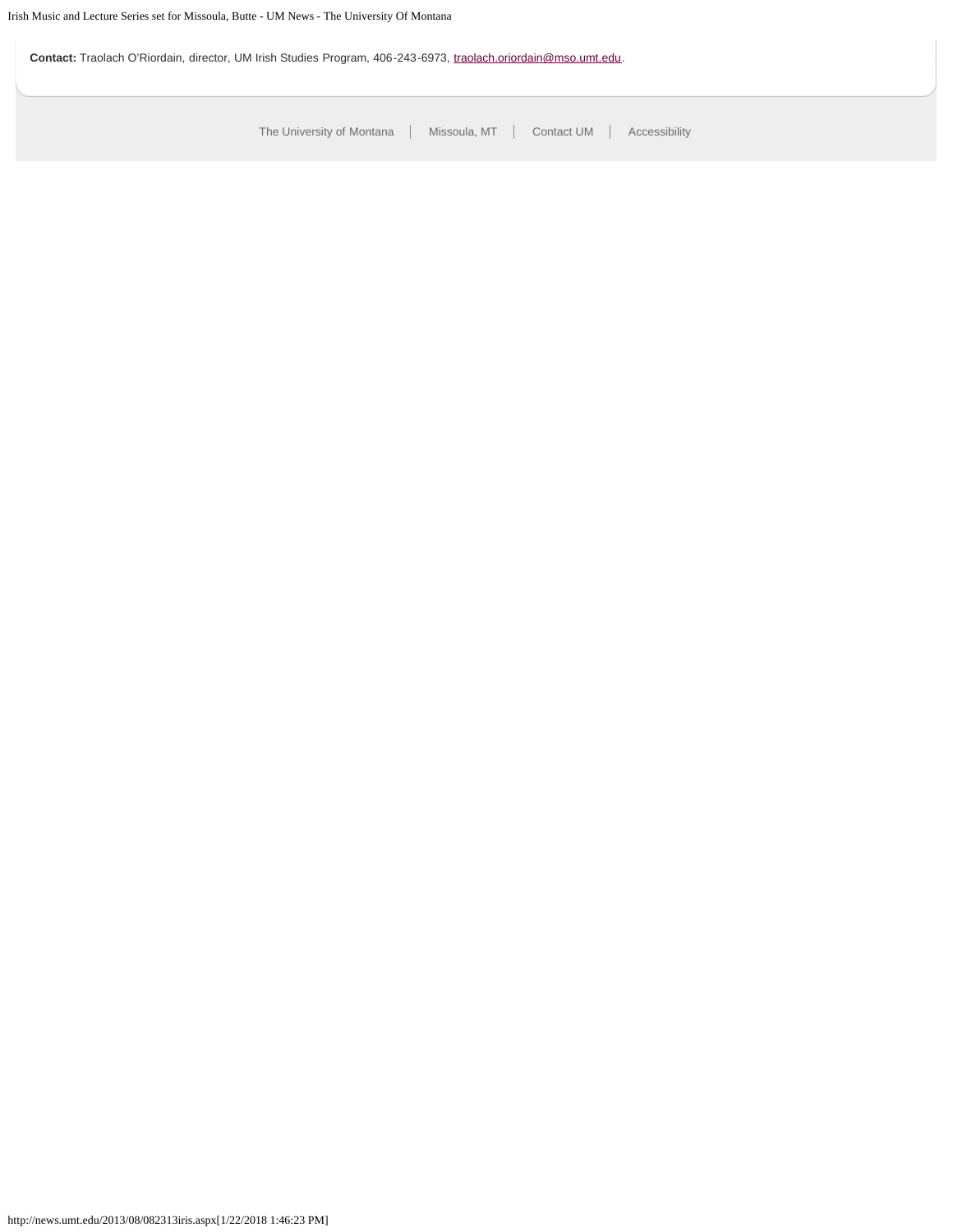<span id="page-17-0"></span>

Search UM



Google Go

August 26, 2013



**UM junior Sara Thane (Courtesy photo)**

**MISSOULA** – There are few more iconic places to spend a summer than the White House. University of Montana student Sara Thane did just that through the White House Internship Program in Washington, D.C.

Thane, a 2011 graduate of Missoula's Hellgate High School, is a junior at UM majoring in political science with minors in Arabic studies and international development studies. This summer, she she interned in the Students Department within the Office of Presidential Correspondence.

There, she read and helped respond to correspondence from students and classrooms on behalf of the president, assisted in coordinating volunteers within the department and answered phone calls from Americans on the White House Comment Line, recording their comments for the Office of Presidential Correspondence.

"So far, my favorite part of the internship has been reading and listening to the hopes, frustrations, stories, and views of Americans," Thane said earlier this summer. "I have the opportunity to see, in an unfiltered way, how current policies are impacting citizens. Often these letters have challenged my own way of thinking about these issues."

Internship Coordinator Cheryl Minnick worked with Thane through UM Internship Services to help her navigate the lengthy application and interview process for the prestigious internship.

"Sara is a delightful student dedicated to creating and improving federal and state policies that support families," Minnick said. "The White House internship improved her professional communication skills, strengthened her resume, created a strong career network and gave us all a peek at her brilliant future. We are all extremely proud of Sara."

Thane said her communication skills were incredibly important to her internship, and each day she worked to improve them.

"Being able to effectively communicate with staff members, other interns, volunteers and constituents has been essential," she said.

UM Internship Services offers students of all majors academic and career planning, as well as help searching for internships, writing resumes and cover letters, completing online applications, editing supplementary materials, preparing for interviews and assistance finding and applying for scholarships. Through Internship Services, UM is the only university in the state with a nationally certified resume writer and international career counselor available on staff to help students.

For more information call Minnick at 406-243-4614 or email [cheryl.minnick@umontana.edu.](mailto:cheryl.minnick@umontana.edu.)

###

**Photo cutline:** UM junior Sara Thane volunteers during the Fourth of July celebration at the White House in Washington, D.C. (Courtesy photo)

BP

State, Local

082613sara

**Contact:** Cheryl Minnick, career counselor and internship coordinator, UM Internship Services, 406-243-4614, [cheryl.minnick@umontana.edu](mailto:cheryl.minnick@umontana.edu).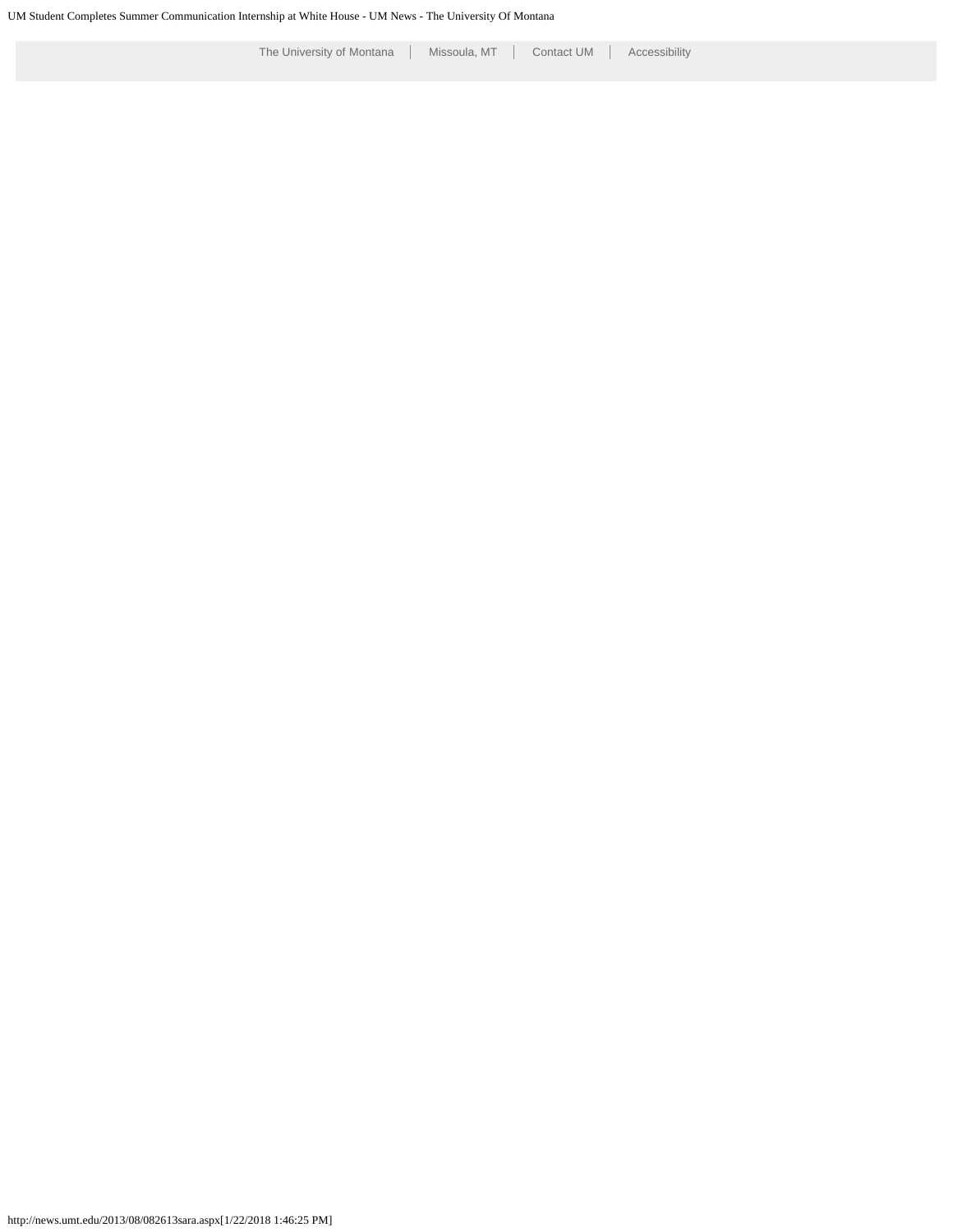<span id="page-19-0"></span>

**UM** 



August 26, 2013

**MISSOULA** – The Diploma Dash, a fun run/walk for student scholarships, will be held at 10 a.m. Saturday, Sept. 14, at the University of Montana.

Sponsored by UM's Staff Senate, the dash will start at the Van Buren Street footbridge. Distances are 5K or one mile. The event costs \$20 for University students and \$25 for non-students. Entry for children 12 and under is \$10 and does not include a T-shirt. Stroller riders and leashed dogs are free.

Prizes will be offered for the best costume and most-spirited runner. Registrants also will be eligible to win UM football Homecoming game tickets.

The Diploma Dash registration form is online at [http://www.umt.edu/staffsenate.](http://www.umt.edu/staffsenate) Send registration forms and payment to UM Staff Senate, Physical Plant 135F, Missoula, MT 59812. Make checks out to UM Staff Senate. Postmark registrations by Sept. 1 to guarantee a Diploma Dash T-shirt.

The 30-member Staff Senate facilitates communication and cooperation between the UM administration and non-academic staff at the University. For more information call the Staff Senate at 406-243-5422 or email [staffsenate@umontana.edu](mailto:staffsenate@umontana.edu).

###

CBS

Western Montana

082613dash

**Contact:** UM Staff Senate, Staff Senate , 406-243-5422, [staffsenate@umontana.edu](mailto:staffsenate@umontana.edu).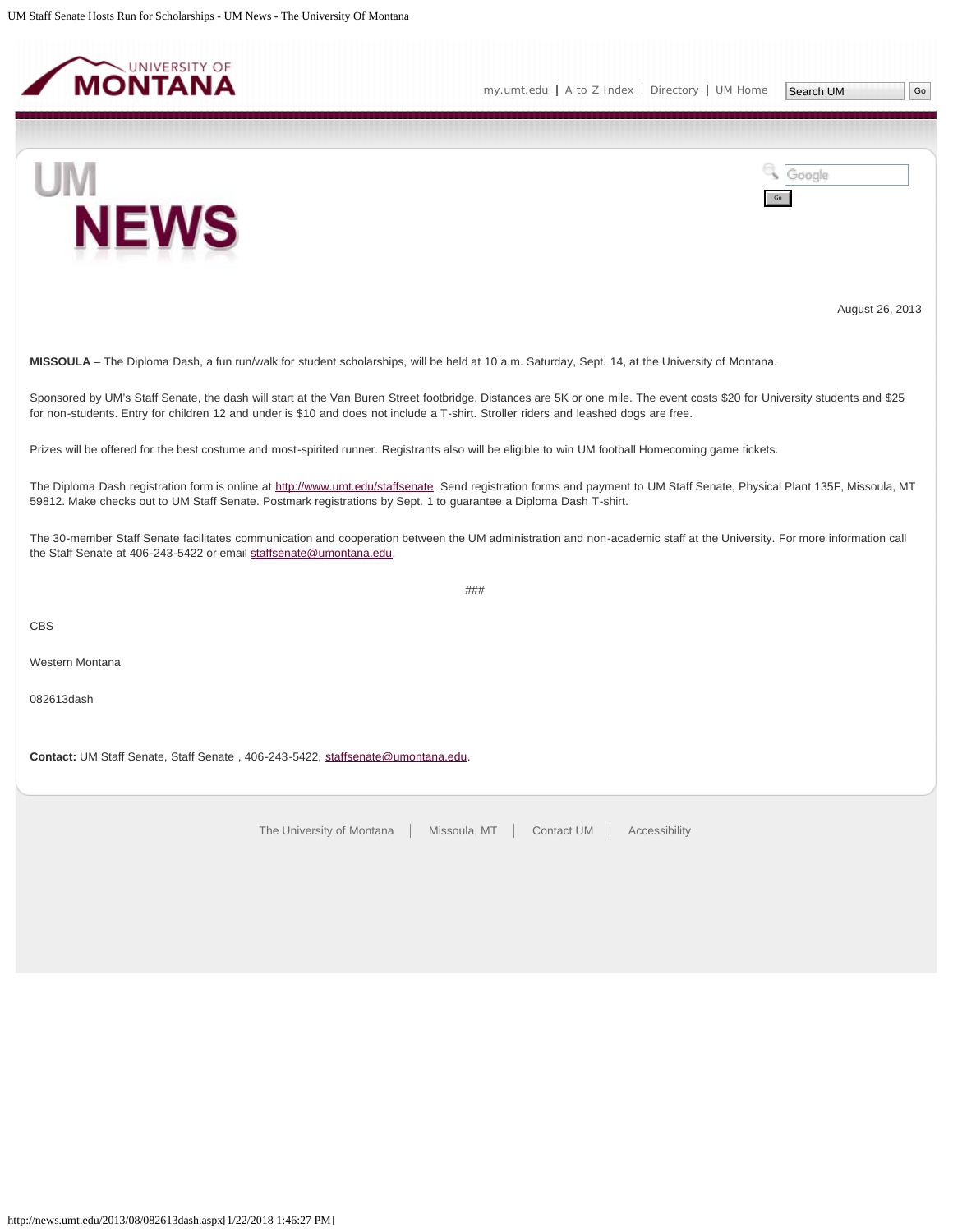<span id="page-20-0"></span>

Google

Go



August 22, 2013

**MISSOULA** – The Gallery of Visual Arts and the University of Montana School of Art will present "Accumulation/Transformation," the annual art faculty exhibition, Sept. 3-25.

An opening reception will be held for the exhibition from 6 to 7 p.m. Thursday, Sept. 5, in the Gallery of Visual Arts, located on the first floor of the Social Science Building. Earlier that evening, UM School of Art Associate Professor Valerie Hedquist will deliver an accompanying lecture titled "Miss Linwood's Picture Gallery in Leicester Square" from 5:10 to 6 p.m. in Social Science Building Room 356.

"Accumulation/Transformation" explores the concept of collecting and collections. Faculty members were challenged to examine how the things they collect inform their creative process and create work in response. In some cases, actual collections of objects will be displayed in addition to other artwork.

Artists included in this year's exhibition are Brad Allen, James Bailey, Kevin Bell, Mary Ann Bonjorni, H. Rafael Chacon, Jason Clark, Jennifer Combe, Elizabeth Dove, Julia Galloway, Matt Hamon, Hedquist, Trey Hill, Steven Krutek, Beth Lo, Cathryn Mallory and Edgar Smith.

Chacon, a professor of art history and criticism, will cap the exhibition with a lecture titled "Wanted: Indian Art Majors" from 5:10 to 6 p.m. Wednesday, Sept. 25, in Social Science Building Room 356.

All events are free and open to the public. The Gallery of Visual Arts is open from 11 a.m. to 5 p.m. Tuesday through Friday and by appointment on Monday.

For more information call Mallory at 406-243-2813 or email [gallery.visarts@umontana.edu](mailto:gallery.visarts@umontana.edu). Information about the Gallery of Visual Arts is available at [http://www.umt.edu/art.](http://www.umt.edu/art)

###

**NOTE TO MEDIA:** To request digital images of the exhibition, contact Mallory at 406-243-2813 or email [gallery.visarts@umontana.edu](mailto:gallery.visarts@umontana.edu).

BP

Local, Campus

082213gall

**Contact:** Cathryn Mallory, director, UM Gallery of Visual Arts, 406-243-2813, [gallery.visarts@umontana.edu](mailto:gallery.visarts@umontana.edu).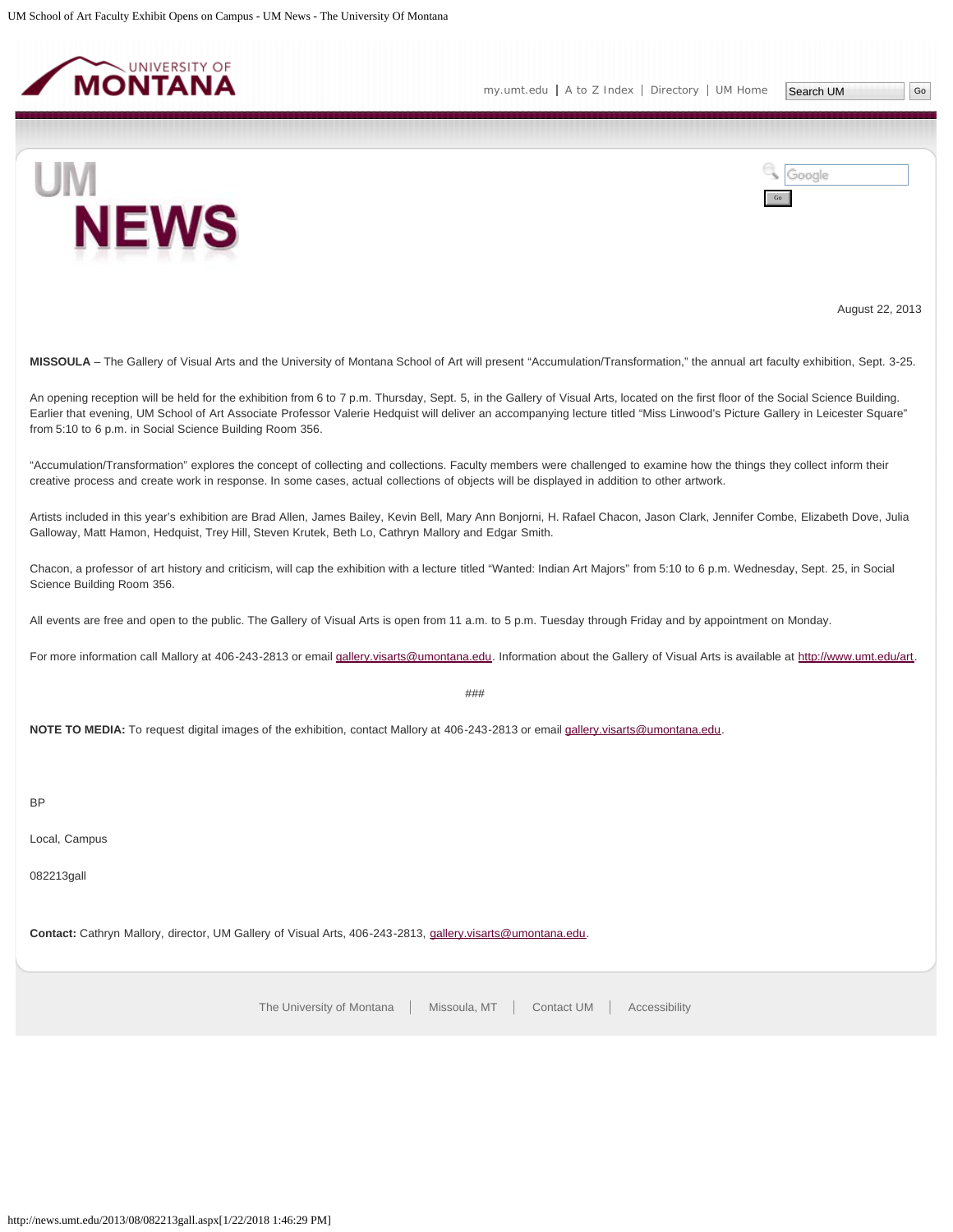<span id="page-21-0"></span>

**UM** 



August 21, 2013

**MISSOULA** – This year's outdoor Week of Welcome movie at the University of Montana will be "Man of Steel."

Sponsored by the University Center, the Superman movie will start when it gets dark around 9 p.m. Thursday, Aug. 29, on the Oval. The event is free and open to the public. Bring your chairs or blankets and enjoy an outdoor movie on the big screen.

###

Based on the DC comics character Superman, the 2013 film is the origin story of the American superhero. For more information visit <http://www.umt.edu/uc>.

AD/cbs

Local

082113movi

**Contact:** Adrianne Donald, UC assistant director of student involvement and communications, 406-243-6029, [adonald@mso.umt.edu](mailto:adonald@mso.umt.edu).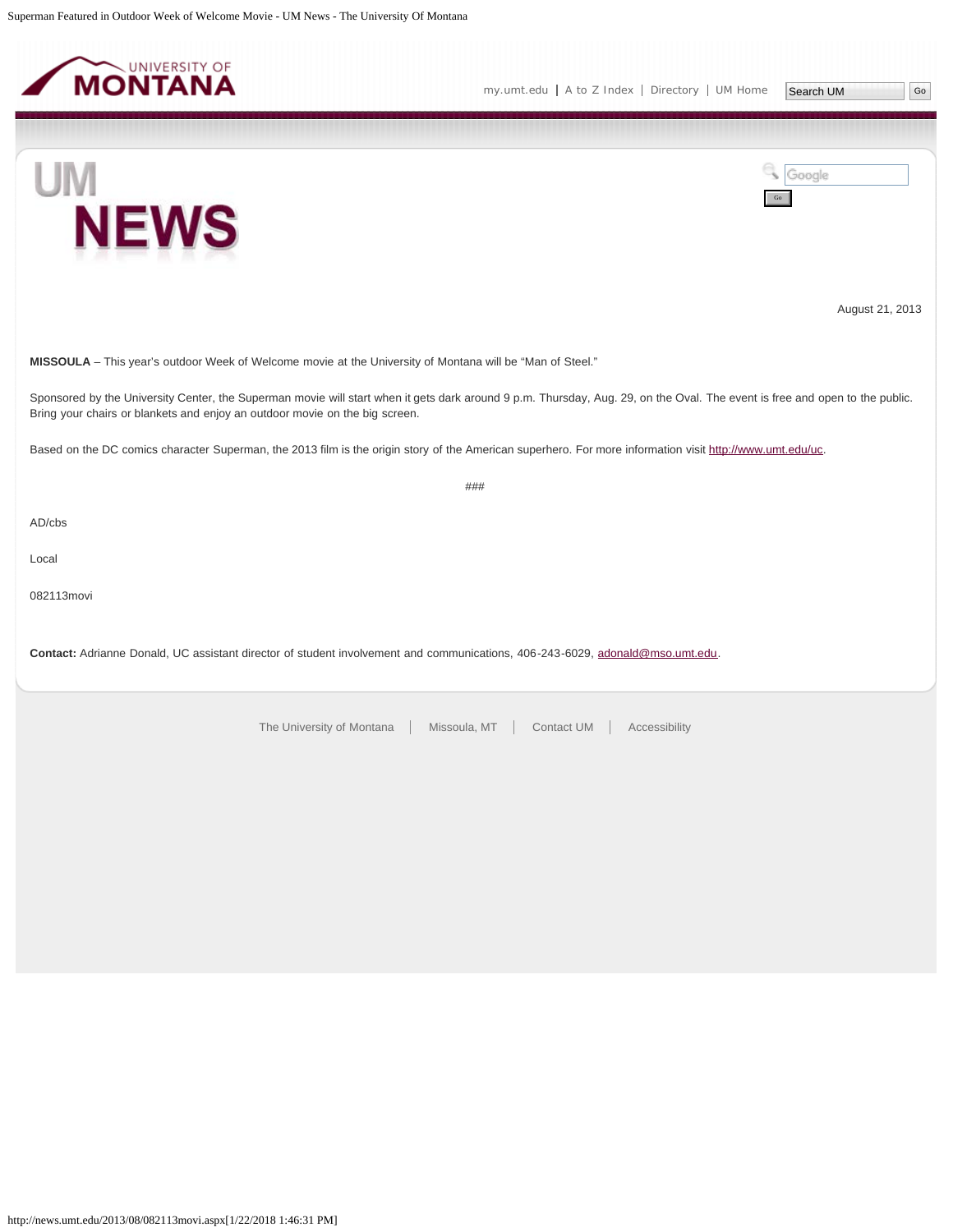<span id="page-22-0"></span>



Google Go

August 20, 2013

**MISSOULA** – The University of Montana has extended important deadlines for students who are fighting wildfires.

The extension gives student firefighters until Monday, Sept. 16, to meet registration, financial aid, housing and other deadlines. To take advantage of the extended deadlines and reserve a space in courses for which they are registered, UM students who are fighting fires must call 406-243-6599 by Sunday, Aug. 25.

The number, in operation 24 hours a day, will offer a recording asking students to provide the following information: their name, student identification number, the name of the agency for whom they are working, and if they are scheduled to move into University housing.

The extension applies to all students working in the firefighting effort, including those providing support services for fire crews, as well as National Guard members and other military personnel.

###

JH/js

Local, statewide

082013fire

**Contact:** Joseph Hickman, UM interim registrar, 406-243-2995, [joseph.hickman@umontana.edu.](mailto:joseph.hickman@umontana.edu)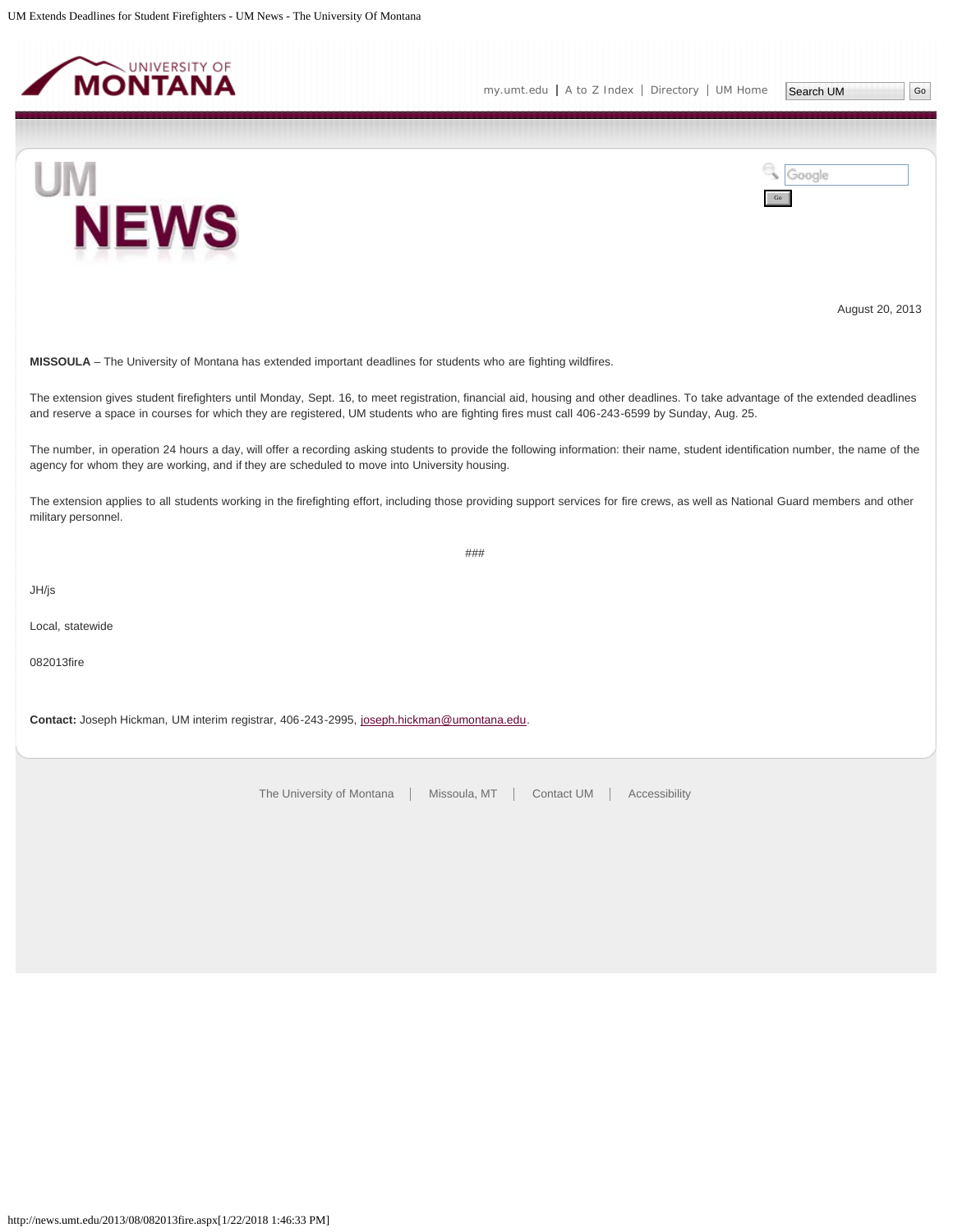<span id="page-23-0"></span>



August 20, 2013

**MISSOULA** – A new paper co-written by UM associate professor Mark Hebblewhite details ecological changes caused by a loss of Arctic sea ice. The paper concludes that the loss of sea ice obviously will impact the marine food web and the marine mammals that depend on sea ice habitat. Other major ecological changes in adjacent landbased habitats and species also will occur because of warming oceans.

The findings were published in the Aug. 2 issue of Science magazine.

Wildlife species like the polar bear are symbolic of how animals are vulnerable to loss of sea ice. Other wildlife species also will be indirectly affected. For example, arctic fox populations will become more genetically isolated, pathogens like the phocine distemper virus will pass more easily between currently separated species in Arctic Canada and changed migration patterns may increase parasites in caribou herds and increase their risk of drowning as they migrate across weakened ice.

Loss of sea ice also will cause changes to plant growth in areas such as Greenland, which influences food availability for wildlife like caribou. Hebblewhite notes these vegetation changes are especially important because of how closely Arctic tundra is coupled with the marine system.

Most importantly, human activity in the area will increase. These impacts include on and off-shore mining exploration, increased shipping traffic through the once unnavigable Northwest Passage, and construction of new deep-sea ports. This increased activity is likely to bring increased oil spills and other disturbances never seen in the region.

Hebblewhite notes the importance of the findings by saying "In July 1991, when I was 18, I first stood on the sea ice of Hudson Bay. Little did I know that 20 years later Hudson Bay sea ice, and all the species that depend on it, would be gone nearly one month earlier each year because of human-induced climate change. Our paper makes the point that loss of sea ice is a form of habitat destruction that rivals or even exceeds the rate at which the Amazon rain forest has been destroyed in the past two decades. The loss of sea ice will have effects that cascade far beyond the iconic polar bear. This will transform the Arctic."

Hebblewhite's co-authors are from Pennsylvania State University, University of Alaska, University of Washington, University of British Columbia, University of California-Santa Cruz, University of Calgary, and University of Alberta and include Jedidiah Brodie, who received his Ph.D from UM's Wildlife Biology Program and currently is an assistant professor of conservation ecology at the University of British Columbia.

###

BP

State, National Science

081913hebb

**Contact:** Mark Hebblewhite, UM associate professor of ungulate habitat ecology, 406-243-6675, [mark.hebblewhite@umontana.edu](mailto:mark.hebblewhite@umontana.edu).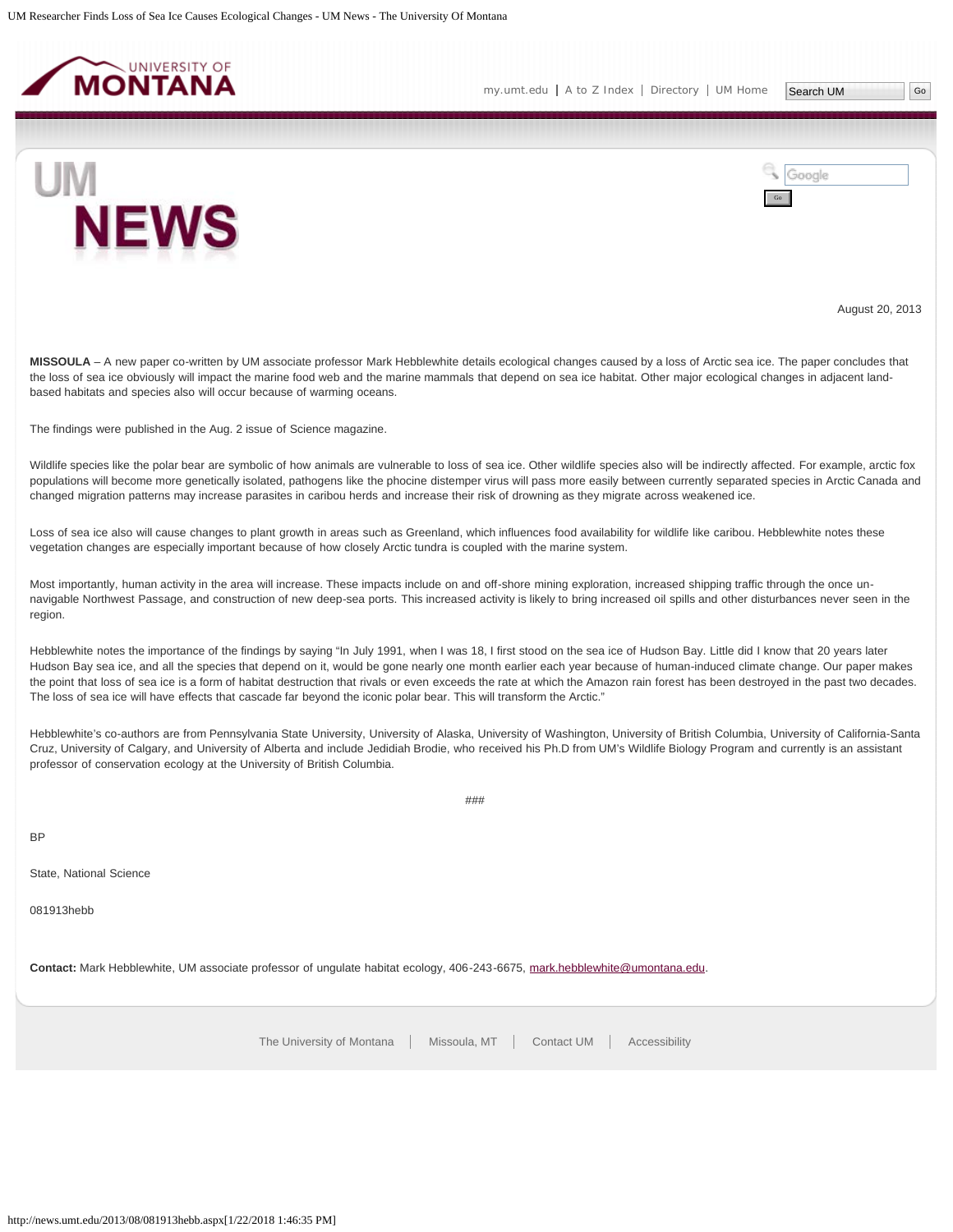<span id="page-24-0"></span>

UM

Go

Google



August 20, 2013

**MISSOULA –** The U.S. Army has awarded University of Montana researcher Dave Poulsen a \$1 million grant to further develop a drug that limits damage caused by traumatic brain injuries.

Researchers in Poulsen's lab have shown that low doses of methamphetamine given to rodents within 12 hours after a traumatic brain injury or stroke significantly reduce brain damage and impairment. The Army grant will advance preclinical development studies of the drug in preparation for Phase I/II human clinical trials.

"The military eventually wants a drug that can be administered to soldiers exposed to blast-force energy waves from explosions such as those experienced by soldiers in Iraq and Afghanistan," said Poulsen, a research professor in UM's Department of Biomedical and Pharmaceutical Sciences. "Such therapies would be applied within hours of exposure to a significant blast."

Poulsen already had earned a \$1.5 million Army grant in 2011 to determine the lowest effective dose and therapeutic window that the drug can be administered following a moderate or severe traumatic brain injury. The award also examined the potential for low-dose methamphetamine to prevent or reduce post-traumatic epilepsy. Poulsen's lab determined that effective doses were similar to those used to treat ADHD in children.

More funding may be on the way. In June, Poulsen was invited to submit a \$6 million funding application to the Joint Warfighter Medical Research Program. If successful, this award would support a human Phase I/II safety study in patients who have received traumatic brain injuries. The work would be conducted at Brooke Army Medical Center in San Antonio.

###

CBS

**State** 

081913dose

**Contact:** Dave Poulsen, research professor, UM Department of Biomedical and Pharmaceutical Sciences, 406-243-4709, [david.poulsen@umontana.edu](mailto:david.poulsen@umontana.edu).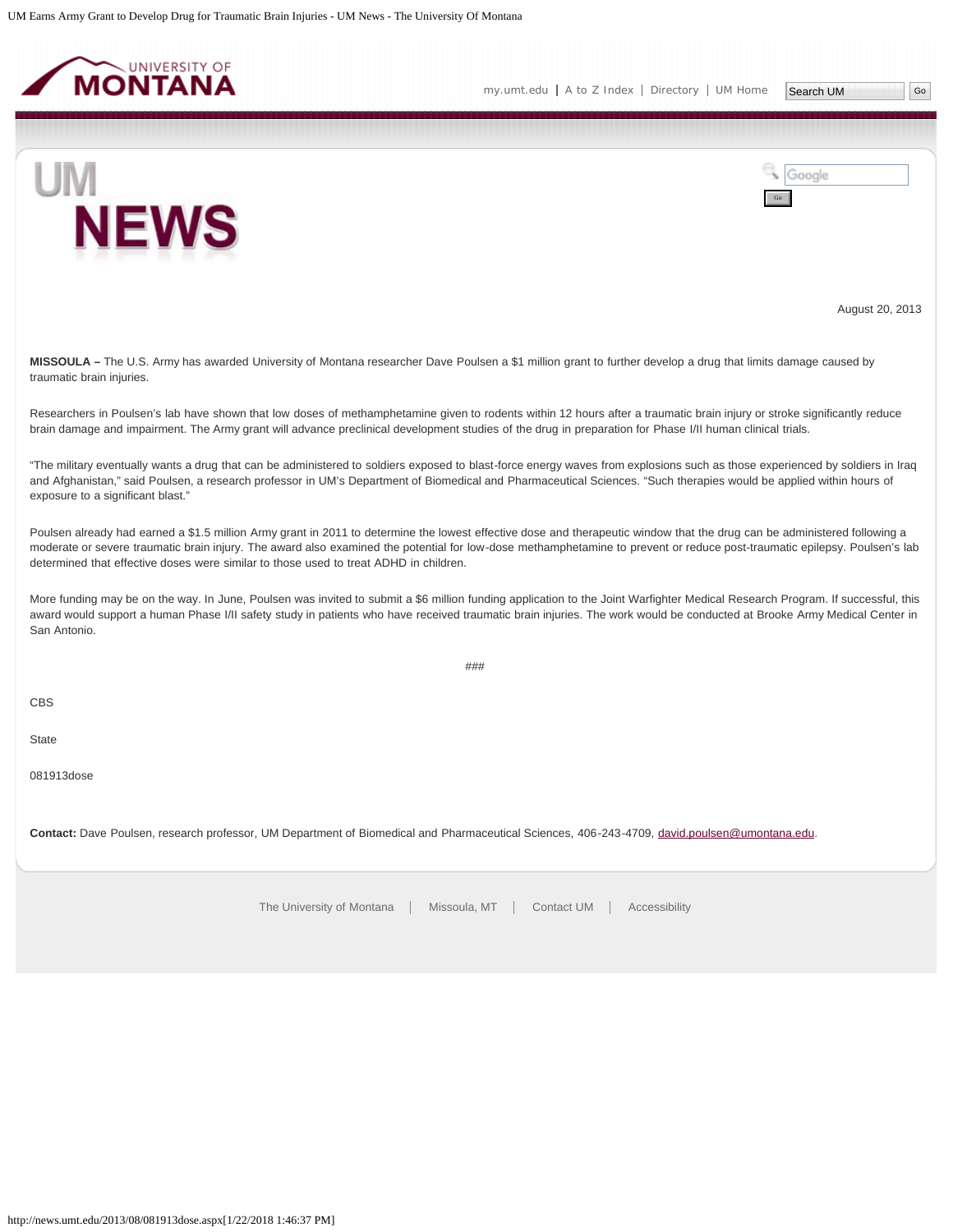<span id="page-25-0"></span>



Google Go

August 16, 2013

**MISSOULA** –The University of Montana's spectrUM Discovery Area invites the community to celebrate the unveiling of its brand-new home in downtown Missoula at its communitywide ribbon-cutting ceremony and reception from 5 to 7 p.m. Friday, Aug. 23.

The event will include remarks by UM President Royce Engstrom and Missoula Mayor John Engen as well as a blessing by Salish elder Tony Incashola. As part of spectrUM's grand opening activities, the new discovery area also will be free and open to the public from noon to 6 p.m. Saturday, Aug. 24, and from 11 a.m. to 4 p.m. Sunday, Aug. 25.

Located in the Maya Building at 218 E. Front St., spectrUM Downtown is expected to serve up to 50,000 people annually.

"SpectrUM makes science fun and in doing that, prepares students for future success in school and in life," UM President Royce Engstrom said. "We are excited about this new facility, and its potential to introduce even more young people to so many interesting and innovative science-related activities in our community."

Unlike any other museum in the nation, spectrUM Downtown will house a National Institutes of Health-funded, real-time neuroscience "Brain Lab," collaboratively created and designed by the Center for Structural and Functional Neuroscience as part of the Big Sky Brain Project. This working lab will be staffed by UM researchers and Missoula high school students. An exhibit in itself, the lab will allow visitors to experience cutting-edge neuroscience research firsthand.

Just steps away from the Clark Fork River, the museum also will feature a National Science Foundation EPSCoR-funded large-river ecosystem exhibition developed in partnership with the Montana Institute on Ecosystems. A cornerstone of the new museum space, the exhibition will include a water table where visitors can splash, play and learn about the Clark Fork River's ecology, a river theater, an interactive flood plain table and a flight simulator where they can soar above the Clark Fork River.

Other features include a DigiZone where visitors can explore everything from robotics to digital games from PBS's popular SciGirls Program, a beautiful multimedia classroom funded in part by the Jane S. Heman Foundation, spectrUM's signature Discovery Bench, an expanded science gift shop and a full range of rotating exhibits and experiences.

"We are ecstatic about our beautiful new facility," spectrUM Director Holly Truit said. "It has truly taken a community to create and will ultimately inspire tens of thousands of Montana K-12 students each year about higher education and careers in science, technology, engineering and math."

The expansion was made possible with support from dozens of national and community partners, including: the National Science Foundation EPSCoR Program, Missoula Redevelopment Agency, National Institutes of Health, Institute on Ecosystems, Center for Structural and Functional Neuroscience, UM President's office, Jane S. Heman Foundation, UM College of Health Professions & Biomedical Sciences, UM's School of Extended and Lifelong Learning and SciGirls.

SpectrUM's current home on the UM campus will continue to be used as a gallery space to display hands-on exhibits for the University community and will be used regularly for special field trips, clubs and summer camps.

The community can visit spectrUM Downtown during public hours, 10 a.m.-5 p.m. Tuesday-Saturday. Admission is \$3.50 per person. Teachers can call 406-243-4828 to book a field trip at spectrUM.

###

For more information on spectrUM Discovery Area visit their website at<http://spectrum.umt.edu/>.

JF/all

Local

081613open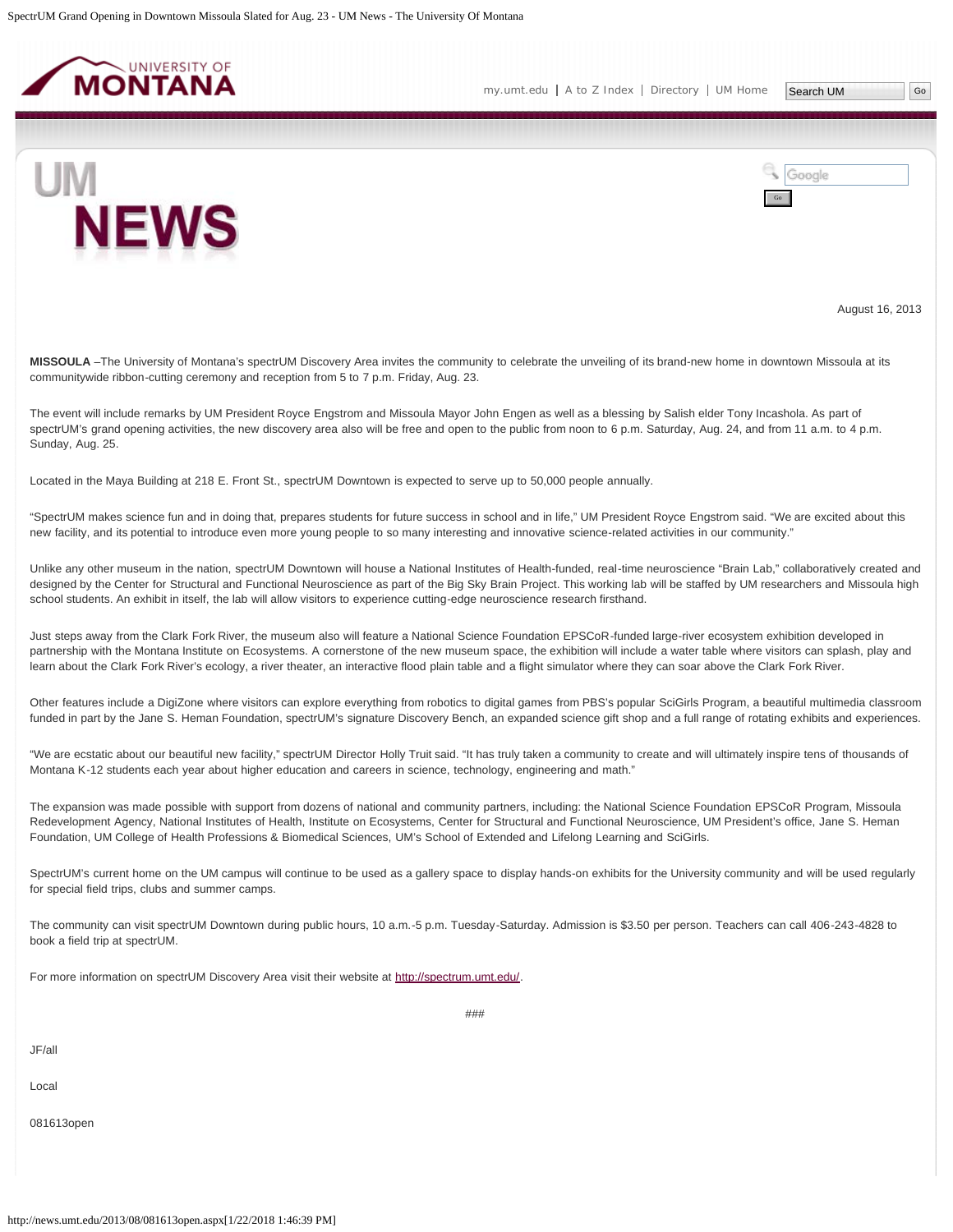Contact: Holly Truitt, director, spectrUM Discovery Area, 406-243-4872, [holly.truitt@mso.umt.edu.](mailto:holly.truitt@mso.umt.edu)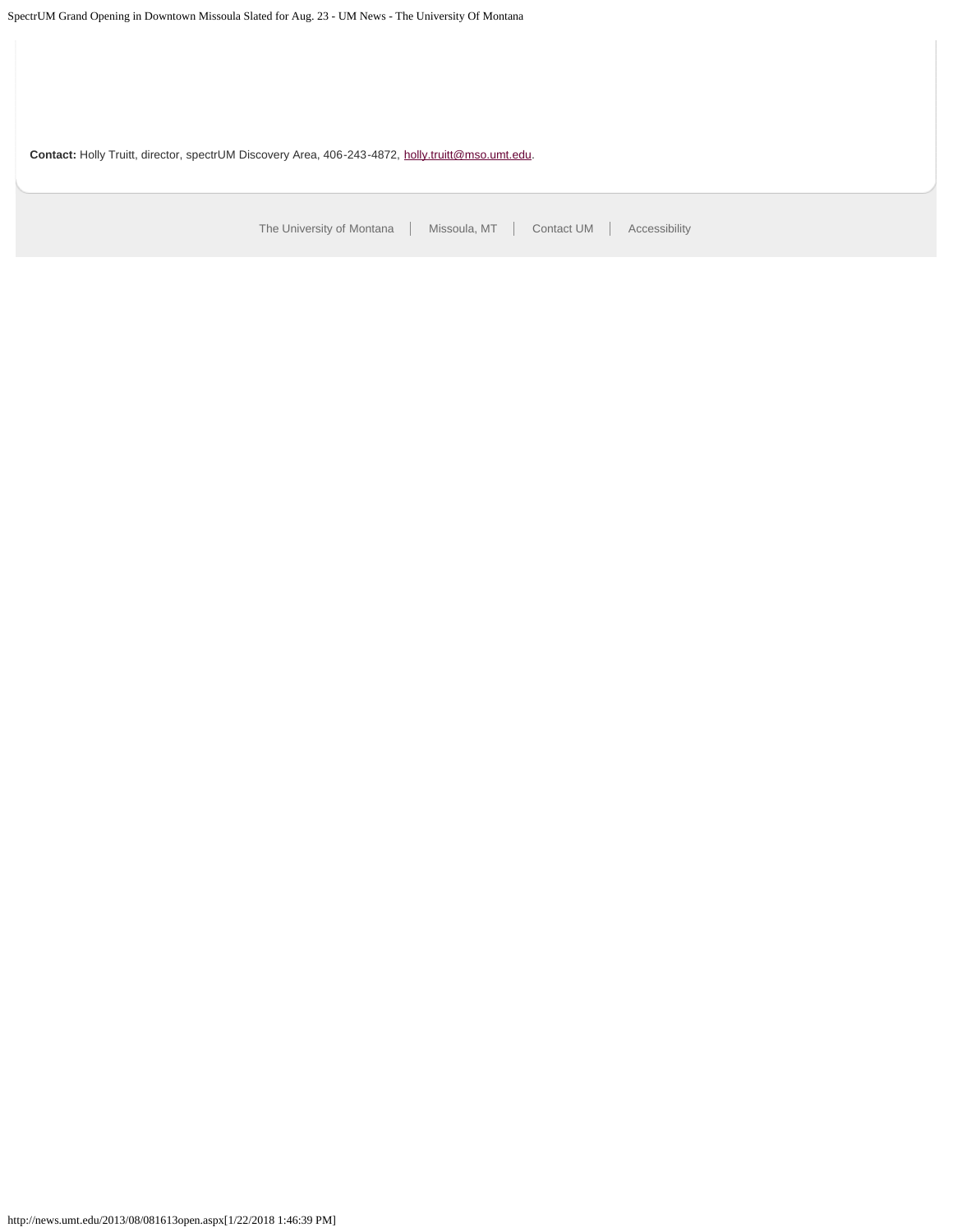<span id="page-27-0"></span>

UM

[my.umt.edu](http://my.umt.edu/) | [A to Z Index](http://www.umt.edu/search/atoz/) | [Directory](http://www.umt.edu/directory/) | [UM Home](http://www.umt.edu/)



August 16, 2013

**MISSOULA** – In June, Montana Shakespeare in the Parks opened its 41st season of providing free, professional theater productions of the classics throughout Montana and four neighboring states. The troupe will return to the University of Montana campus to perform George Farquhar's "The Recruiting Officer" at 6 p.m. Monday, Aug. 26, and Shakespeare's "Henry V" at 6 p.m. Tuesday, Aug. 27.

Audiences are encouraged to arrive early with chairs, blankets, a picnic and friends and family to enjoy the evening. Both performances are free and open to the public.

The troupe plans to produce 75 performances in 60 communities in the region. The company features 10 professional actors selected by national auditions who tour without technical assistance to bring live theater to communities primarily in rural areas.

The 41st season will feature one of Shakespeare's most popular historic plays, "Henry V." Joel Jahnke, who has been with the company since 1977, is artistic director for this production. During his tenure, he has directed more than 40 productions for MSIP including 19 of Shakespeare's plays. He also has directed for the Montana Repertory Theatre, Greasy Joan & Company in Chicago and the Magic Circle Mime Company based in Seattle. This will be his second time directing "Henry V" for MSIP.

In the opening speech of "Henry V," Shakespeare asks the audience, "On your imaginary forces work," since the obvious limitations of the stage could never adequately depict a battle of several thousand and all the elements of this historic story. The play then is theatrically structured with a narrator who introduces each scene. This theatricality will become the center of focus for the production on the UM Oval. Aside from the actor playing Henry, the other nine actors will take on multiple roles changing costumes and gathering props in full view of the audience.

MSIP is producing "The Recruiting Officer"for the first time. The play is a restoration comedy and will be directed by Associate Artistic Director William Brown. Set in in the early 18th century, the play emphasizes the 'comedy of manners' style often associated with this time period. Elegant costumes and beautiful scenery along with original music by award- winning composer Andrew Hansen will complement this comedy.

Montana Shakespeare in the Parks is an outreach program of Montana State University's College of Arts and Architecture. The Gianforte Family Foundation sponsors MSIP's entire summer season. Other major sponsors include Subaru, The National Endowment for the Arts, NorthWestern Energy, Barrick Gold Foundation, Montana Cultural Trust and the Montana Arts Council.

For more information on the Missoula performance, visit the University Center's website at<http://www.umt.edu/uc>. For more information on the plays and a complete tour schedule, visit the company's website at [http://www.shakespeareintheparks.org.](http://www.shakespeareintheparks.org/)

###

AD/all

Local

081313park

**Contact:** Adrianne Donald, UC assistant director of student involvement and communications, 406-243-6029, [adonald@mso.umt.edu](mailto:adonald@mso.umt.edu).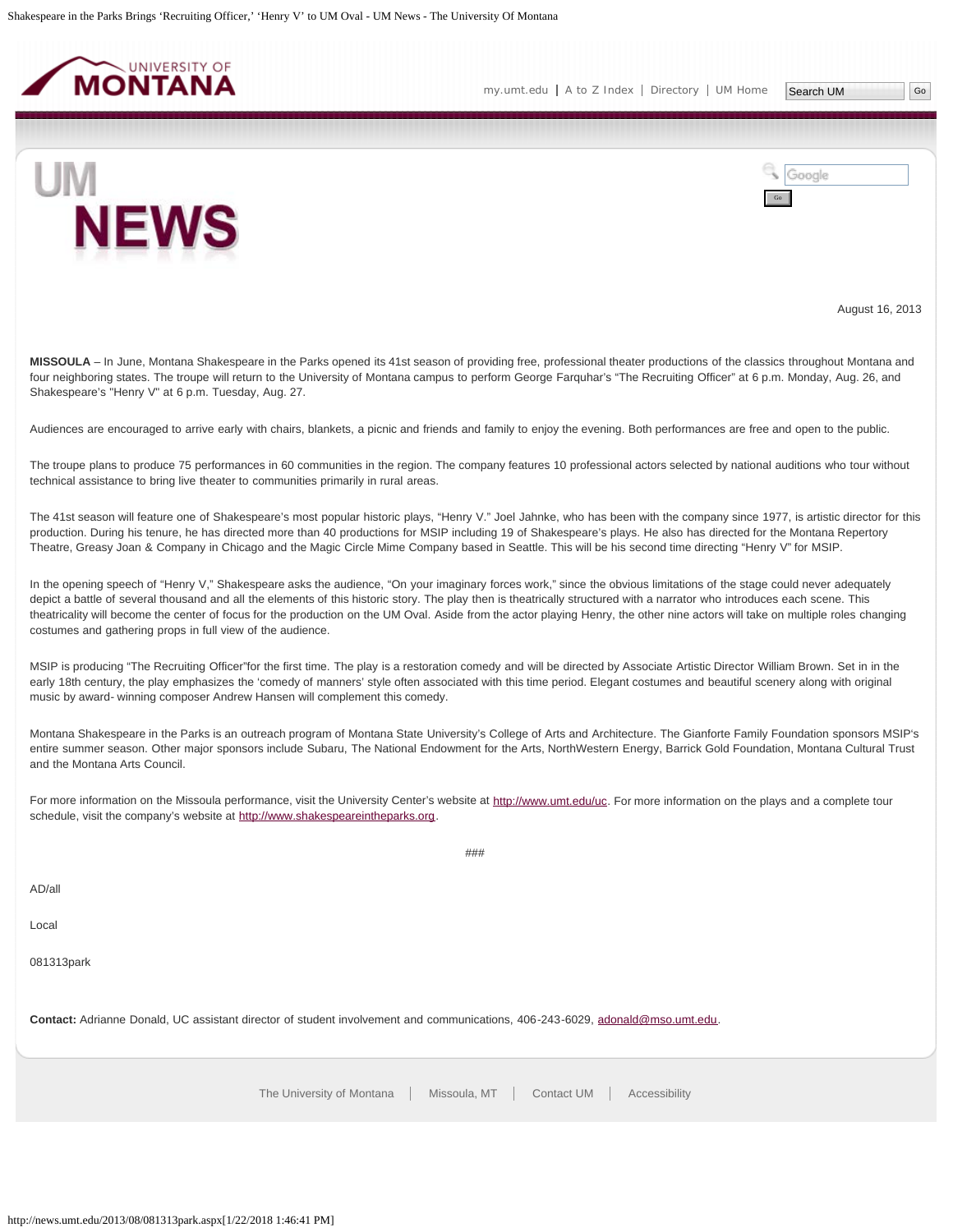<span id="page-28-0"></span>



Google Go

August 16, 2013

**MISSOULA –** The three-time Grammy Award-winning Zac Brown Band will play the Adams Center at the University of Montana on Thursday, Nov. 21.

Tickets for the show will go on sale at 10 a.m. Friday, Aug. 23, at all GrizTix outlets, including Worden's Market, Southgate Mall, MSO Hub, The Source in the UC, the Adams Center Box Office, by phone at 406-243-4051 or 888-MONTANA or online at [http://www.griztix.com](http://www.griztix.com/). They cost \$79.50 and \$69.50, plus fees.

The Georgia seven-piece Southern rock band has been lauded by fans and critics alike as a "truly astounding troupe of musicians" with a "staggering display of instrumental prowess" that makes them "one of the best live bands on the planet." Their third studio album "Uncaged" debuted at No. 1 when it was released in 2012.

For more information visit [http://www.zacbrownband.com](http://www.zacbrownband.com/).

###

JS

Local

081613zacb

**Contact:** Mandi Zillner, Knitting Factory Entertainment, 208-343-8883 ext.115, [mandi@KnittingFactory.com.](mailto:mandi@KnittingFactory.com)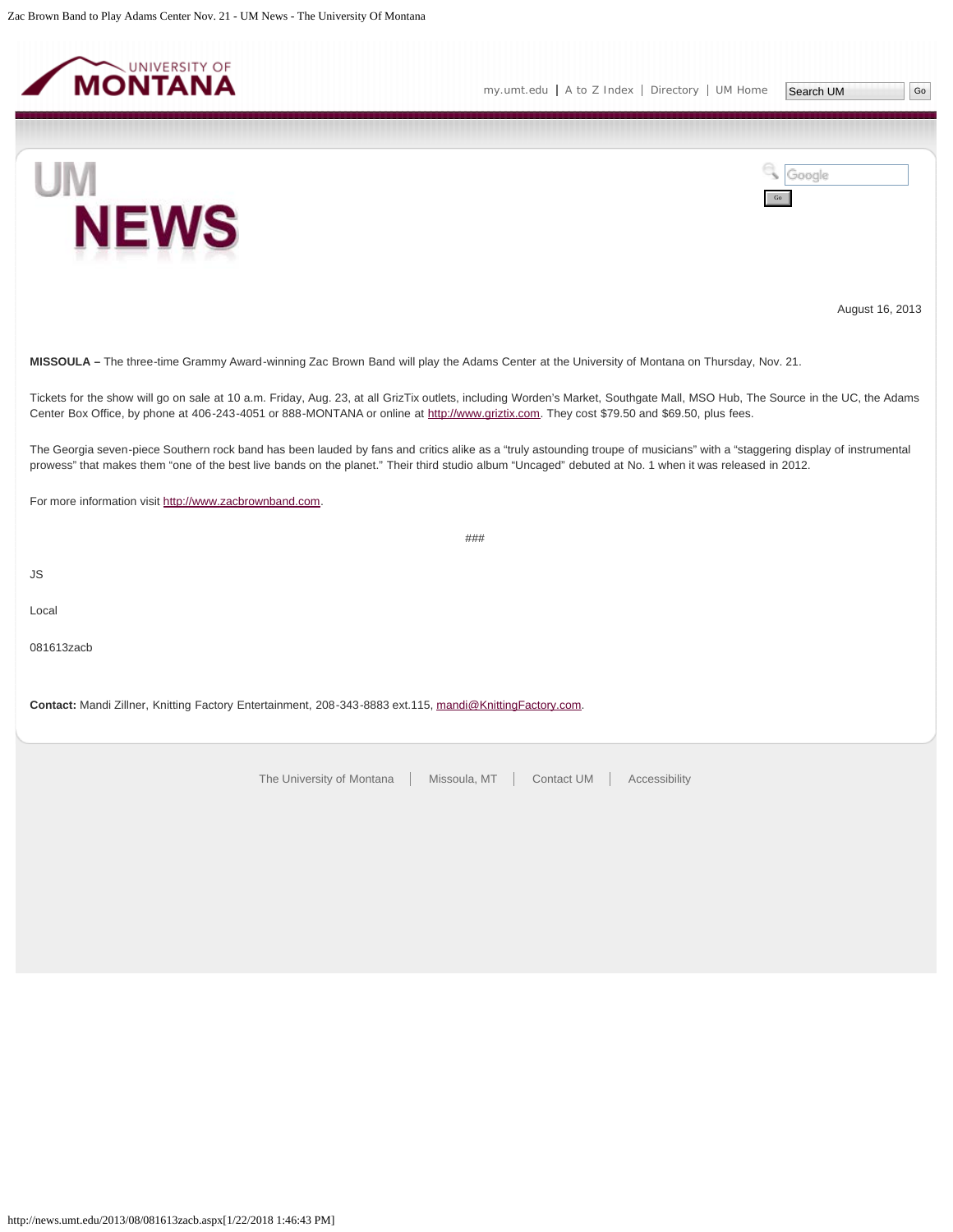<span id="page-29-0"></span>

UM

Search UM



August 15, 2013

**O'Connor**

**MISSOULA** – Retired U.S. Supreme Court Justice Sandra Day O'Connor will receive an honorary doctorate of laws from the University of Montana at 3 p.m. Friday, Sept. 13, in the George and Jane Dennison Theatre. The ceremony is free and open to the public.

O'Connor has long-standing connections to the UM School of Law. She delivered the inaugural address of the school's prestigious Jones Tamm Lecture Series in 1997, and she sat by designation on a panel of the U.S. Ninth Circuit Court of Appeals, which conducted oral arguments at the school in the fall of 2011.

O'Connor, who was appointed by President Ronald Reagan in 1981, is the first woman to serve on the U.S. Supreme Court. She retired in 2006, and since has continued her judicial service by hearing cases in the U.S. Courts of Appeals. In 2009, in recognition of her lifetime accomplishments, President Barack Obama awarded O'Connor with the nation's highest civilian honor, the Presidential Medal of Freedom.

"Justice O'Connor is a true friend of our distinguished School of Law and we are deeply honored that she accepted our invitation," said UM President Royce Engstrom.

The faculty of the School of Law recommended O'Connor for the honorary degree, which was confirmed by the UM Faculty Senate and the Montana Board of Regents of Higher Education. The ceremony will be held in the fall to accommodate her schedule.

"Justice O'Connor occupies a unique place in the law," said UM School of Law Dean Irma Russell. "Her service is a model for students and embodies our Western heritage. The Law School is honored by our association with Justice O'Connor and we're delighted that UM is conferring this degree."

For more information call UM Vice President for Integrated Communications Peggy Kuhr at 406-243 2311 or email [peggy.kuhr@mso.umt.edu;](mailto:peggy.kuhr@mso.umt.edu) or call the UM School of Law Director of External Relations Carla Caballero-Jackson at 406-243-6254 or email [carla.caballero-jackson@umontana.edu](mailto:carla.caballero-jackson@umontana.edu).

###

**Photo cutline:** Former U.S. Supreme Court Justice Sandra Day O'Connor. (Credit must be used: Dane Penland, Collection of the Supreme Court of the United States)

BP

**State** 

081513sand

**Contact:** Peggy Kuhr, UM vice president for integrated communications, 406-243-2311, [peggy.kuhr@mso.umt.edu;](mailto:peggy.kuhr@mso.umt.edu) Carla Caballero-Jackson, director of external relations, UM School of Law, 406-243-6254, [carla.caballero-jackson@umontana.edu](mailto:carla.caballero-jackson@umontana.edu).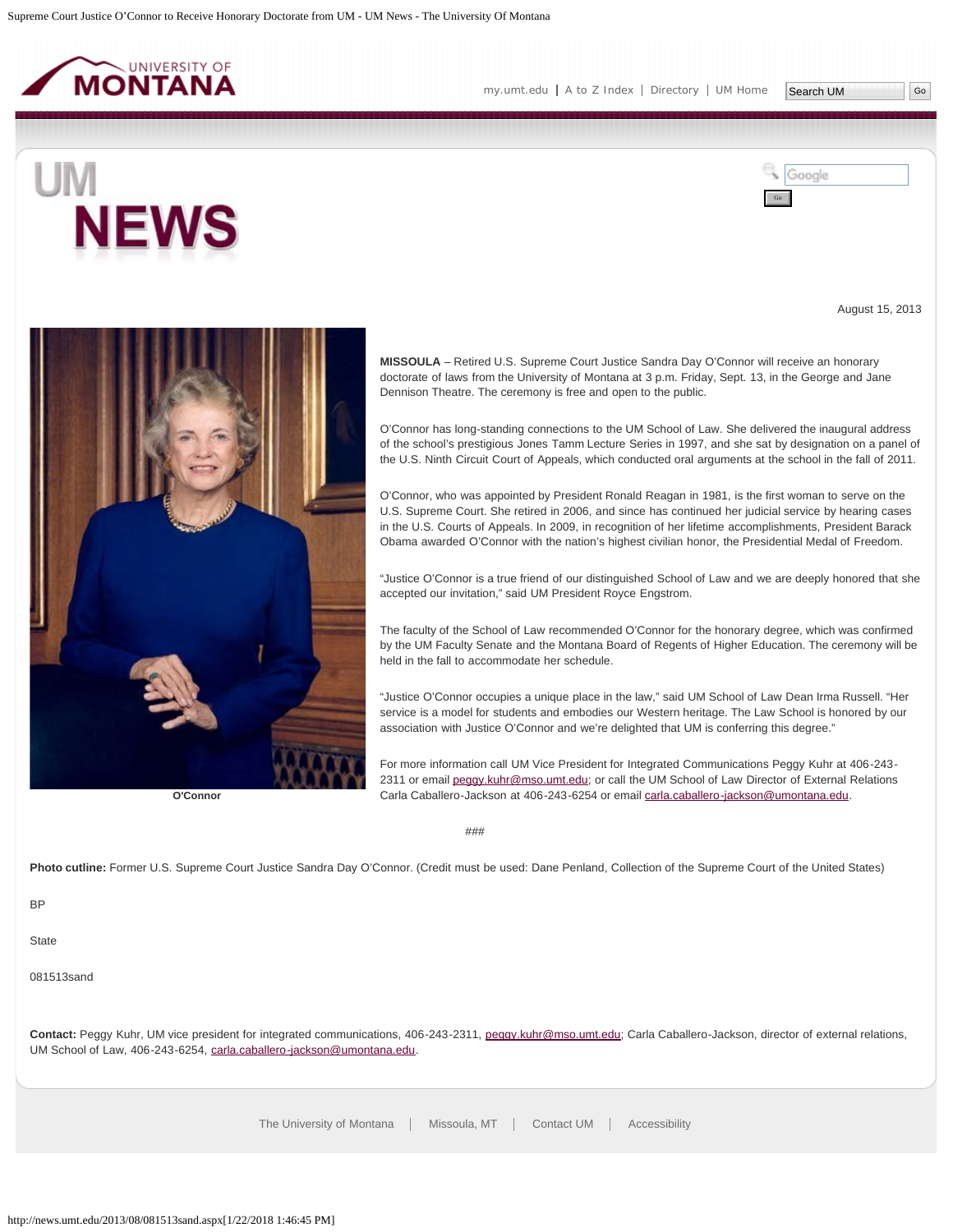<span id="page-30-0"></span>

[my.umt.edu](http://my.umt.edu/) | [A to Z Index](http://www.umt.edu/search/atoz/) | [Directory](http://www.umt.edu/directory/) | [UM Home](http://www.umt.edu/)





August 15, 2013

**MISSOULA** – Findings from a large-scale ice drilling study on the Greenland ice sheet by a team of University of Montana and University of Wyoming researchers may revise the models used to predict how ice sheets move.

The work was published in Science on Aug. 15 in a paper titled "Basal Drainage System Response to Increasing Surface Melt on the Greenland Ice Sheet."

The bed of the Greenland ice sheet, hidden beneath hundreds to thousands of meters of ice, is one of the most isolated locations on earth – making it difficult for scientists to understand just how the second largest ice body on the planet functions.

| Led by UM glaciologist Joel Harper and with backing from the National Science Foundation, the   |
|-------------------------------------------------------------------------------------------------|
| team of researchers set out to observe and record exactly how melt water flows along the bed of |
| the ice sheet and how that water influences ice sheet acceleration.                             |

"Our ability to predict and understand what's going to happen in the future hinges on our ability to have an adequate understanding of the present processes and how those might influence future ice sheet behavior under climate changes," said Toby Meierbachtol, the study's lead author and a UM doctoral student.

The team employed a unique strategy for collecting widespread measurements of the conditions at the bottom of the ice sheet.

"Our approach was to be lightweight and nimble so that we could drill lots of boreholes all over the ice sheet." Harper said.

Using a drill designed by Neil Humphrey, UW professor and co-author on the paper, the team

melted 23 boreholes through the ice sheet to measure the pressure and flow conditions of the water under the ice. The drill was easily transported by helicopter and even could be carried short distances by six people.

The other component to their strategy was to carefully select a small and hard-working field team. The group comprised two professors, two doctoral students, two graduate students and two undergraduate students.

According to Harper, the team selection was of critical importance. He needed mentally tough team members who both excelled academically and also could withstand difficult conditions. "Our success relied on finding people who were equally comfortable fiddling with circuit boards or fixing a broken generator, and doing those things in the cold and with a relentless wind blowing," he said.

Once the data was analyzed, the research team discovered that it didn't match up with the working hypotheses for water flow beneath the ice sheet. This led the scientists to surmise that there are other critical processes at work that had been missing – one possibility being that as the ice sheet accelerates, the acceleration itself opens up space between the ice and bedrock and expands the drainage network.

"This process is largely neglected in current interpretations," Meierbachtol said. "We need to pull ourselves away from the narrow vision and start to explore some of the other options for transient growth."

Future warming likely will be enhanced over the Artic. This body of research will provide a more accurate assessment of the impacts of future warming on Greenland.

"Much climate research focuses on documenting recent and ongoing changes, or making projections about future change," Harper said. "We can only go so far with that work before we hit stumbling blocks resulting from our incomplete understanding of how various components of the climate system work. Our research is focused on unraveling the fundamental physical processes controlling how ice sheets move when sitting on flowing melt water. This basic research is essential to increasing confidence in our understanding of climate and sea level change."

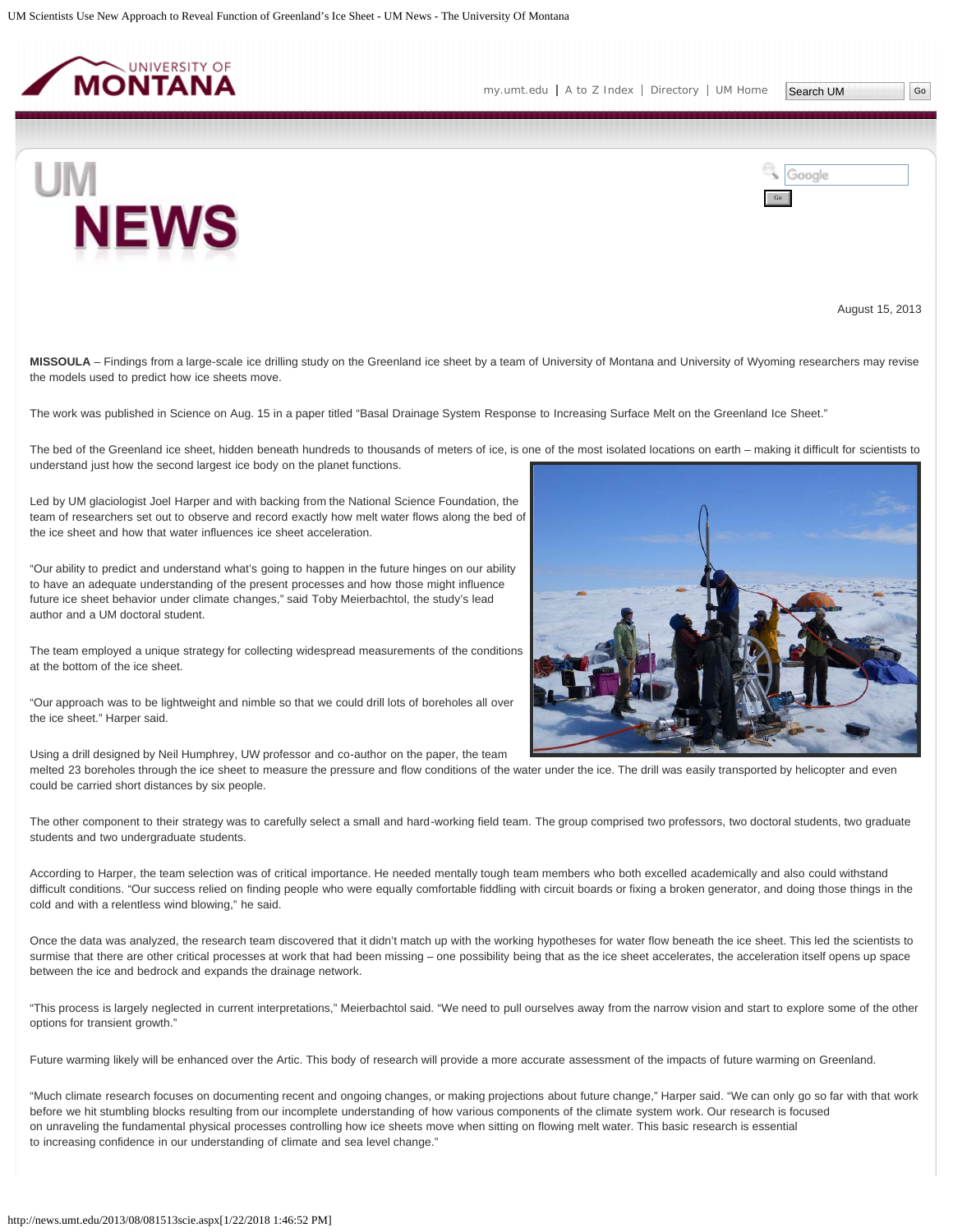UM Scientists Use New Approach to Reveal Function of Greenland's Ice Sheet - UM News - The University Of Montana

The full paper can be accessed online at<http://www.sciencemag.org/>.

###

Photo cutline: UM doctoral student Meierbachtol holds up the stem of the hot-water drill as the team prepares to drill a 2,700 feet-deep borehole.

ALL

State, select national publications

081513scie

Contact: Joel Harper, associate professor, UM Department of Geosciences, 406-243-5867, [joel@mso.umt.edu](mailto:joel@mso.umt.edu); Toby Meierbachtol, UM doctoral candidate, 406-239-0885, [toby.meierbachtol@umontana.edu](mailto:toby.meierbachtol@umontana.edu).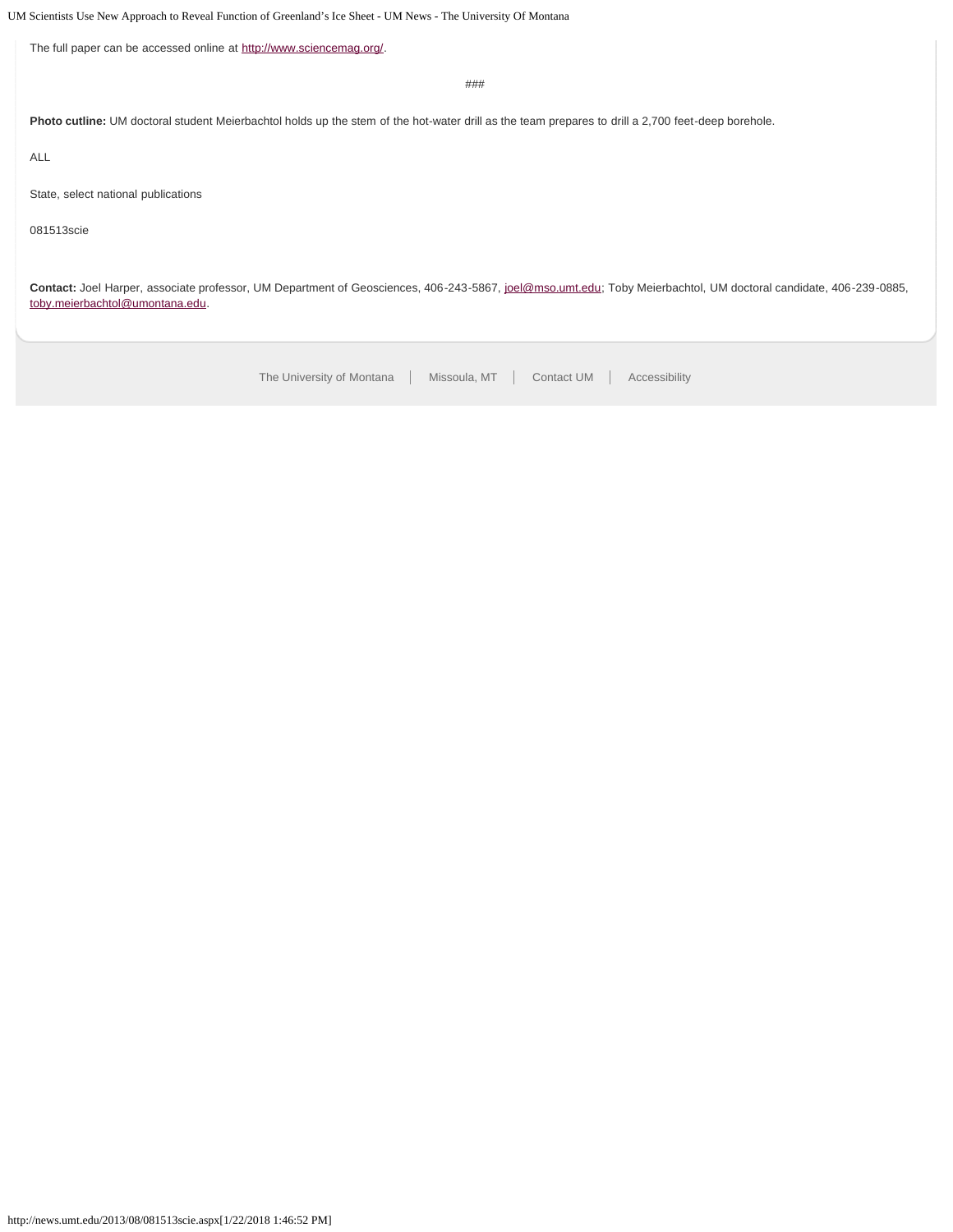<span id="page-32-0"></span>



August 14, 2013

**MISSOULA** – The Montana Museum of Art & Culture presents a lecture by glass collector Toba Winston at 7 p.m. Wed., Aug. 21, in the University of Montana Performing Arts and Radio/Television Center's Masquer Theater. Her talk will be delivered in conjunction with an exhibition of her glass in "Four Collections," which is on display Aug. 8- Sept. 21 at UM.

"Four Collections" focuses on four exceptional regional collections that celebrate the richness of international culture and Montana. The exhibition invites audiences to experience outstanding cultural and fine-art objects from around the globe, advancing the MMAC's mission to examine the world through the lens of our place in the Rocky Mountain West.

Winston will discuss her collection of fine-art glass and crystal. Her collection focuses on cameo glass, a technique of etching and carving through different layers of colored blown glass to produce designs or reliefs.

Her collection includes pieces of French, English, Asian and American glass by internationally recognized designers such as Louis Comfort Tiffany, Emile Gallé, Auguste and Antonin Daum – referred to as "Les Frères Daum" and others. Winston also collects pieces by living artists such as Briton Jonathon Harris and American Charles Lotton. Winston stresses that while the value of glass has soared, collecting remains accessible.

"We are grateful to all of these generous collectors for letting MMAC help tell the story of their objects and collections," said Barbara Koostra, MMAC director. "It's a rare opportunity for our visitors to see objects from private collections displayed in a public museum setting."

Museum summer hours through Aug. 24 are noon to 3 p.m. Wednesday, Thursday and Saturday and noon to 6 p.m. Friday. Academic hours beginning Aug. 26 are noon to 3 p.m. Tuesday, Wednesday and Saturday, and from noon to 6 p.m. on Thursday and Friday. For more information call MMAC at 406-243-2019 or go to the museum's Website at [http://www.umt.edu/montanamuseum.](http://www.umt.edu/montanamuseum)

###

**NOTE TO MEDIA**: Digital images are available. Please call Brandon Reintjes at 406-243-2019 or email [brandon.reintjes@mso.umt.edu.](mailto:brandon.reintjes@mso.umt.edu)

BK/all

Western Montana

081413glas

**Contact:** Brandon Reintjes, curator of art, Montana Museum of Art & Culture, 406-243-2019, [brandon.reintjes@mso.umt.edu.](mailto:brandon.reintjes@mso.umt.edu)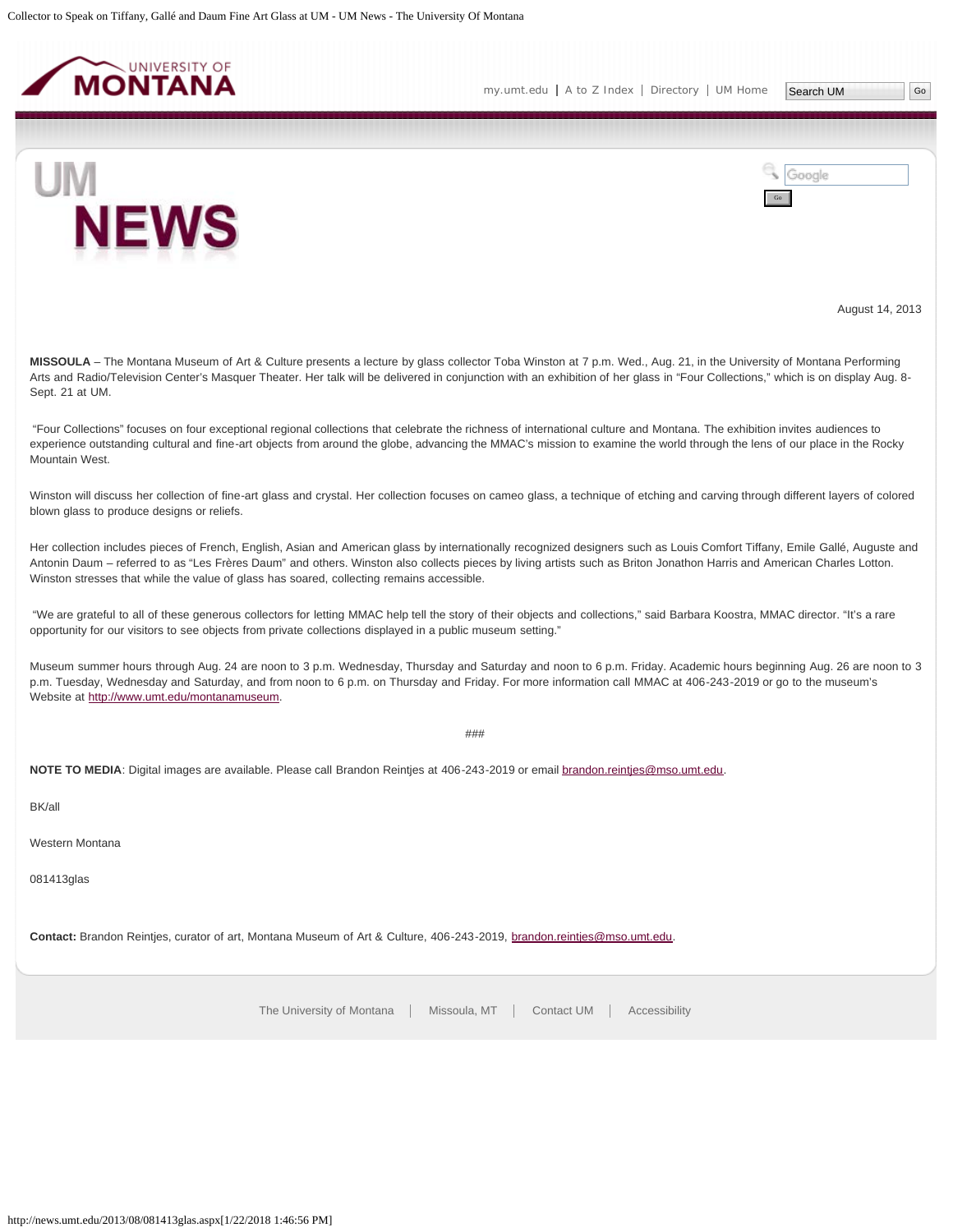<span id="page-33-0"></span>

**UM** 





August 14, 2013

**MISSOULA** – University of Montana President Royce C. Engstrom will outline institutional priorities for the upcoming academic year during his annual State of the University address at 10 a.m. Friday, Aug. 23.

The public and members of the media are invited to the event, which will be held in the Montana Theatre of UM's Performing Arts and Radio/Television Center.

Following the address, there will be a brief break with refreshments in the PAR/TV Center lobby. Then Engstrom and UM Provost Perry Brown will hold a public question-andanswer session in the PAR/TV Center's Masquer Theatre.

###

NOTE TO MEDIA: Official UM media parking passes for 2013-14 will be distributed during the event. Call Cary Shimek, senior news editor with University Relations, at 406243-5914 for more information or email [cary.shimek@umontana.edu.](mailto:cary.shimek@umontana.edu)

CBS

Local

081413pres

**Contact:** UM Office of the President, UM Office of the President, 406-246-2311, [prestalk@umontana.edu.](mailto:prestalk@umontana.edu)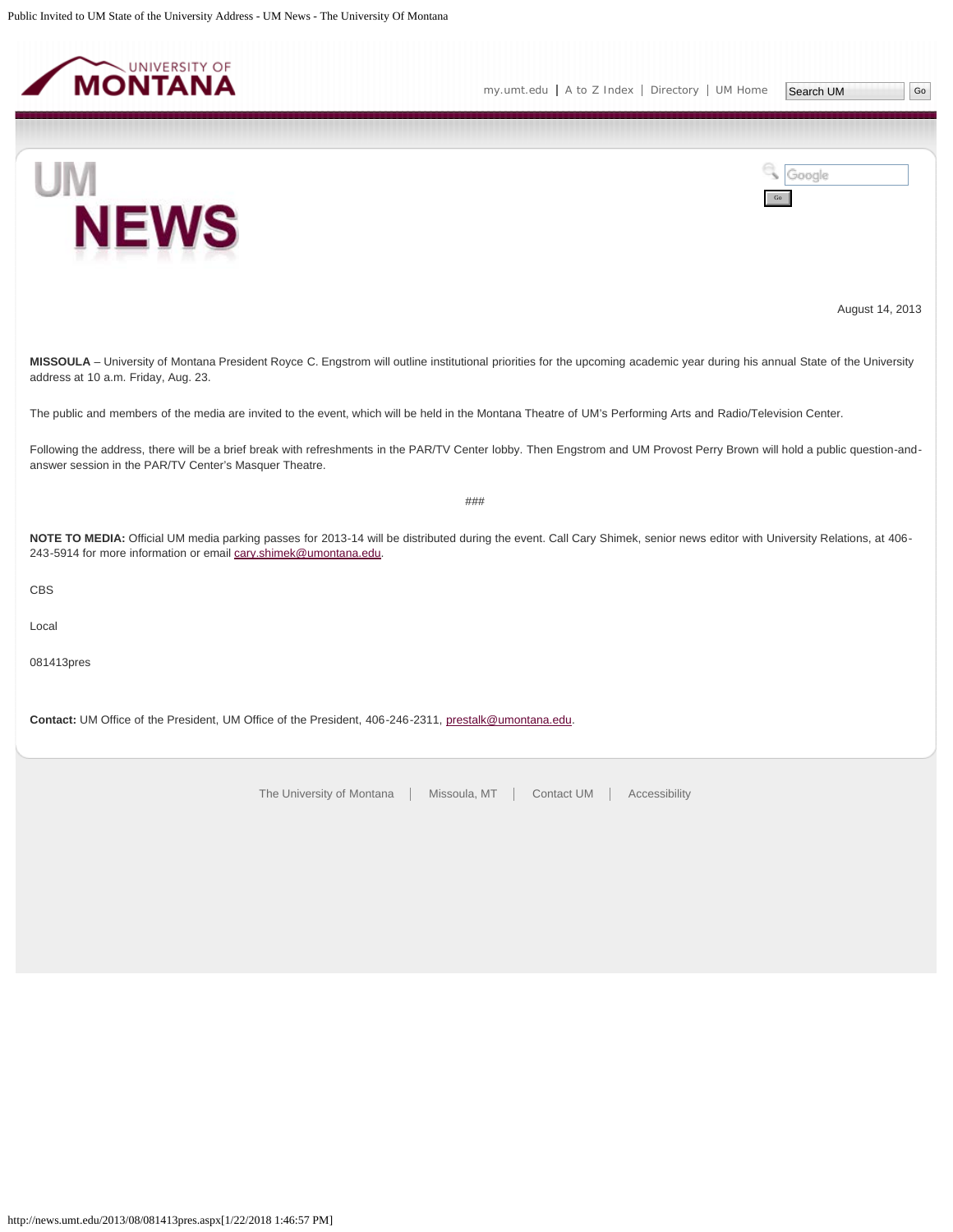<span id="page-34-0"></span>

UM





August 12, 2013

**MISSOULA** – Skilled guitarist Andy McKee will perform at the George and Jane Dennison Theatre at the University of Montana on Thursday, Oct. 3. Doors open at 6:30 p.m. and the show begins at 7:30 p.m.

Guitarist Magazine hails McKee as "your new favorite acoustic guitarist" and it's easy to see why. He is well-known for his finger-style approach on the acoustic guitar, along with his uncanny ability to use his guitar for percussion, rhythm and melody all at the same time.

The Kansas native quickly rose to fame after his live performance of the song "Drifting," which caught viewers' attention and gained more than 44 million views on YouTube.

Since his discovery, McKee has been on multiple tours, put out a variety of albums and has performed with well-known artists such as Josh Groban. Recently, McKee announced his plans to record and release small but frequent collections of music in 2013 and 2014. The Missoula show will be one of the few he plans to play.

Tickets currently are on sale and cost \$28 for the general public and \$18 for students. An extra fee of \$2 will be added to tickets purchased the day of the show. Tickets are available at all GrizTix locations including Worden's Market, Southgate Mall, The Source in the University Center, MSO Hub and the Adams Center Box Office; by calling 1888-MONTANA or online at [http://griztix.com](http://griztix.com/).

###

For more information about McKee visit<http://www.andymckee.com/>.

HK/all

Local

081213mcke

**Contact:** Heather Krebsbach, marketing coordinator, UM Productions, 406-243-4719, [marketing@umproductions.org](mailto:marketing@umproductions.org).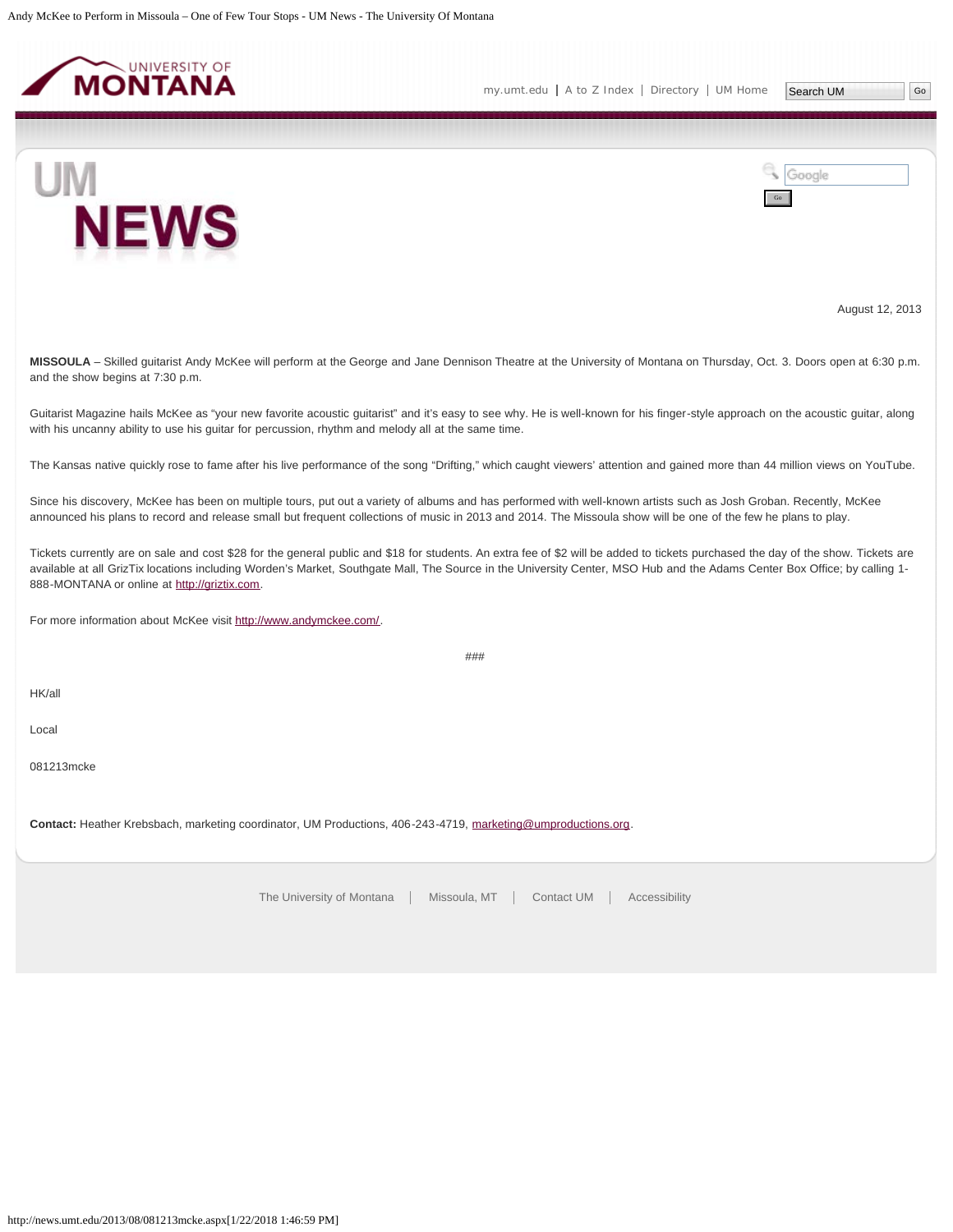<span id="page-35-0"></span>



Go

Google



August 12, 2013

MISSOULA – The University of Montana will participate in the second annual College Colors Day spirit competition and needs fan support to help win the national Spirit Cup award, which includes \$10,000 toward the University's general scholarship fund.

Griz fans can register to vote for UM as the school with the most college spirit and loyal fan base by visiting [https://www.facebook.com/collegecolorsday.](https://www.facebook.com/collegecolorsday) After placing a vote, fans will have the opportunity to win prizes and discounts through an instant-win game, view and submit photos to the College Colors Day fan-photo gallery and download a custom Facebook cover photo promoting UM for College Colors Day.

"We have some of the most dedicated and spirited fans anywhere in the country," said Erika Palmer, UM trademarks and licensing director. "I think we have a real shot at winning - so we want to encourage all students, alumni, staff and fans to show their support for the Griz by voting for UM as the institution with the most school spirit."

The Facebook-based rivalry competition, which includes more than 160 participating colleges and universities and is an element of this year's 2013 College Colors Day celebration, kicks off Monday, Aug.12, and runs through 11:59 p.m. ESD Thursday, Aug. 29. Fans can vote once each day and can check who is winning the competition nationally and within each conference. The winner will be announced on College Colors Day on Friday, Aug. 30.

College Colors Day is an annual celebration dedicated to promoting the traditions and spirit that embody the college experience by encouraging fans across America to wear their favorite college or university apparel throughout the day on Aug. 30.

The national spirit competition is presented by The Collegiate Licensing Company, a division of IMG College, and NCAA Football.

"We are excited to engage fans in the College Colors Day spirit rivalry competition through Facebook," said Catherine Gammon, CLC senior vice president of brand development. "We encourage all fans to vote and spread the word with fellow fans to ensure their favorite school is crowned the winner of the College Colors Day Spirit Cup."

###

For more information on UM's involvement in College Colors Day or the Spirit Cup award, call Palmer at 406-243-2317 or email [erika.palmer@mso.umt.edu](mailto:erika.palmer@mso.umt.edu).

EP/all

**State** 

080813ccdc

**Contact:** Erika Palmer, director, UM Trademarks and Licensing, 406-243-2317, [erika.palmer@mso.umt.edu](mailto:erika.palmer@mso.umt.edu).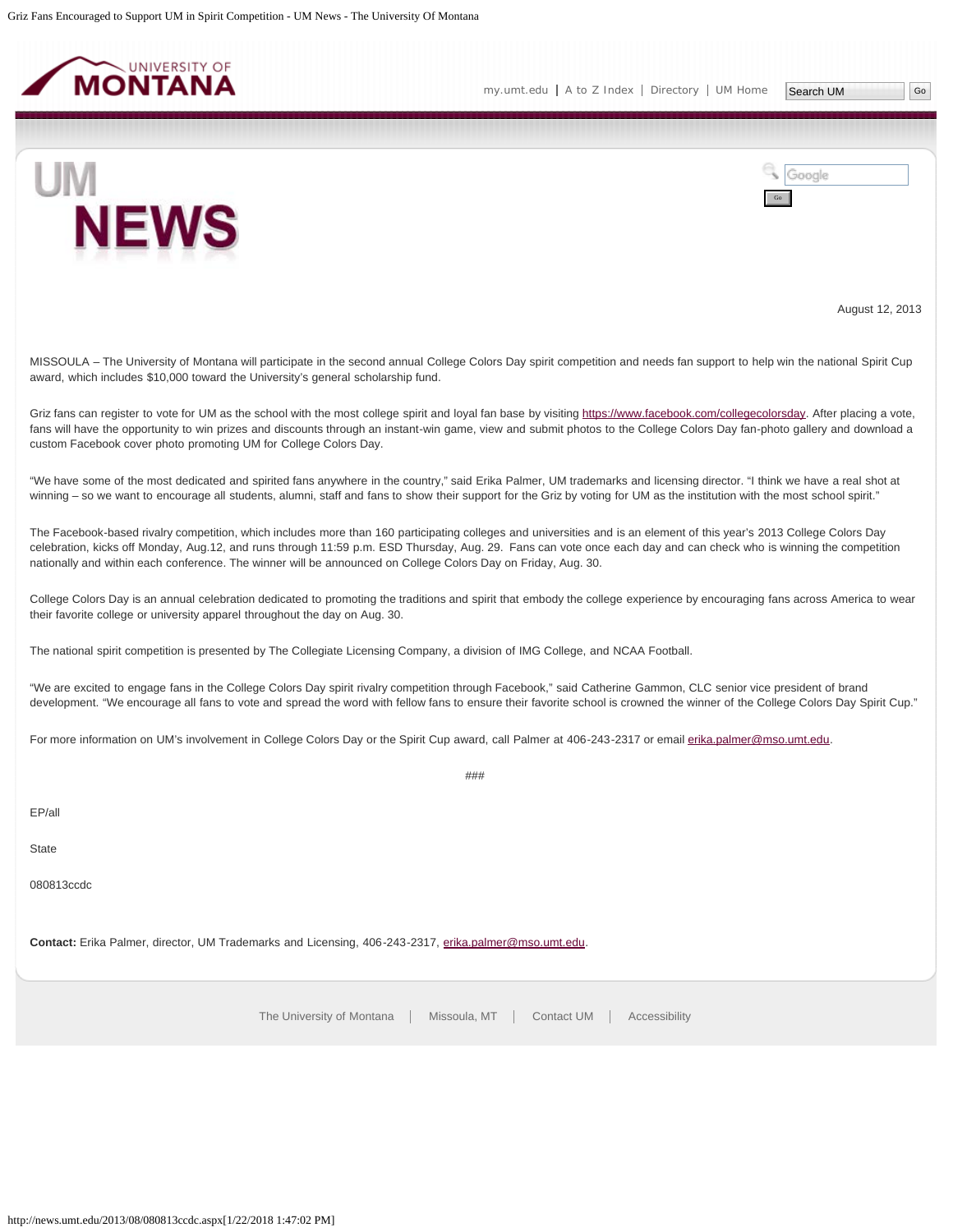<span id="page-36-0"></span>

Go

Google



August 07, 2013

**MISSOULA –** A worldwide exhibit of ancient and sacred relics of the historic Buddha "Shakyamuni" and other great Buddhist masters from India, Tibet, Korea and China will be on display Aug. 16-18, at Missoula College.

The free and open-to-the-public exhibit will open with a ceremony from 5 to 7 p.m. Friday, Aug. 16, in the MC Health and Business Building Room HB01, located at 909 S. Ave. W. The public can view the exhibit from 10 a.m. to 6 p.m. Saturday, Aug. 17, and from 11 a.m. to 6 p.m. Sunday, Aug. 18.

The Missoula event also will feature pet blessings from 11 a.m. to 3 p.m. Aug. 16-17, in an outside tent on the Missoula College grounds. Leashed pets can be blessed with the sacred relics.

Participants will have a rare opportunity to view the sacred relics, which were found among the cremation ashes of the Buddhist masters. They resemble beautiful, pearl-like crystals called "'ringsel." Buddhists believe relics embody the master's spiritual qualities of compassion and wisdom and are deliberately produced by the master at his death.

The Dalai Lama offered eight relics of the Buddha, which are more than 2,500 years old, to this collection. Visitors also may participate in a blessing ceremony where the relics of the Buddha are gently placed on the crown of the visitor's head as a personal blessing.

"Visitors often report experiences of inspiration and healing when in the presence of the relics," said Michael Fouts, tour development and marketing coordinator. "While some are inspired to pray for world peace and to develop their inner wisdom, others are overcome by emotion as the powerful effects of the relics open their hearts to compassion and loving kindness."

"I was skeptical going into it, but I'm a curious person and kept an open mind. I left there amazed," said Ben Easter, a Des Moines, Iowa, relic-event visitor. "It's hard to put into words, but the energy was very powerful."

Relic-tour Manager Amanda Russell says she has been consistently moved by what people tell her about their experiences encountering the relics. "Nearly everyone reports some kind of change or shift, whether it is releasing physical or emotional pain or experiencing a profound sense of peace."

The UM Liberal Studies Program and Missoula College are co-sponsoring the event together with the Osel Shen Phen Ling Tibetan Buddhist center in Missoula.

According to event organizers, the event is non-sectarian and is intended for participants of all faiths to learn about and to experience the historic relics.

The relics are clearly visible inside display cases that encircle a life-size, golden statue of the Maitreya Buddha. According to Buddhist scriptures, Maitreya will be the next Buddha to bring teachings of loving kindness to the world. Eventually, a portion of the relics will be enshrined in a 150-foot bronze statue of Maitreya Buddha that is being built in Bodhgaya, northern India.

For more information on the Loving Kindness Tour's stop in Missoula, call Fouts at 505-603-8084 or email [michaelfouts1@gmail.com.](mailto:michaelfouts1@gmail.com)

###

Note to media: High resolution images can be downloaded at <http://www.maitreyarelictour.com/media-coverage/>by clicking on the "Download the press pack" link.

MF/all

Local

080713love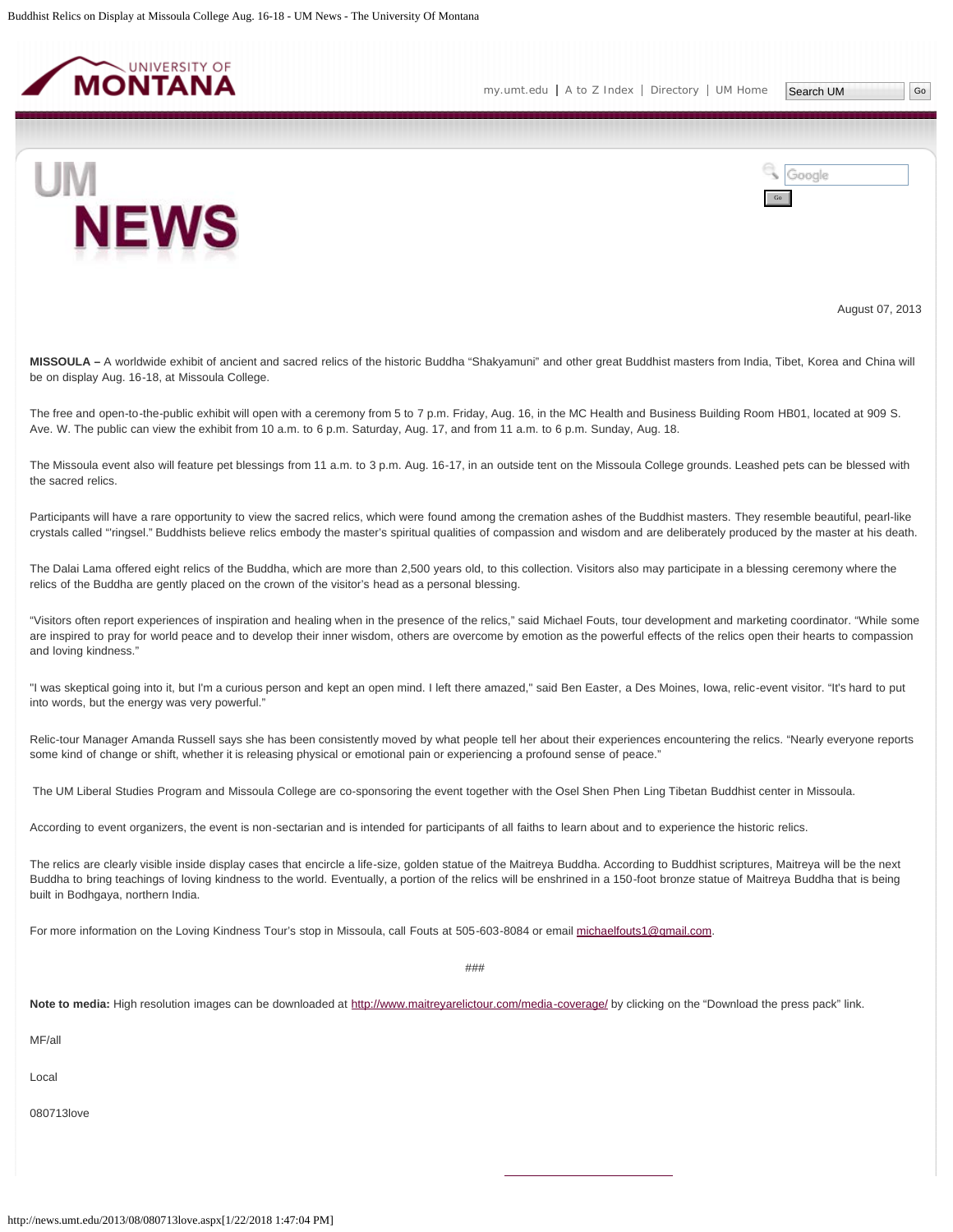**Contact:** Linda EagleHeart-Thomas, MC associate professor of psychology, 406-243-7906, [linda.eagleheart@umontana.edu](mailto:linda.eagleheart@umontana.edu); Michael Fouts, tour development and marketing coordinator, Americas Maitreya Heart Shrine Relic Tour, 505-603-8084, [michaelfouts1@gmail.com.](mailto:michaelfouts1@gmail.com)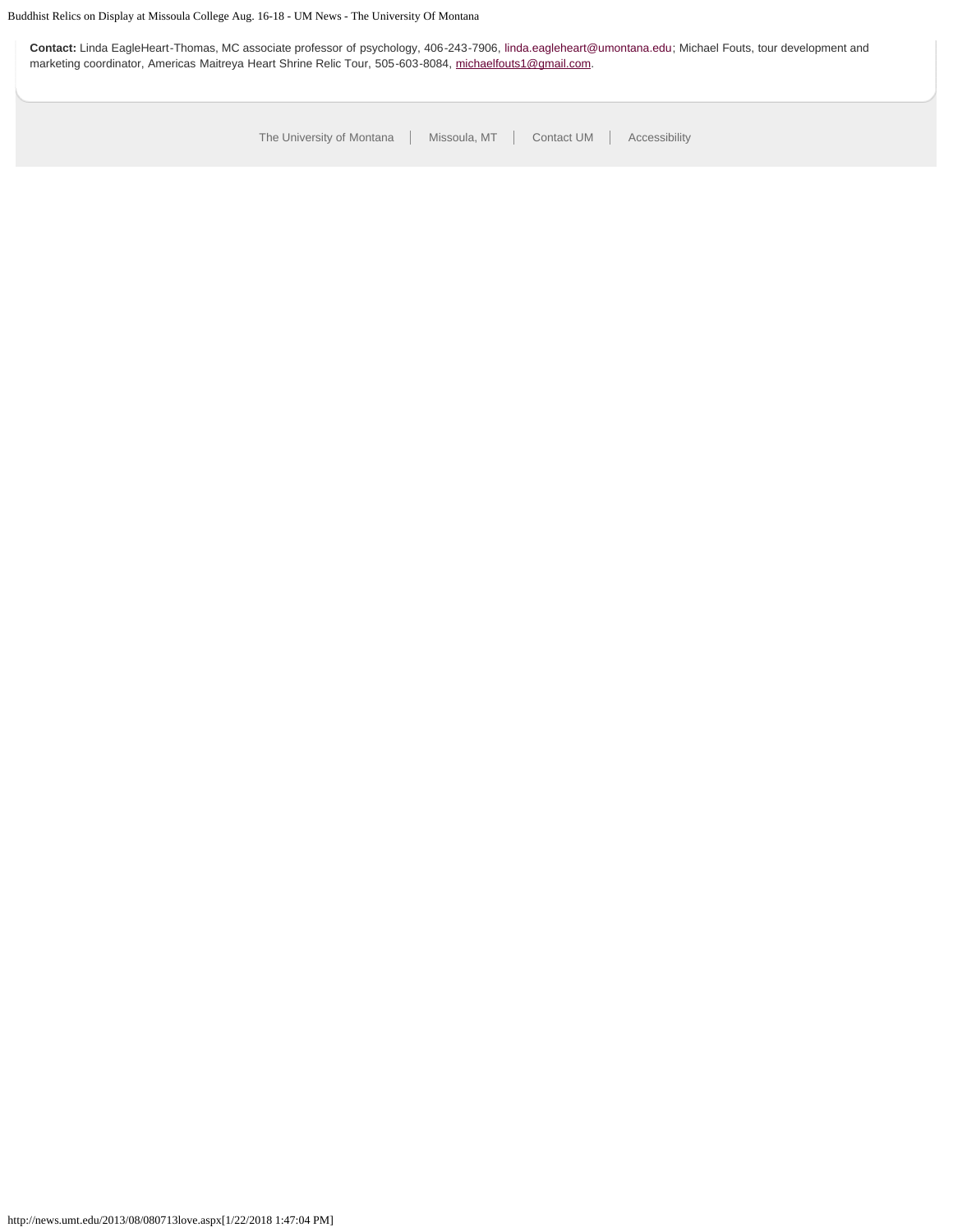<span id="page-38-0"></span>

UM



August 05, 2013

**MISSOULA** – The 19-piece symphonic pop-rock band the Polyphonic Spree will play a concert at 8:30 p.m., Tuesday, Aug. 13, at the Top Hat Lounge at 134 W. Front St. in Missoula. The show is presented by KBGA College Radio, based out of the University of Montana.

Tickets cost \$15 in advance and \$20 the day of the show. They are available at the Top Hat, [http://www.tophatlounge.com,](http://www.tophatlounge.com/) [http://www.ticketfly.com,](http://www.ticketfly.com/) Rockin Rudy's and Ear Candy Music. The show is open to all ages.

The Polyphonic Spree will release their new album "Yes, It's True" on Tuesday, Aug. 6. In 2000, lead singer Tim DeLaughter formed the group in Dallas. Their music relies on a variety of vocals and instrumentation, featuring a choir and several instruments. The band is known for singles including "Light & Day/Reach for the Sun," "Hold Me Now" and "Soldier Girl."

The concert also will feature Harper Simon, son of Paul Simon, who is touring on his latest release, "Division Street." Simon has been a member of the Plastic Ono Band and his music has been featured in the hit HBO show "Girls."

###

For more information call KBGA Promotions Director Sean Janzer at 406-243-6758 or email [promotions@kbga.org](mailto:promotions@kbga.org).

BP

Western Montana

080513kbga

**Contact:** Sean Janzer, promotions director, KBGA College Radio, 406-243-6758, [promotions@kbga.org](mailto:promotions@kbga.org).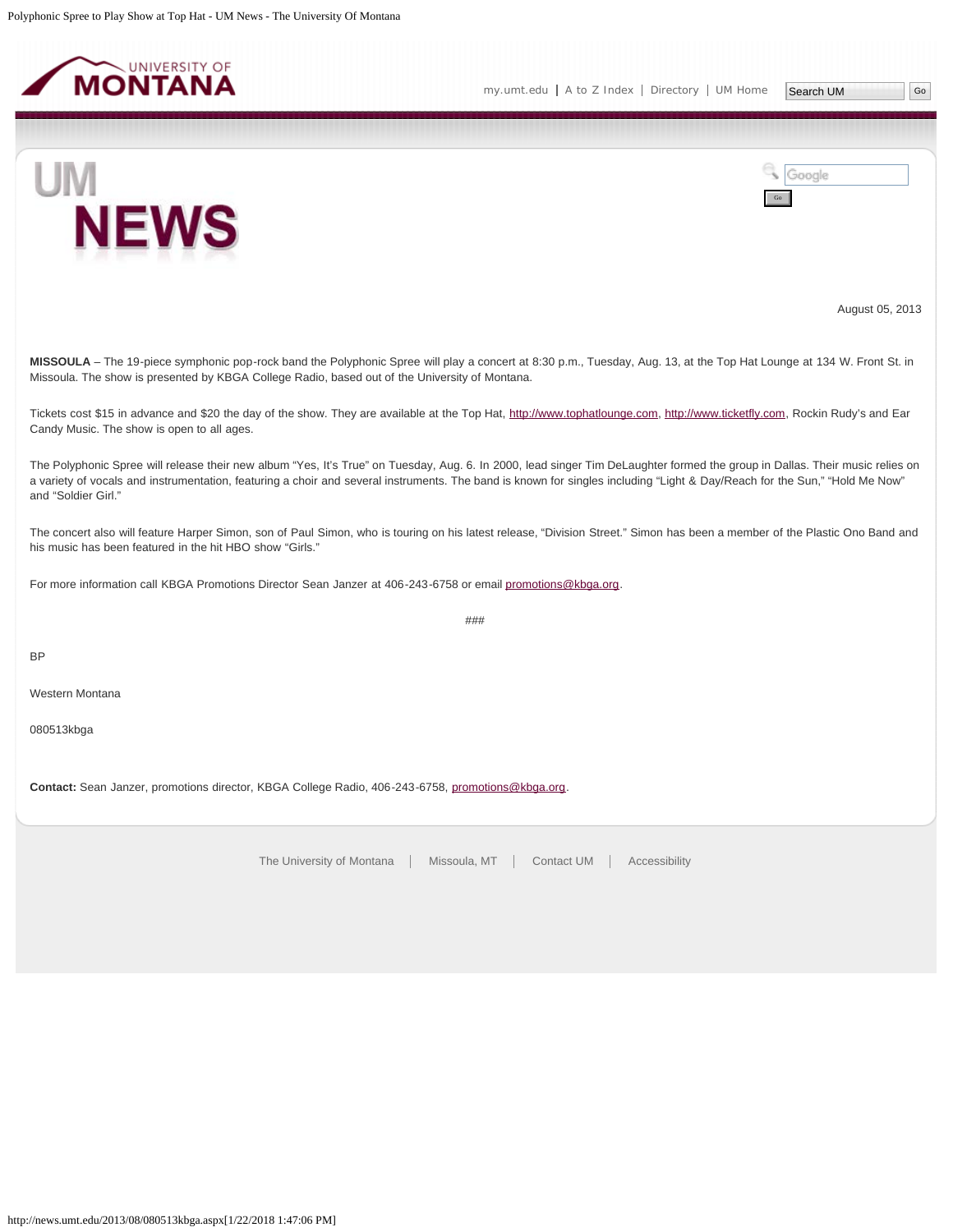<span id="page-39-0"></span>



Go

Google



September 03, 2013

**MISSOULA** – Eleven volunteers took the oath of service to become AmeriCorps VISTA members through Montana Campus Compact on July 19 in a special ceremony conducted by Montana Lt. Gov. John Walsh in Helena.

Over the next year, these MTCC VISTAs will work with college and university campus partners in communities across the state to further antipoverty efforts in the areas of education and veteran/military family support. Their projects include creating local college access networks, developing programming for K-12 success and retention, providing financial literacy for college students and leveraging volunteers and funding for local nonprofits.

"MTCC AmeriCorps VISTA members commit a year of their lives to using higher education resources to fight poverty," said Brian Christianson, MTCC program manager. "When this works, mutually beneficial, long-term partnerships develop between community organizations and higher education institutions, providing college students with exciting civic engagement opportunities and addressing the most pressing issues facing their communities."

The new class of MTCC VISTA members, their sites and partner campuses are:

- Anne Genereux, serving with the Red Lodge Area Community Foundation in partnership with Montana State University Billings in Red Lodge;
- Deneen Pancari, serving with the Children's Museum of Bozeman in partnership with Montana State University in Bozeman;
- Dylan German serving with Montana State University Office of Student Success in Bozeman;
- Esther Yoon, serving with Graduation Matters, Bozeman Public Schools in partnership with Gallatin College in Bozeman;
- Jack Cowden, serving with Helena Public Schools in partnership with Carroll College in Helena;
- Justin Redeen, serving with Montana State University Office of Student Success in Bozeman;
- Krysta Peterson, serving with the Girl Scouts of Montana and Wyoming in partnership with the University of Montana in Missoula;
- Matthew Shipp, serving with the Garfield Literacy Project in partnership with Montana State University Billings in Billings;
- Molly Wilkins, serving with Montana College Access Network in partnership with Flathead Valley Community College in Helena;
- Taylor Moeller, serving with Montana State University Office of Student Success in Bozeman;
- Tyson Krinke, serving with Greater Gallatin United Way in partnership with Montana State University in Bozeman;
- Valerie Watkins, serving with Montana Office of Public Instruction in partnership with Helena College in Helena.

This year's class also includes two members who re-enrolled for a second year:

- Kelsey Nix, serving with Girl Scouts of Montana and Wyoming in partnership with Montana State University Billings in Billings;
- Katie Regan, serving with Park County Community Foundation in partnership with Montana State University in Livingston.

MTCC VISTA members come from around Montana and across the country to forge campus/community partnerships in the state. In addition to working with low-income populations, VISTAs take a vow of poverty and are prohibited from holding employment outside their service. At the end of their one-year term, they receive a federal education award that can be used to pay back student loans or further their education.

"The impact VISTA members make on the communities they serve is staggering," Christianson said. "In the past year, MTCC VISTAs generated \$367,166 in cash and in-kind donations for projects addressing poverty problems in Montana. They recruited more than 5,000 volunteers who contributed 33,800 hours of service."

The Montana Campus Compact is Montana's largest higher education network and works to improve community life by educating students for civic and social responsibility. The network office is located on the University of Montana campus.

For more information call MTCC VISTA Leader Liz Higgins at 406-243-5177 or email [vistaleader@mtcompact.org](mailto:vistaleader@mtcompact.org).

BP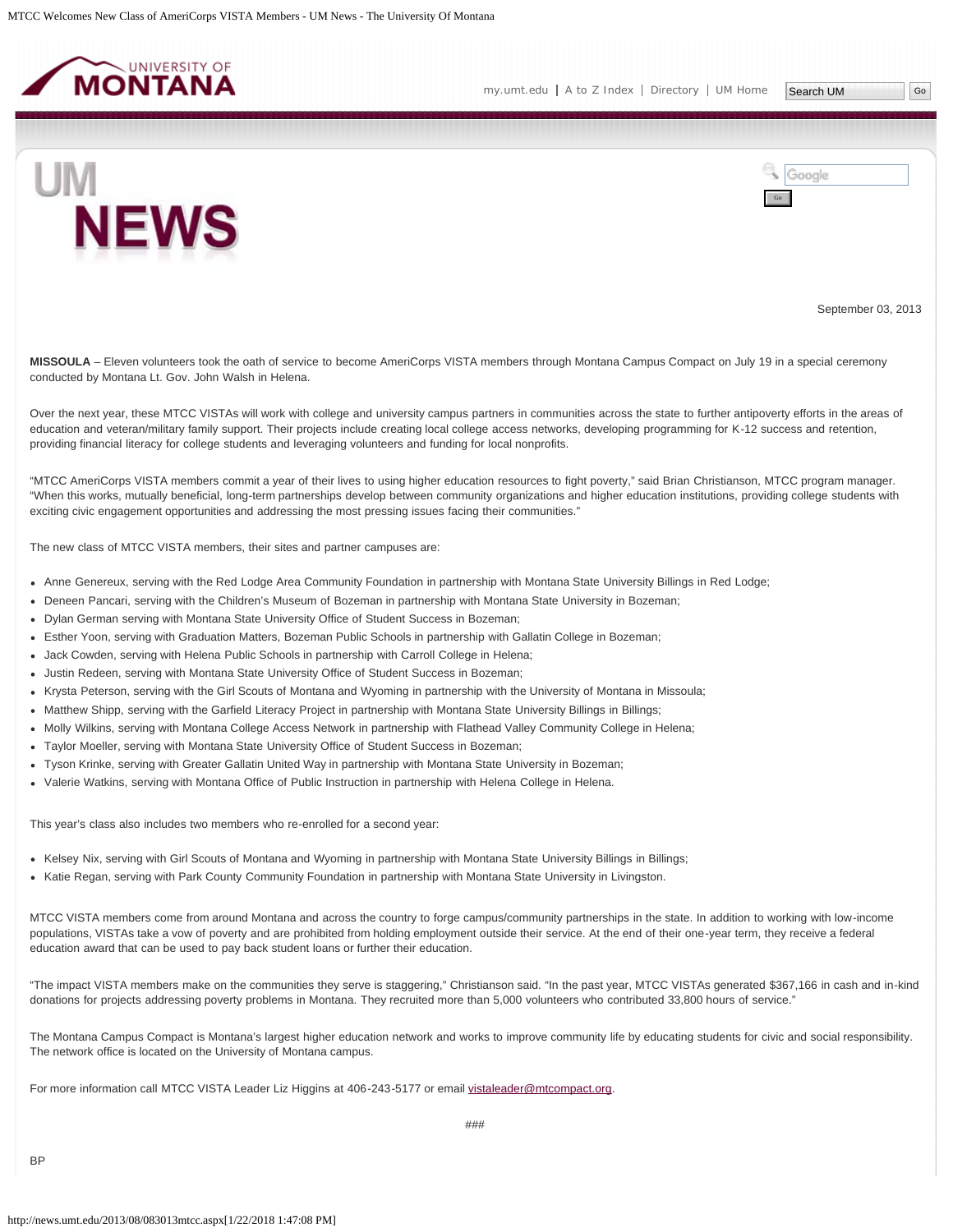MTCC Welcomes New Class of AmeriCorps VISTA Members - UM News - The University Of Montana

[The University of Montana](http://www.umt.edu/) | Missoula, MT | [Contact UM](http://www.umt.edu/comments) | [Accessibility](http://www.umt.edu/home/accessibility) State 083013mtcc **Contact:** Liz Higgins, AmeriCorps VISTA leader, Montana Campus Compact, 406-243-5177, [vistaleader@mtcompact.org](mailto:vistaleader@mtcompact.org).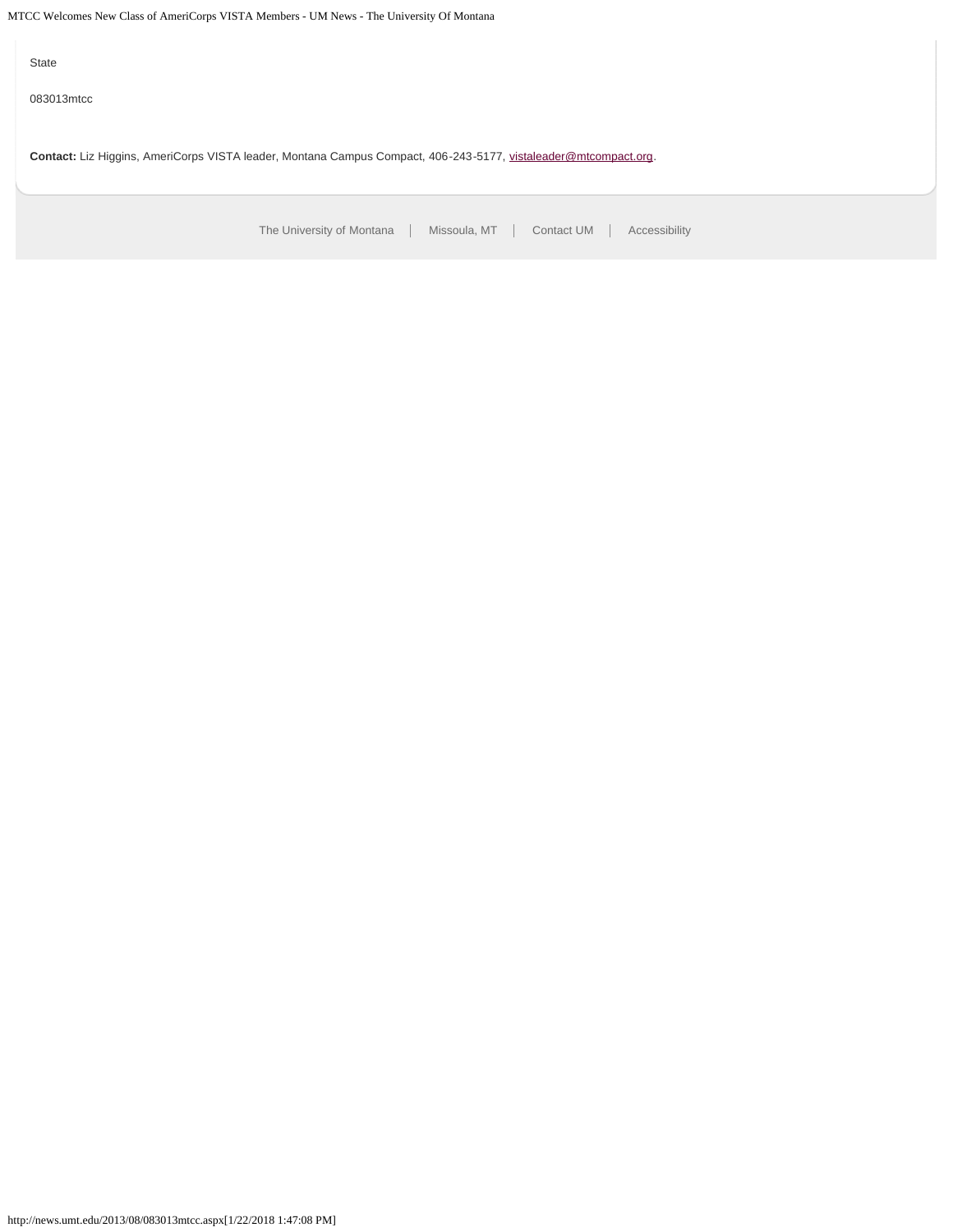<span id="page-41-0"></span>



Google Go

August 05, 2013

**MISSOULA –** Missoula, home to the University of Montana, recently was named the No. 7 best college town in America for 2013 by Livability.com.

For this fourth installment of the annual ranking, editors narrowed their search to cities with a high quality of life based on factors ranging from cost of living and walkability to cultural amenities and pollution levels. Then they focused on those cities where a university is the top employer and key economic driver.

And finally, they considered student-to-resident ratios, educational attainment, college-led community outreach programs and the percentage of 21- to 34-year-olds to show that people stick around or move in after graduation.

Livability.com editors wrote: "Lush forests and fresh waterways surround Missoula, Mont., but the city's cultural attractions and entertainment options are surprisingly urban for a place founded by miners, timber companies and farmers. Live theater and music venues, museums, eclectic shops, restaurants and bars create a lively scene for residents and (UM) students alike. On campus, athletic games, music recitals, concerts, art gallery receptions, public lectures and film screenings keep the entire Missoula community entertained."

"Students at UM participate in many forms of community outreach, ranging from wildlife restoration projects and toy drives to health screenings and reporting for state newspapers and radio stations," they continued. "During the past three years, nearly 2,000 students donated 366,000 hours of service. The University also is home to the spectrUM Discovery Area, an interactive science museum with exhibits, activities and demonstrations for kids."

"For a small to midsized town, having a great college or university can add immeasurably to the livability," said Livability.com editor Matt Carmichael. "Schools provide a level of economic stability, a constant influx of new residents and cultural and sporting events that cities couldn't produce on their own."

The full article is online at [http://livability.com/top-10/top-10-college-towns-2013.](http://livability.com/top-10/top-10-college-towns-2013)

#### **The Top 10 Best College Towns 2013**

- 1. Boulder, Colo.
- 2. Ann Arbor, Mich.
- 3. Gainesville, Fla.
- 4. Columbia, Mo.
- 5. Lexington, Ky.
- 6. Iowa City, Iowa
- 7. Missoula, Mont.
- 8. Madison, Wis.
- 9. Fayetteville, Ark.
- 10. College Station, Texas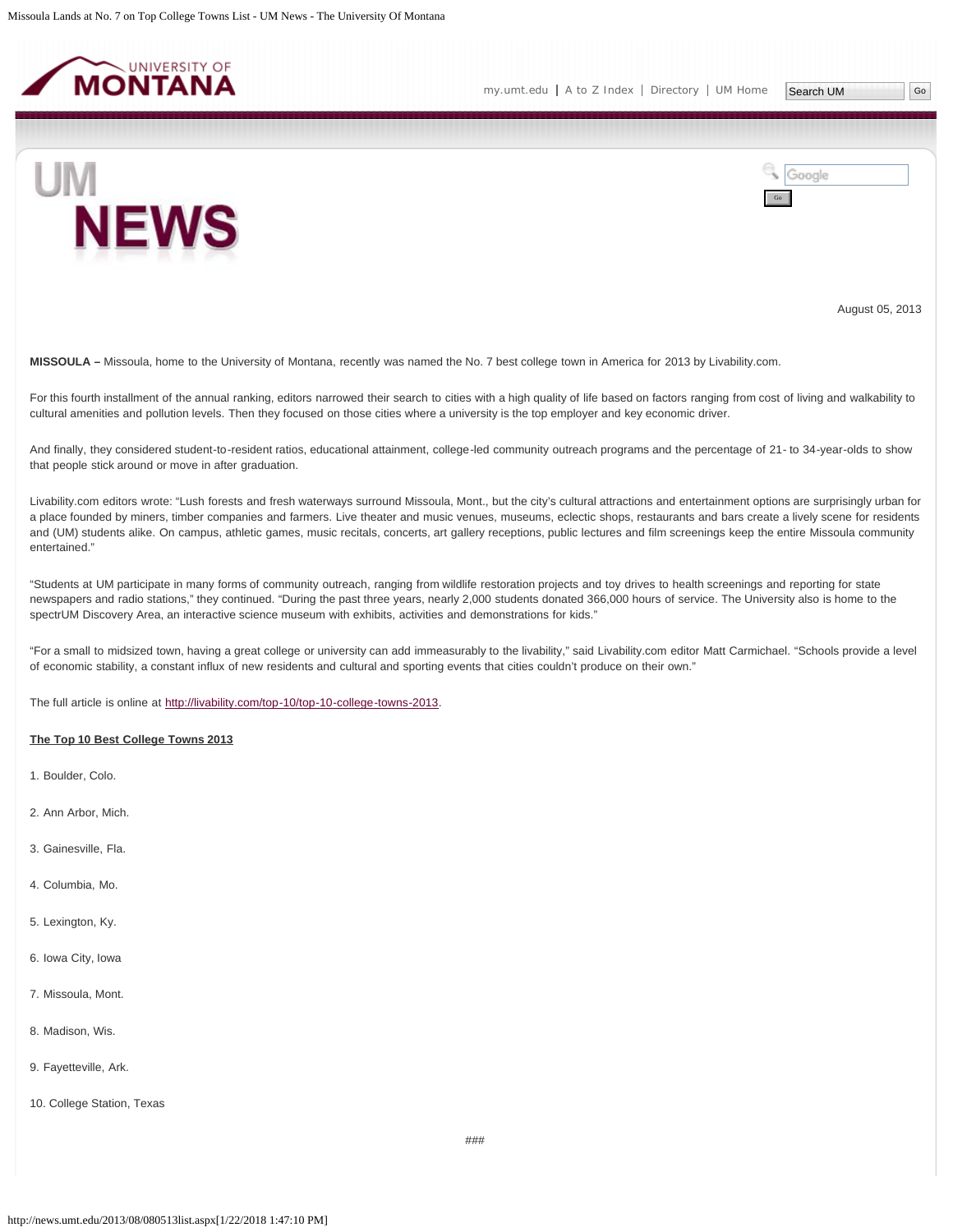Missoula Lands at No. 7 on Top College Towns List - UM News - The University Of Montana

CBS State 080513list **Contact:** UM University Relations, 406-243-2522, .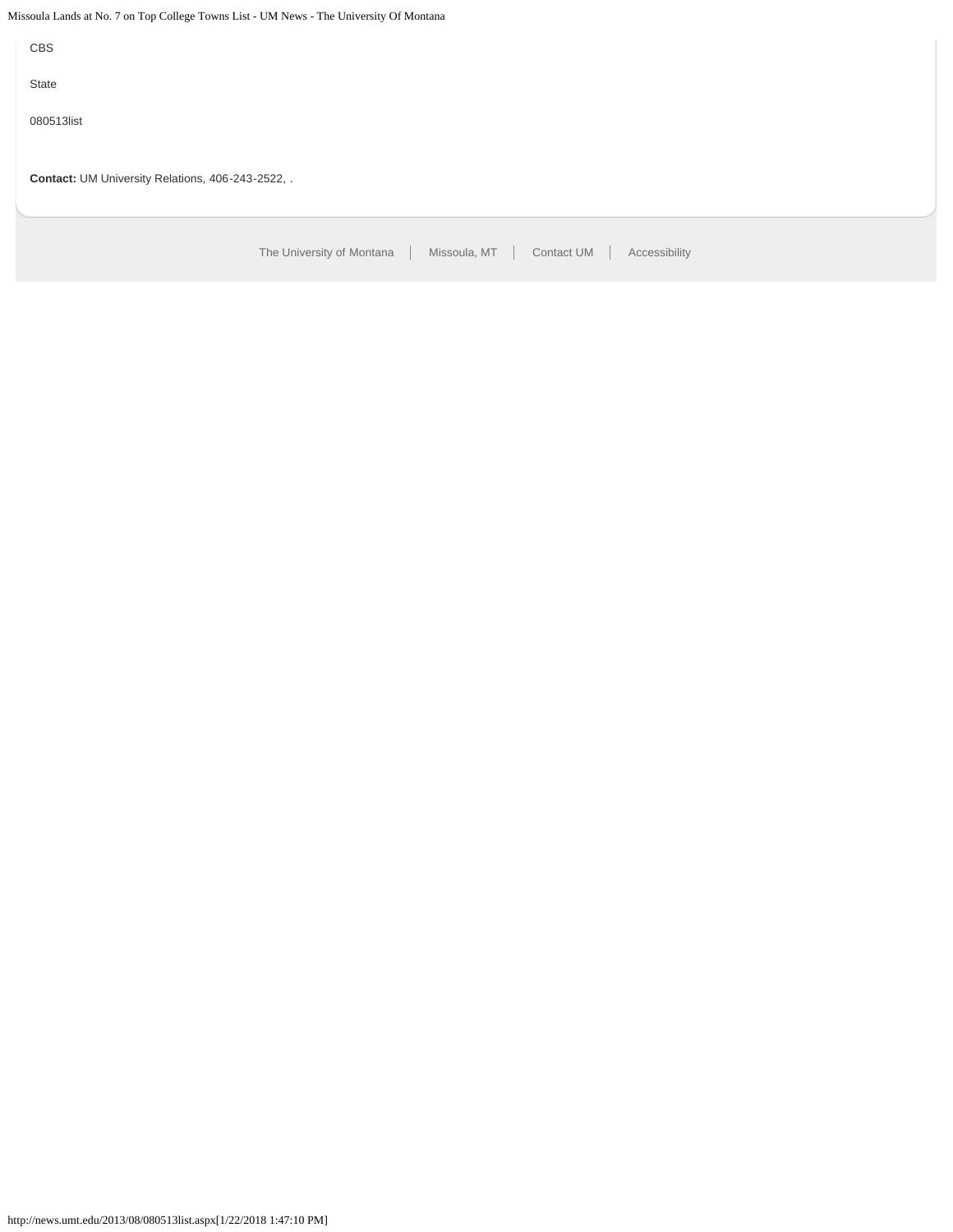<span id="page-43-0"></span>



Go

Google



August 02, 2013

**MISSOULA** – According to the data, in general Montana is a good place to raise kids. The latest edition of the Montana KIDS COUNT Data Book was released this week and details information such as access to education and health insurance coverage for children in Montana's 56 counties.

"Overall, Montana's children face good conditions across the spectrum," said Thale Dillon, director of Montana KIDS COUNT at the University of Montana Bureau of Business and Economic Research.

Among the information included in the report, data shows:

- A growing number of Montana residents attain some level of post-secondary education, and more children live in families headed by someone with at least a high school diploma;
- more than two-thirds of families with children are married-couple families;
- teen births are well below national levels:
- juvenile offense rates, child abuse, infant mortality all are on a downward trajectory;
- motor vehicle crashes where the driver is under age 18 also are declining, and fewer youth under age 21 are involved in alcohol-related motor vehicle crashes;
- and the percentage of Montana children who do not have health insurance continues to decrease.

However, though the data shows the rate of child deaths also is on a downward curve, that curve is not steep enough, Dillon said. For decades, Montana has had one of the highest child death rates in the nation. Combined with high rates of alcohol and drug abuse among youth, this distinction caused Montana to be ranked last among all the states in terms of child health in the national KIDS COUNT data book, which was release a few weeks ago.

"While there is more to child well-being than just health, when our children die at a rate that's almost twice as high as the national average, it trumps other indicators," Dillon said.

Montana children die at a rate of 45 per 100,000 children, while the national average is 26 per 100,000. Among the state's many youth deaths, a large portion are preventable, with 70 percent of the deaths a result of either accidents or suicide.

The largest contributors to Montana's accidental death rate are traffic-related deaths. Further, the majority of suicide victims are males in their late teens who take their own lives using firearms.

"Simple actions such as using a seatbelt or child-safety seat or temporarily removing the means by which someone can commit suicide make a difference in the final outcomes," Dillon said.

Research shows that strong family connections and relationships play a vital role in keeping children safe. The Montana KIDS COUNT Data Book provides results from the bi-annual Prevention Needs Assessment survey, which indicates that communication and closeness within Montana families have improved during the past 10 years.

When children know that their parents or guardians care about them and what they do, and when there are clear rules and expectations regarding behavior, they are less likely to see risk behavior or suicide as viable options.

"This is why it's encouraging to see a significant increase in the percentage of Montana youth who report that their parents are strongly involved in their lives," Dillon said.

The Montana KIDS COUNT Data Book can be accessed at [http://www.montanakidscount.org](http://www.montanakidscount.org/). For more information call Dillon at 406-243-5113 or email [thale.dillon@umontana.edu.](mailto:thale.dillon@umontana.edu)

BP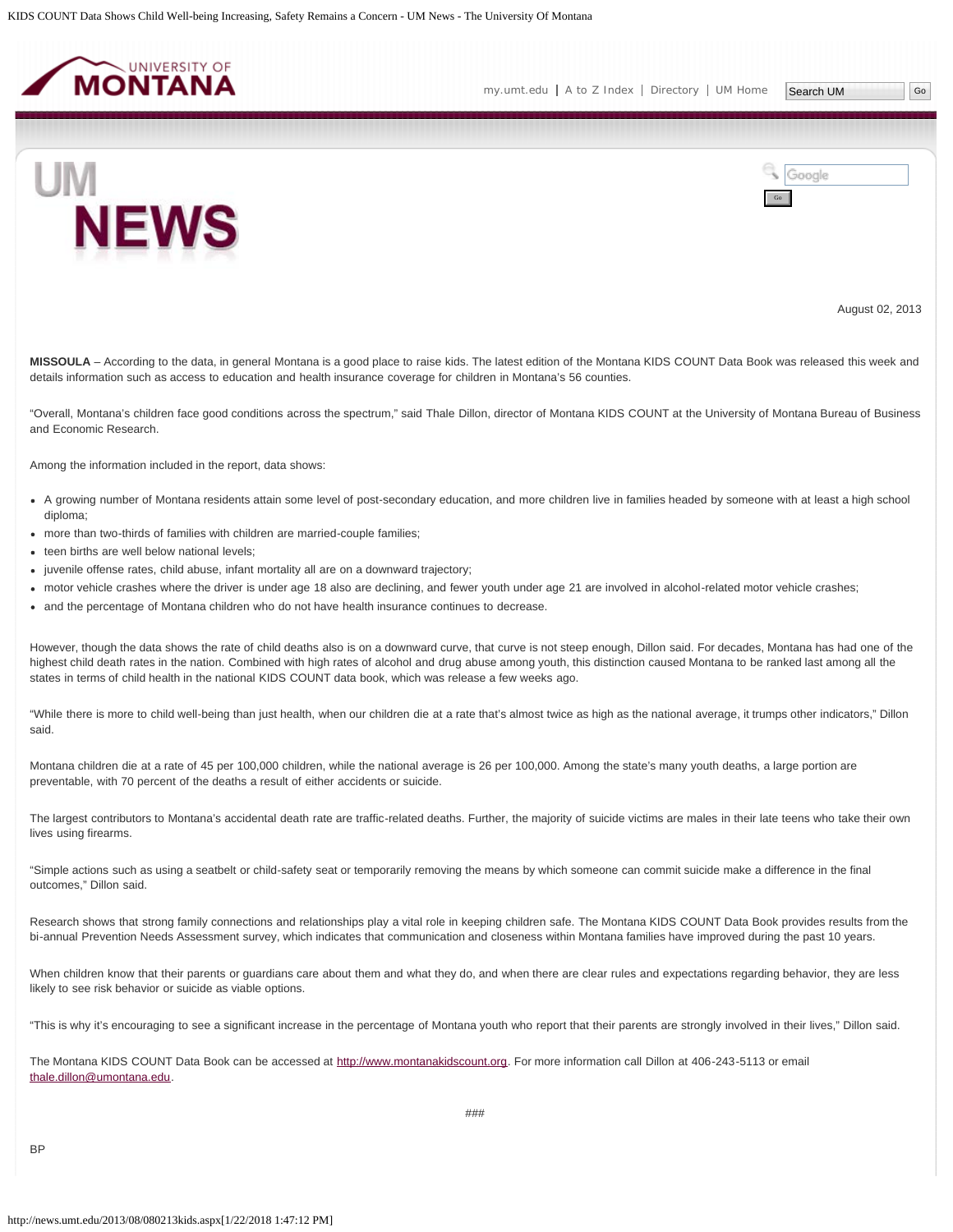KIDS COUNT Data Shows Child Well-being Increasing, Safety Remains a Concern - UM News - The University Of Montana

State

080213kids

**Contact:** Thale Dillon, director, Montana KIDS COUNT, UM Bureau of Business and Economic Research, 406-243-5113, [thale.dillon@umontana.edu.](mailto:thale.dillon@umontana.edu)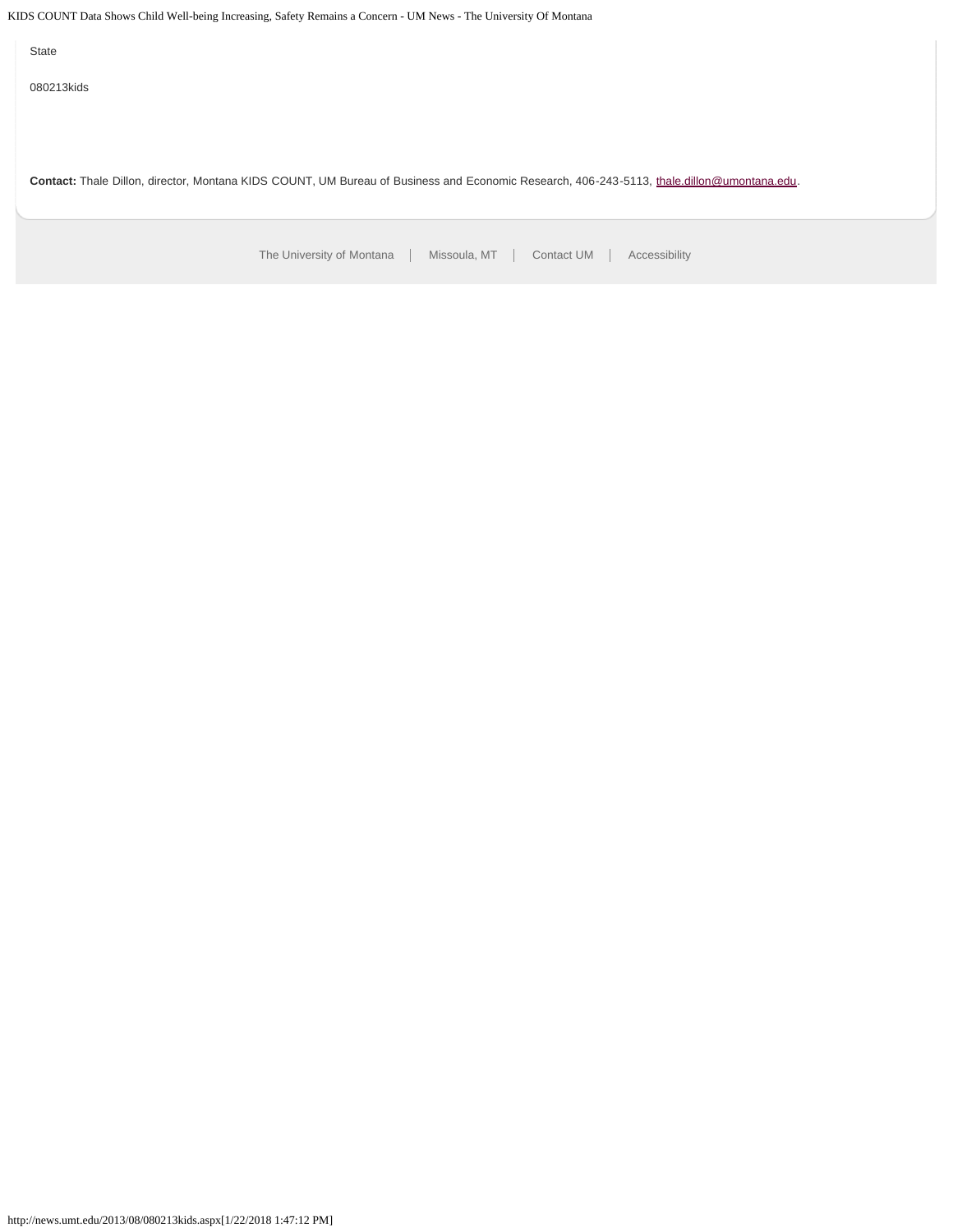<span id="page-45-0"></span>

Go

Google



August 01, 2013

#### **NOTE: Information for students interested in applying for the scholarship through the UM Financial Aid Office is available [here](http://life.umt.edu/finaid/scholarships/osher.php).**

**MISSOULA** – The University of Montana recently received a \$1 million grant to endow its Osher Reentry Scholarship Program.

Osher re-entry scholars are students who:

- have experienced a cumulative gap in their education of five or more years;
- are at the undergraduate level and pursuing their first baccalaureate degree;
- anticipate workforce participation for a significant period of time subsequent to graduation;
- are ideally ages 25-50;
- demonstrate financial need;
- and show academic promise and a commitment to obtaining their degree.

Across the United States, there are 90 Osher Reentry Scholarship Programs, with UM housing the only program in Montana.

"Montana is a state of small towns, with many residents coming from humble beginnings," said UM President Royce Engstrom. "Many students are returning to school after having spent years working in traditional Montana industries. The endowment comes at an important time for our institution and our state as we work to increase significantly the number of people with college degrees."

Based out of San Francisco, the Bernard Osher Foundation first gave UM \$50,000 in fall 2010 to start a program for re-entry students. From 2011 to 2013, the first- and second-academic years of the program, UM awarded 40 scholarships worth \$2,500 each. After successfully administering the initial grant resources, the University was invited to apply for an endowment. Ultimately, the Bernard and Barbro Foundation, another Osher family philanthropic organization, awarded UM \$1 million for the Osher Reentry Scholarship Program. While the endowment is being set up, the Bernard Osher Foundation awarded UM an additional \$50,000 grant to use for Osher Re-entry Scholarships in the interim, ensuring continuous resources for the program.

The endowment is set to start funding Osher Reentry Scholarships in the 2014-15 academic year.

"Paying for college while meeting all the other financial responsibilities that adult students face can be challenging," said Mary Bitterman, president of the Bernard Osher Foundation. "The re-entry program is intended to address and ameliorate that challenge. The University of Montana enrolls a substantial number of nontraditional students and provides them with ample support services, making it an attractive candidate for the Osher endowment."

Some of these programs include comprehensive financial-aid counseling; undergraduate advising; free law clinic at the School of Law; free tax preparation assistance at the School of Business Administration; disability, veteran and career services; on-campus, low cost child care; options for family health insurance and access to health care through the Curry Health Center; Native American student services; and the recent formation of the Nontraditional Student Association.

Patrick Wayne returned to school at age 47, and became an Osher re-entry scholar.

"I was determined to return to college, but financially it was difficult," said Wayne. "With all the trepidation of going back to school, anything that eases the challenge is so helpful. Becoming an Osher re-entry scholar was paramount to my return. I had hit a point in my career where further education was imperative for my ability to develop professionally. These resources catapulted me into a program and experience that has been extremely rewarding."

Now Wayne says that if all goes as planned, he will graduate in fall 2014, with a Bachelor of Arts in political science, with an emphasis in public administration - ahead of schedule and without significant debt.

"If I play my cards right, at that point, I will focus on the next step," Wayne said. "I'll stay on at the University of Montana for a master's degree in public administration. A few years ago, I would have never dreamed that I would be sitting here, but because of the generosity of the Osher family, here I am."